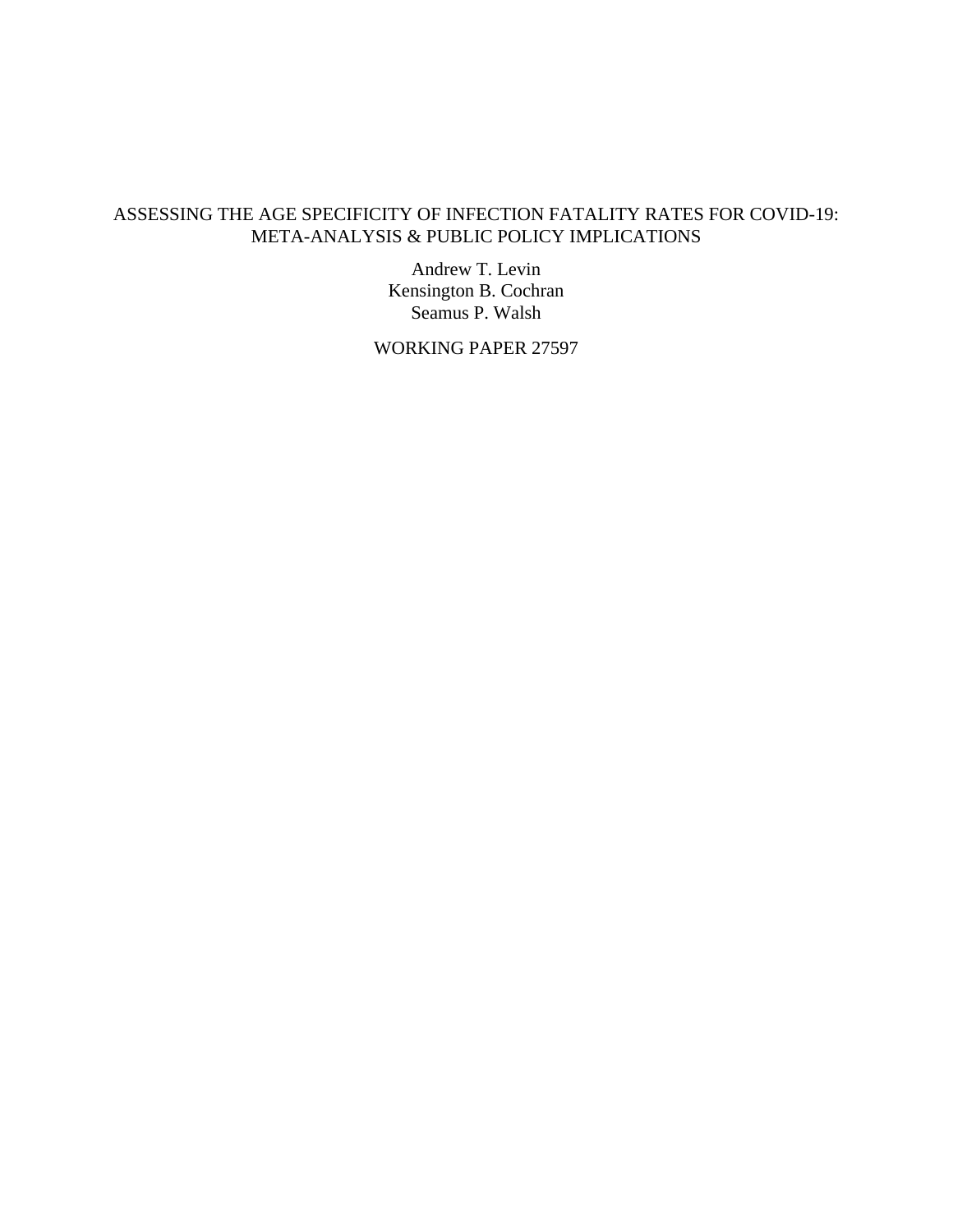#### NBER WORKING PAPER SERIES

### ASSESSING THE AGE SPECIFICITY OF INFECTION FATALITY RATES FOR COVID-19: META-ANALYSIS & PUBLIC POLICY IMPLICATIONS

Andrew T. Levin Kensington B. Cochran Seamus P. Walsh

Working Paper 27597 http://www.nber.org/papers/w27597

NATIONAL BUREAU OF ECONOMIC RESEARCH 1050 Massachusetts Avenue Cambridge, MA 02138 July 2020

Levin is a professor of economics at Dartmouth College, research associate of the NBER, and international research fellow of the Centre for Economic Policy Research (CEPR). Cochran and Walsh are recent graduates of Dartmouth College. The authors have no financial interests nor any other conflicts of interest related to this study. No funding was received for conducting this study. The views expressed here are solely those of the authors and do not represent the views of any other person or institution, nor do they necessarily reflect the views of the National Bureau for Economic Research.

NBER working papers are circulated for discussion and comment purposes. They have not been peerreviewed or been subject to the review by the NBER Board of Directors that accompanies official NBER publications.

© 2020 by Andrew T. Levin, Kensington B. Cochran, and Seamus P. Walsh. All rights reserved. Short sections of text, not to exceed two paragraphs, may be quoted without explicit permission provided that full credit, including © notice, is given to the source.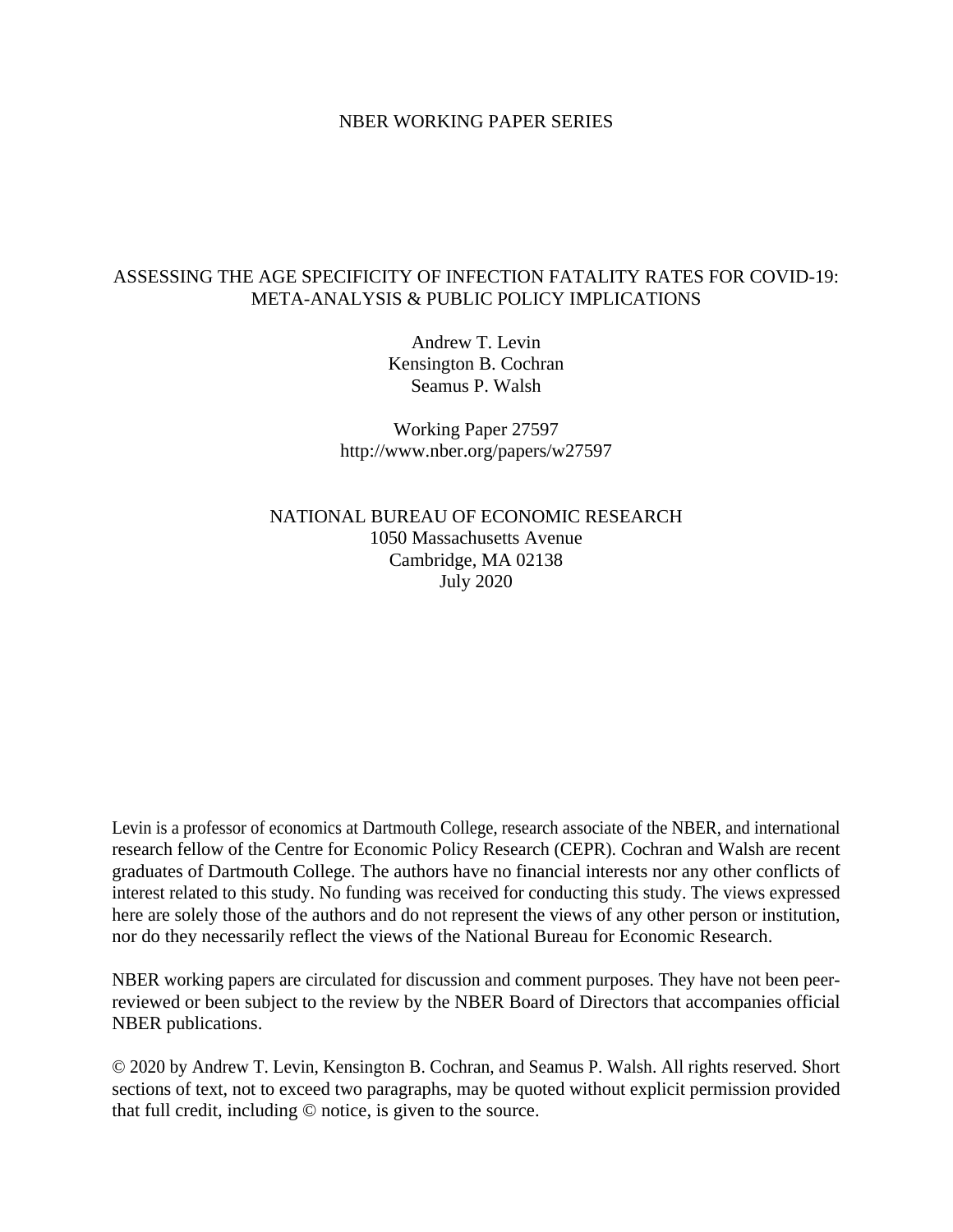Assessing the Age Specificity of Infection Fatality Rates for COVID-19: Meta-Analysis & Public Policy Implications Andrew T. Levin, Kensington B. Cochran, and Seamus P. Walsh NBER Working Paper No. 27597 July 2020 JEL No. H12,H51,I10,I12

#### **ABSTRACT**

This paper assesses the age specificity of the infection fatality rate (IFR) for COVID-19. Our benchmark meta-regression synthesizes the age-specific IFRs from four recent large-scale seroprevalence studies conducted in Belgium, Geneva, Spain, and Sweden. The estimated IFR is close to zero for children and younger adults but rises exponentially with age, reaching about 0.3 percent for ages 50-59, 1 percent for ages 60-69, 4 percent for ages 70-79, and 24 percent for ages 80 and above. We compare those predictions to the age-specific IFRs computed using recent seroprevalence studies of six U.S. geographical areas, three small-scale studies, and three countries (Iceland, New Zealand, and Republic of Korea) that have engaged in comprehensive tracking and tracing of COVID-19 infections. We also review more than 30 other seroprevalence studies whose design was not well-suited for estimating age-specific IFRs. Our findings indicate that COVID-19 is not just dangerous for the elderly and infirm but also for healthy middle-aged adults, for whom the fatality rate is roughly 50 times greater than the risk of dying in an automobile accident. Consequently, the overall IFR for a given location is intrinsically linked to the age-specific pattern of infections. In a scenario where the U.S. infection rate reaches nearly 30 percent, our analysis indicates that protecting vulnerable age groups could prevent over 200,000 deaths.

Andrew T. Levin Department of Economics Dartmouth College 6106 Rockefeller Hall Hanover, NH 03755 and NBER andrew.t.levin@dartmouth.edu

Kensington B. Cochran Department of Economics Dartmouth College 6106 Rockefeller Hall Hanover, NH 03755 USA kensington.cochran@gmail.com

Seamus P. Walsh Dartmouth College Department of Economics 6106 Rockefeller Hall Hanover, NH 03755 USA seamuspwalsh1@gmail.com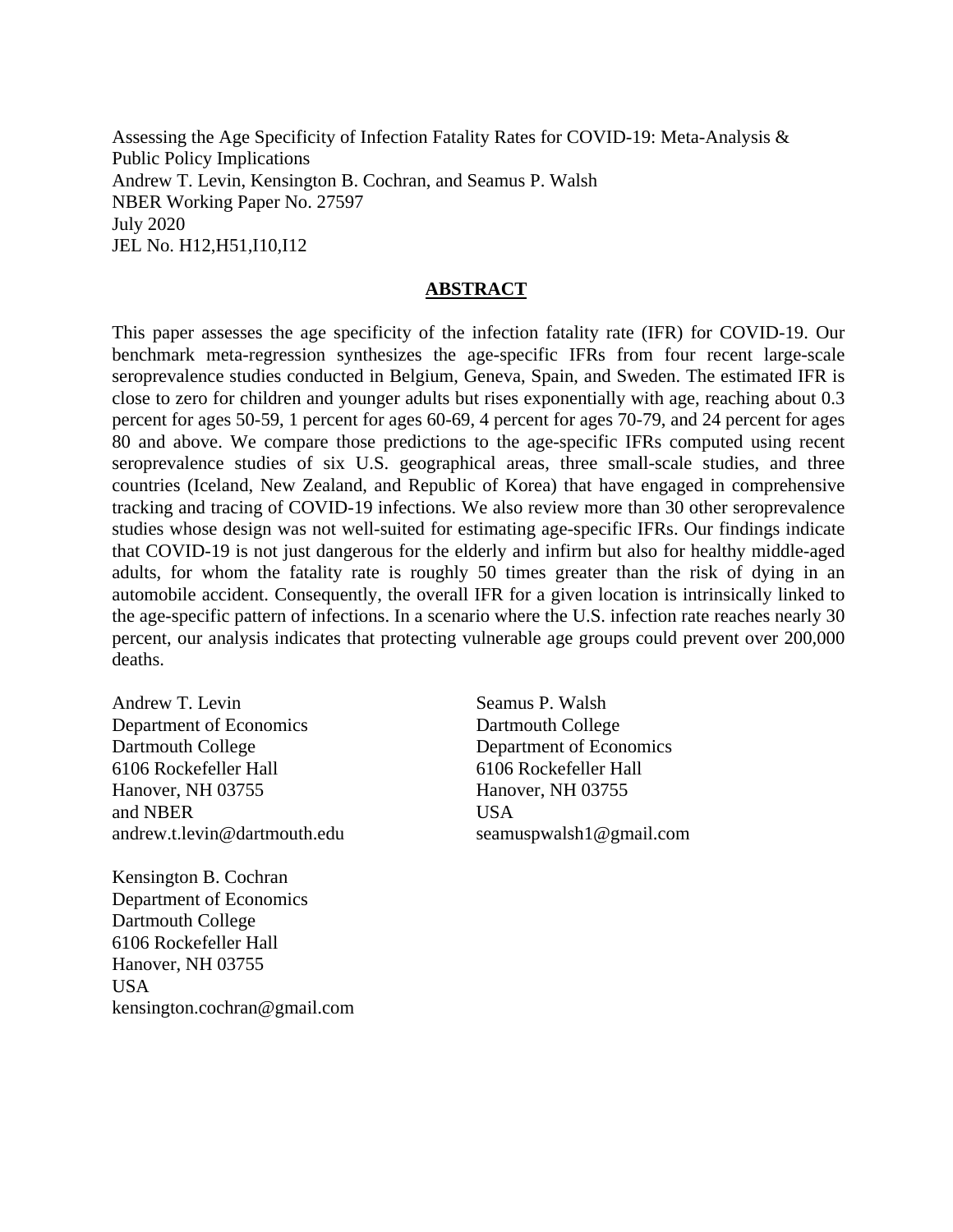|                             | Total as of July 15, 2020 | <b>Share of Infections</b> |
|-----------------------------|---------------------------|----------------------------|
| <b>NYC Residents</b>        | 8 Million                 | NА                         |
| <b>Estimated Infections</b> | 1.6 Million               | 100%                       |
| <b>Symptomatic Cases</b>    | 1.1 Million               | 65%                        |
| <b>Reported Cases</b>       | 220,000                   | 12%                        |
| Hospitalization             | 55,000                    | 3%                         |
| <b>Fatalities</b>           | 23,000                    | 1%                         |

# **1. Introduction**

As the COVID-19 pandemic has spread across the globe, some fundamental issues have remained unclear: How dangerous is COVID-19? And to whom? The answers to these questions have crucial implications in determining appropriate public health policies as well as informing prudent decision-making by individuals, families, and communities.

The standard epidemiological approach to gauging the severity of an infectious disease is to determine its *infection fatality rate* (IFR), that is, the ratio of deaths to the total number of infected individuals. The IFR is readily observable for certain viruses, such as Ebola, where nearly every case is associated with severe symptoms and the incidence of fatalities is extremely high; for such diseases, the IFR is practically identical to the *case fatality rate* (CFR), that is, the ratio of deaths to reported cases. By contrast, most people who are infected with SARS-Cov-2 the virus that causes COVID-19—are asymptomatic or experience only mild symptoms such as headache or loss of taste and may be unlikely to receive a viral test or be included in official case reports. Consequently, reported cases tend to comprise a small fraction of the total number of infections, and hence the CFR is *not* an adequate metric for the true severity of the disease.

As shown in Table 1, assessing the IFR for COVID-19 is analogous to finding a needle in a haystack, especially in a dense urban area such as New York City (NYC). The New York State Department of Health recently conducted a large-scale seroprevalence study and estimated the NYC infection rate at about 22 percent, that is, [1](#page-3-0).6 million out of 8 million NYC residents.<sup>1</sup> As of mid-July, NYC had about 220,000 reported COVID-19 cases, almost exactly one-tenth of the total number of infections. About one-fourth of those reported cases were severe enough to require hospitalization, many of whom unfortunately succumbed to the disease. All told, fatalities represented about one-tenth of reported cases but only one-hundredth of all infections.

While the NYC data indicate an IFR of about 1 percent, analysis of other locations has produced a puzzlingly wide array of IFR estimates, ranging from around 0.5 percent in Geneva and Zurich to rates above 2 percent in Spain and in the Republic of Korea (henceforth "Korea"). Indeed, a

<span id="page-3-0"></span><sup>&</sup>lt;sup>1</sup> See New York Department of Health (2020).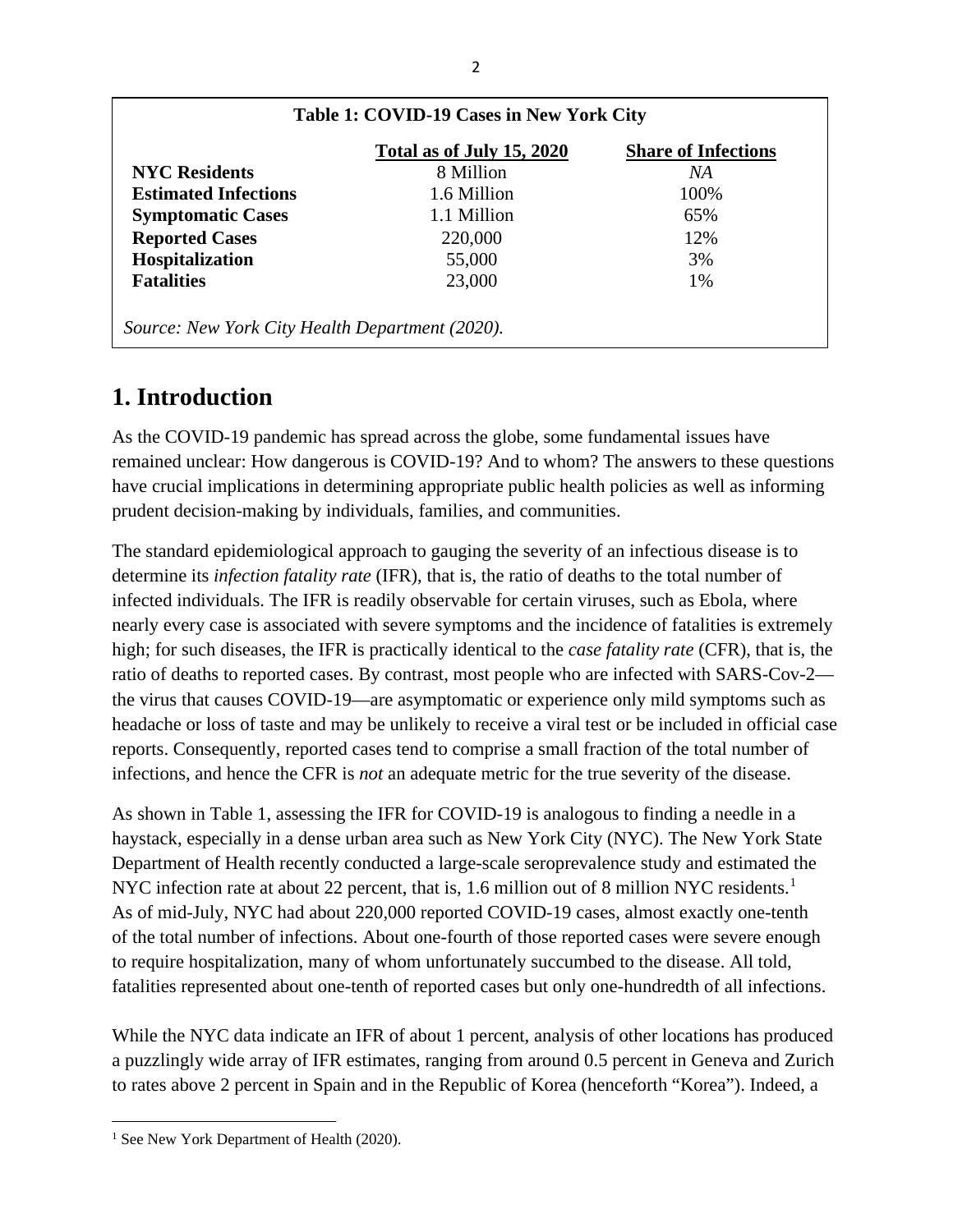recent meta-analysis noted the high degree of heterogeneity across aggregate estimates of IFR and concluded that research on age-stratified IFR is "urgently needed to inform policymaking."[2](#page-4-0)

In this paper, we consider the hypothesis that the observed variation in IFR across locations may primarily reflect the age specificity of COVID-19 infections and fatalities. In particular, the overall IFR for a given location can be expressed as follows:

$$
IFR = \sum_{a=1}^{N} POPSHARE_a * INFRATE_a * IFR_a
$$

using data for *N* distinct age groups, where  $POPSHARE_a$  denotes the share of age group *a* in the total population, *INFRATE*<sub>*a*</sub> denotes that age group's COVID-19 infection rate, and *IFR*<sub>*a*</sub> denotes that age group's infection fatality rate. Demographic information about the age structure for a given location is readily available from census data. Consequently, a crucial task is to use seroprevalence data to assess age-specific infection rates and IFRs.

Rather than focusing on any single location, we proceed by conducting *meta-analysis* using data from a wide array of distinct locations, drawn from a total of 48 recent studies of COVID-19 prevalence. We begin by highlighting key characteristics of studies that are essential for assessing age-specific IFRs, including the use of a broadly representative sample of the general population, seroprevalence methods with high positive predictive power, and tabulation of fatalities that are appropriately linked to the dates of the seroprevalence testing. Based on those criteria, we exclude 32 other seroprevalence studies that are not suitable for estimating age-specific IFRs.

Using these criteria, we identify four seroprevalence studies that serve as benchmarks: Belgium, Geneva, Spain, and Sweden. Applying meta-regression methods to this set of benchmark studies, we estimate a log-linear relationship between IFR and age and obtain precise coefficients that are not significantly influenced by outliers. In particular, the estimated IFR is close to zero for children and younger adults but increases exponentially with age, reaching about 0.5 percent for ages 55-64, 1.6 percent for ages 65-74, and exceeding 6 percent for ages 70+.

Next, we compare these meta-regression predictions to the age-specific IFRs implied by recent seroprevalence studies of six U.S. geographical areas (Connecticut, South Florida, Missouri, New York, Utah, and Puget Sound) as well as three countries (Iceland, Korea, and New Zealand) that have engaged in comprehensive tracking and tracing of COVID-19 infections. We also compare these results with three small-scale seroprevalence studies (Castiglione d'Adda, Gangelt, and the Diamond Princess cruise ship) and with the pathbreaking study of Ferguson et al. (2020) that was conducted at a very early stage of the pandemic.

<span id="page-4-0"></span><sup>2</sup> See Meyerowitz-Katz and Merone (2020), p.3.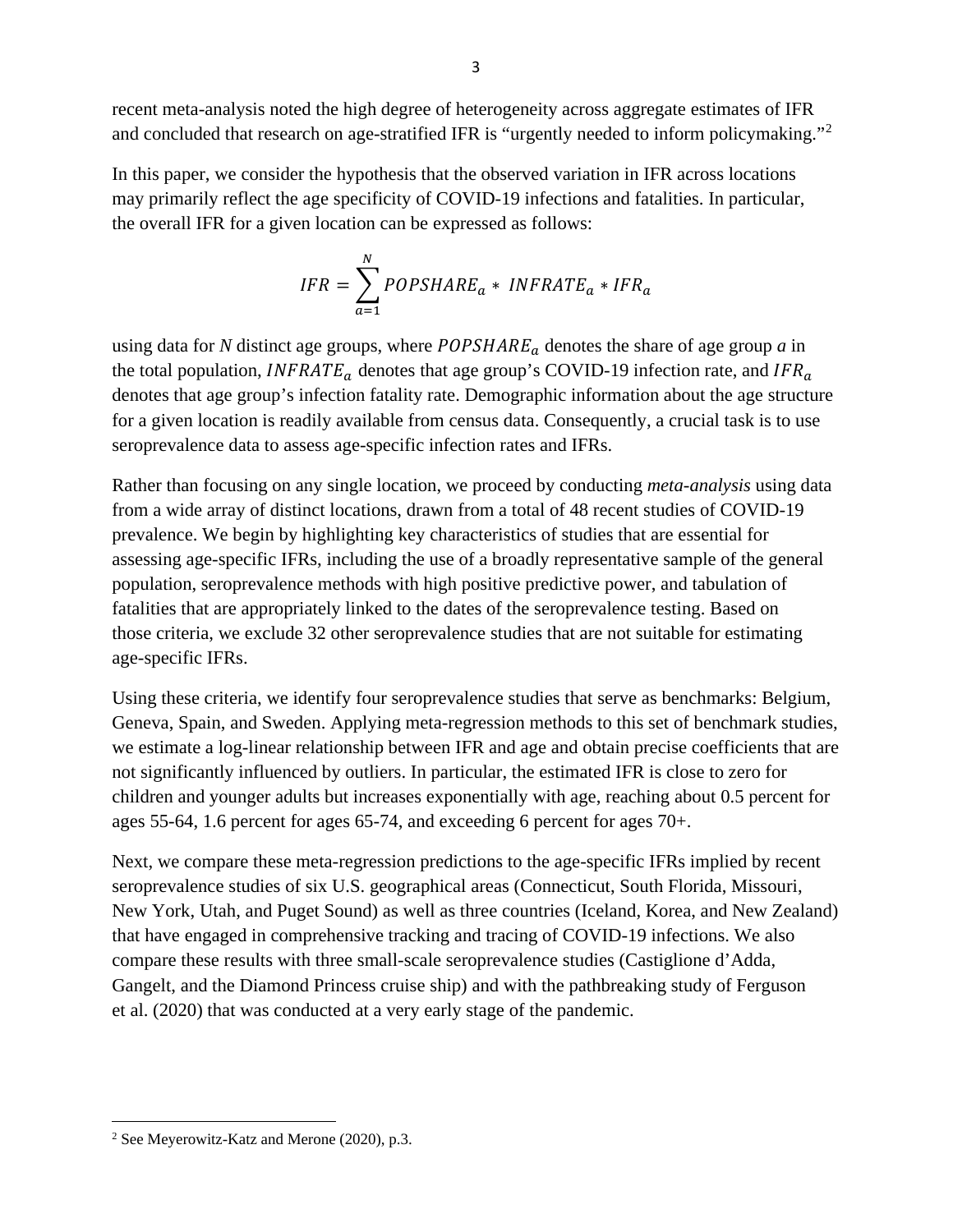Our analysis has two key conclusions: (1) COVID-19 is not just dangerous for the elderly and infirm but also for healthy middle-aged adults, for whom the fatality rate is roughly 50 times greater than the risk of dying in an automobile accident; and (2) age-specific policy choices and communications can dramatically decrease COVID-19 deaths. In particular, the overall IFR should *not* be viewed as an exogenously fixed parameter but as intrinsically linked to the age composition of the population and the age-specific pattern of infections.<sup>[3](#page-5-0)</sup> Consequently, individual and collective efforts that minimize infections in older adults could substantially decrease total deaths. In a scenario where the infection rate of the U.S. population reaches nearly 30%, our analysis indicates that protecting vulnerable age groups could prevent over 200,000 deaths.

The remainder of this paper is structured as follows: Section 2 describes our methodology. Section 3 presents our meta-analysis results. Section 4 considers these findings in the context of other demographic characteristics (including race and ethnicity) and co-morbidities. Section 5 discusses the public policy implications of our analysis, including comparison to other types of fatality risks and scenario analysis of the age-specific pattern of U.S. infections and deaths.

# **2. Methodology**

## **2.1 Overview**

To perform the present meta-analysis, we collected published papers and preprints that have studied the seroprevalence and/or infection fatality rate of COVID-19. To identify these studies, we performed online searches in MedRxiv and Medline using the criterion (("infection fatality rate" or "IFR" or "seroprevalence") and ("COVID-19" or "SARS-Cov-2")).<sup>[4](#page-5-1)</sup> We identified other studies listed in reports by government agencies such as the U.S. Center for Disease Control & Prevention and the U.K. Parliament Office.<sup>[5](#page-5-2)</sup> Finally, we confirmed the comprehensiveness of our literature search by referring to two recent meta-analysis studies that have assessed overall IFR for COVID-19 and a recent meta-analysis study comparing seroprevalence with reported cases.<sup>[6](#page-5-3)</sup>

Before proceeding further, we restricted our meta-analysis to studies of advanced economies, based on current membership in the Organization for Economic Cooperation and Development (OECD).<sup>[7](#page-5-4)</sup> It should be emphasized that we applaud recent efforts to assess seroprevalence in a

<span id="page-5-0"></span><sup>3</sup> Acemoglu, Chernozhukov, Werning, and Whinston (2020) and Chen et al. (2020) analyze optimal targeted lockdowns and reopenings in analytical frameworks with distinct age groups (e.g, young, middle-aged, and retired) using age-specific IFRs calibrated to the findings of Ferguson et al. (2020) and Verity et al. (2020), respectively. By contrast, Hall, Klenow, and Jones (2020) analyze these issues using a more stylized analytical framework in which the aggregate IFR is an exogenously fixed parameter.

<span id="page-5-1"></span><sup>4</sup> These searches were conducted on July 1 and updated on July 10 and July 19.

<span id="page-5-2"></span><sup>5</sup> For example, see U.K. Parliament Office (2020).

<span id="page-5-3"></span><sup>6</sup> See Ioannidis (2020) and Meyerowitz-Katz and Merone (2020) for meta-analysis of the overall IFR for COVID-19 and Byambasuren et al. (2020) for a systematic comparison of seroprevalence with reported cases.

<span id="page-5-4"></span><sup>7</sup> OECD countries include: Australia, Austria, Belgium, Canada, Chile, Colombia, Czech Republic, Denmark, Estonia, Finland, France, Germany, Greece, Hungary, Iceland, Ireland, Israel, Italy, Japan, Latvia, Lithuania, Luxembourg, Mexico, Netherlands, New Zealand, Norway, Poland, Portugal, Slovakia, Slovenia, South Korea, Spain, Sweden, Switzerland, Turkey, United Kingdom, and United States (*[https://www.oecd.org](https://www.oecd.org/)*).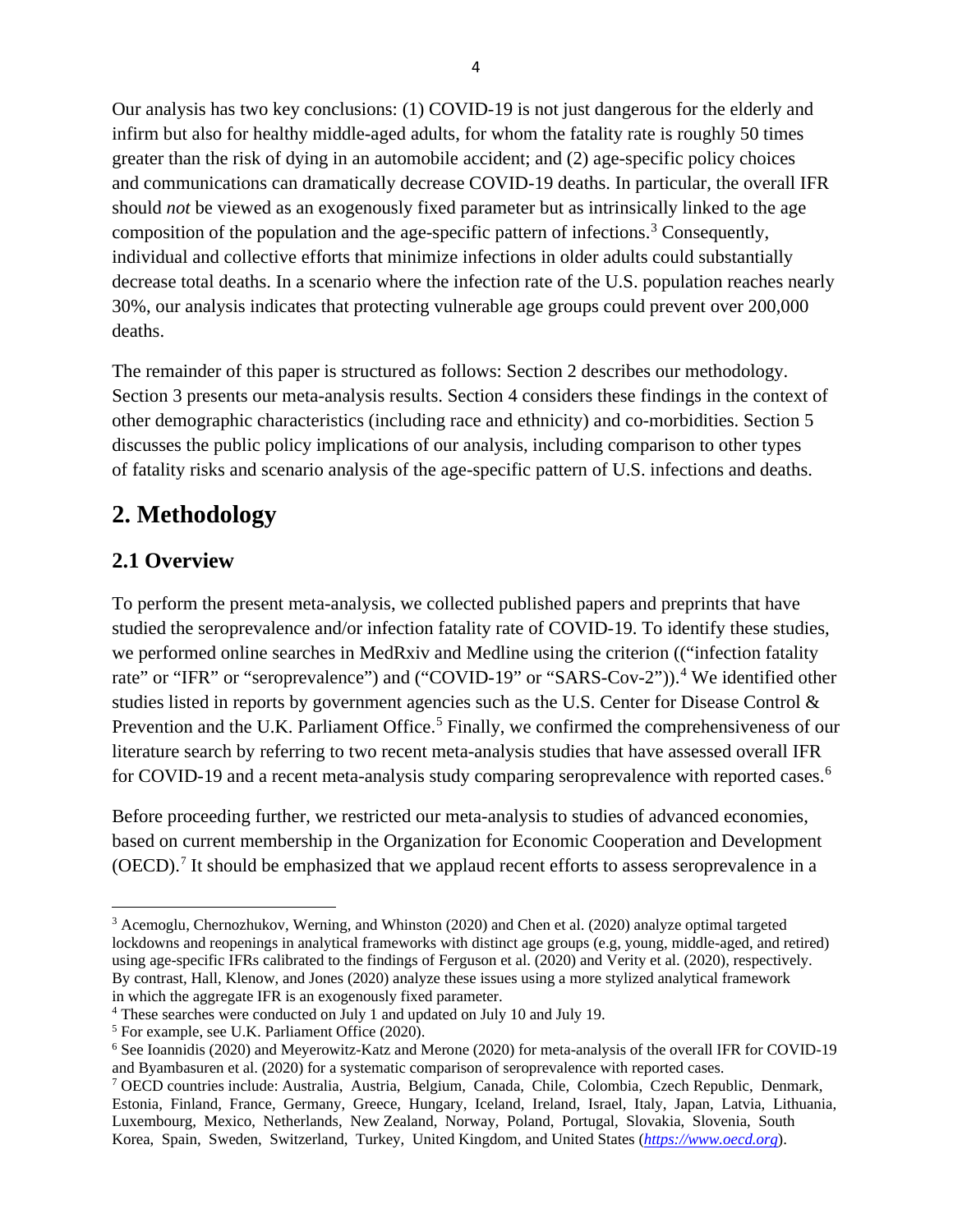number of developing countries (including Brazil, Croatia, Ethiopia, and Iran), but we have excluded those studies in light of the distinct challenges associated with health care provision and reporting of fatalities in those locations.<sup>[8](#page-6-0)</sup> We also excluded studies focused exclusively on measuring seroprevalence in a narrow segment of the population such as health care workers or pregnant women.[9](#page-6-1) Appendix A lists all of the studies identified in our literature search.

## **2.2 Prevalence Measures**

Our meta-analysis encompasses two distinct approaches for assessing COVID-19's prevalence: (1) extensive tracking and contact-tracing using live-virus testing and (2) seroprevalence studies that test for antibodies produced in response to the virus. Testing for the live virus is done by either a quantitative reverse-transcription polymerase chain reaction (qRT-PCR) molecular test for the viral nucleic acid sequence, or an antigen test for proteins specific to the virus.<sup>[10](#page-6-2)</sup> These tests detect the virus within a few days of disease onset. While using live antigen testing is the optimal approach for determining prevalence, it requires extensive continuous testing of a population, and was only thoroughly implemented in select countries with relatively small populations, notably South Korea, Iceland, and New Zealand.

Most studies of COVID-19 prevalence have proceeded using serological analysis to determine what fraction of the population has developed either IgG or IgM antibodies to the virus. IgM antibodies develop earlier, but decrease over time, while IgG antibodies develop later and remain in high concentrations for several months. Antibodies are tested for using several methods. Enzyme-linked immunosorbent assays (ELISA) proceed by tagging antibody-antigen interactions with a reporter protein. Chemiluminescent immunoassays (CLA) work similarly by tagging the antigen-antibody interaction with a fluorescent protein. Lateral Flow Assays (LFA), also known as rapid diagnostic tests (RDT), produce a colored band upon antigen-antibody interaction.

Recognizing that SARS-Cov-2 is both novel and hazardous, public regulatory agencies have issued "emergency use authorizations" (EUA) to facilitate the rapid deployment of live virus and antibody tests based on the test characteristics reported by each manufacturer.<sup>11</sup> Subsequent studies by independent laboratories have reassessed the characteristics of these test kits, in many cases finding markedly different results than those of the manufacturer. Such differences reflect (a) the extent to which test results may be affected by seemingly trivial differences in its implementation, and (b) the extent to which seriological properties may vary across different segments of the population. For example, a significant challenge in producing accurate tests is to distinguish COVID-19 antibodies from those associated with other coronaviruses (including the

<span id="page-6-1"></span><sup>9</sup> For example, Flannery et al. (2020) assess seroprevalence in parturient women.

<span id="page-6-0"></span><sup>8</sup> See Silveira et al. (2020), Jerkovic et al. (2020), Kempen et al. (2020), and Shakiba et al. (2020) for seroprevalence analysis of locations in Brazil, Croatia, Ethiopia, and Iran, respectively. Fassihit and Gladstone (2020) highlight the shortcomings of official tabulations of COVID-19 fatalities in Iran during the early stages of the pandemic.

<span id="page-6-2"></span><sup>10</sup> Carter et al., 2020

<span id="page-6-3"></span><sup>&</sup>lt;sup>11</sup> For example, see U.S. Food & Drug Administration (2020).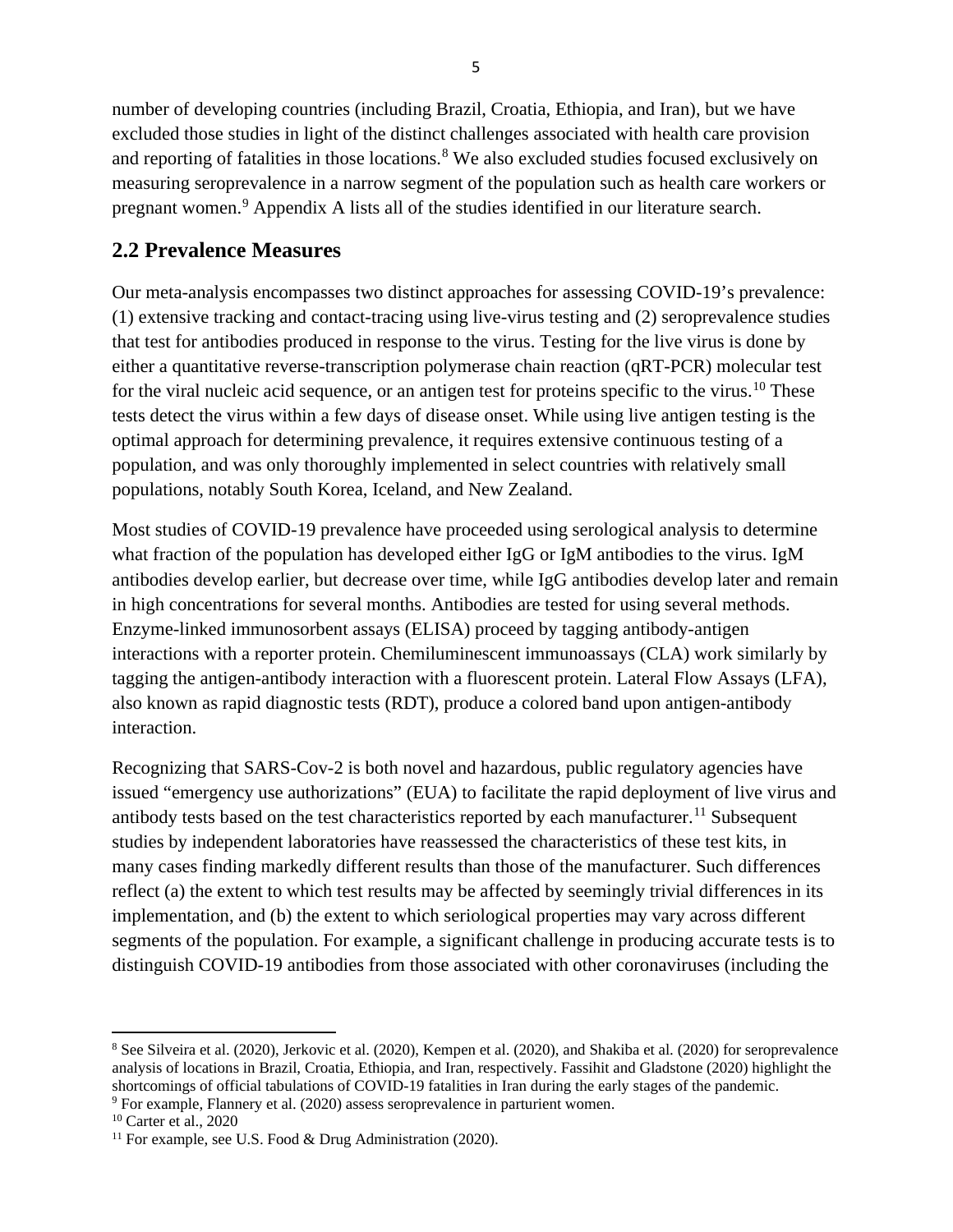common cold). Consequently, the assessment of test characteristics may vary with seemingly innocuous factors such as the season of the year in which the blood samples were collected.

The reliability of seroprevalence testing depends on three key factors: (1) the seroprevalence test's sensitivity (odds the test detects the virus in an infected person); (2) the seroprevalence test's specificity (odds the test returns a negative result for a uninfected person); and (3) the true disease prevalence in the sample. In a population where the actual prevalence is relatively low, the frequency of false-positive tests is crucial for determining the reliability of the test results. Consequently, a key metric of test reliability is positive predictive value (PPV), that is, the likelihood that a positive test result is a true positive. The PPV can be evaluated as follows:

PPV =  $\frac{\text{sensitivity} \times \text{prevalence}}{\text{sensitivity} \times \text{prevalence} + (1 - \text{specificity}) \times (1 - \text{prevalence})}$ 

Evidently, lower prevalence can markedly diminish the reliability of seroprevalence testing. For example, in a seroprevalence study of Dutch blood donors using the Wantai Total Antibody ELISA, the crude prevalence rate was found to be  $2.7\%$ .<sup>[12](#page-7-0)</sup> However, that antibody test has a PPV of 42.4%, and hence the adjusted prevalence is only 0.6 %, with a 95 percent confidence interval of 0% to 5.2%. In effect, *practically all of the positive tests obtained in this study might be false positives*. By contrast, a seroprevalence study of New York City found a much higher crude prevalence of 20.0% using a Wadsworth Pan-Ig test with a PPV of 94.8%.[13](#page-7-1) Consequently, the adjusted prevalence for this study is *higher* than the crude prevalence, namely, 21.7% with a 95 percent confidence interval of 19.2% to 24.4%.<sup>[14](#page-7-2)</sup>

Test sensitivity and specificity also have a high impact on PPV. For example, in a serological study of Santa Clara County, researchers used a Premier Biotech LFA test and estimated prevalence at 1.5% based on a test specificity of 99.5%.<sup>[15](#page-7-3)</sup> However, a subsequent study found the specificity of that test to be only 97.2%.<sup>[16](#page-7-4)</sup> That revision to the test specificity reduces its PPV in the Santa Clara study from 71.6% to 31.1%, and the adjusted prevalence for Santa Clara residents declines to 0%; that is, the prevalence in that population was so low that it could not be distinguished from zero. $17$ 

These examples underscore why the sensitivity and specificity of COVID-19 antibody tests should *not* be treated as fixed parameters that are known with a high degree of certainty, as would generally be the case for medical tests of other diseases that have been authorized via standard regulatory procedures. Thus, the 95% confidence interval for each seroprevalence

<span id="page-7-1"></span><span id="page-7-0"></span><sup>&</sup>lt;sup>12</sup> See Slot et al. (2020) <sup>13</sup> See Rosenberg et al. (2020).

<span id="page-7-2"></span><sup>&</sup>lt;sup>14</sup> See Appendix Table B2 for further details.

<span id="page-7-3"></span> $15$  See Bendavid et al. (2020).

<span id="page-7-4"></span><sup>16</sup> See Whitman et al. (2020).

<span id="page-7-5"></span><sup>&</sup>lt;sup>17</sup> See Appendix Table B3 for further details.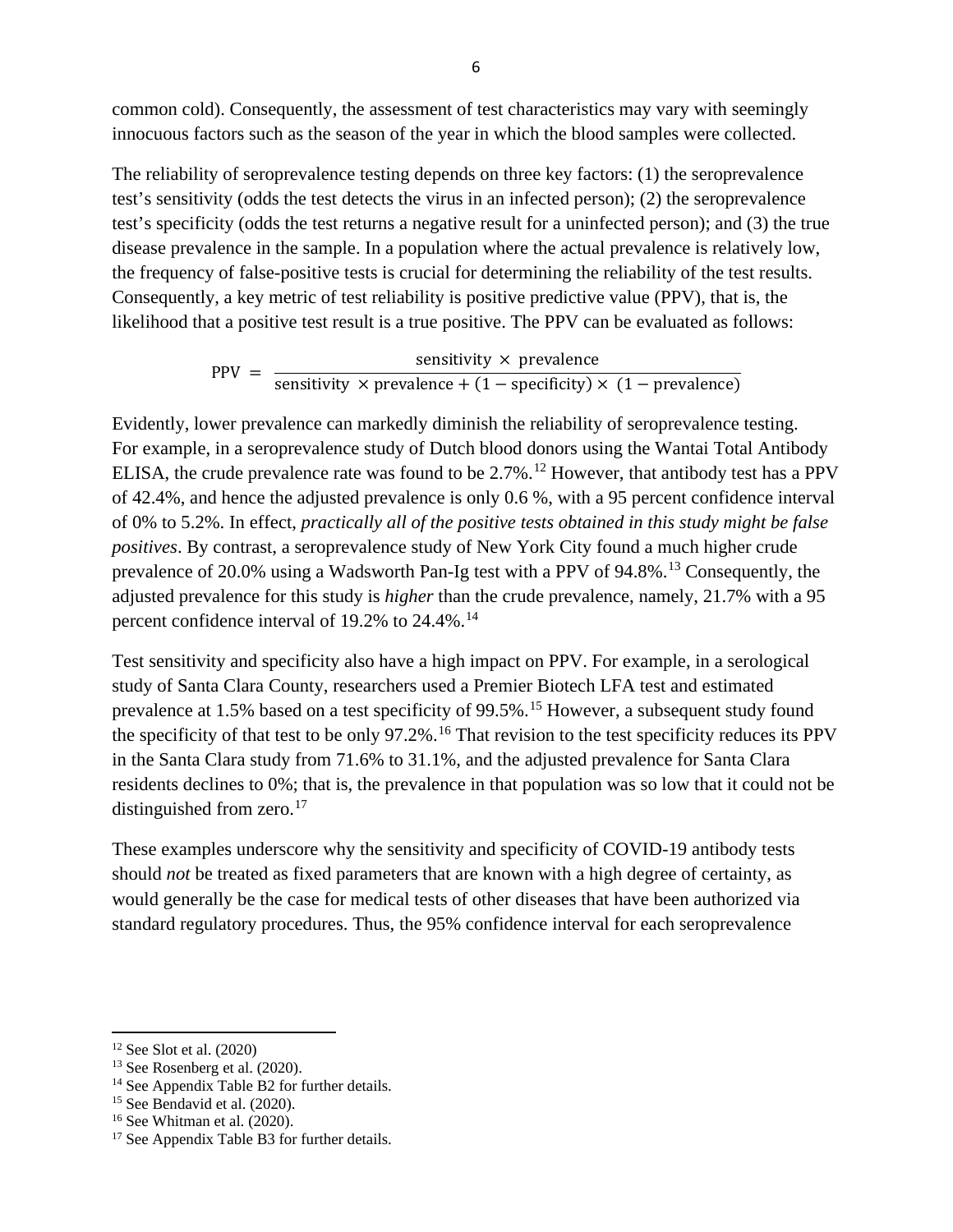estimate should reflect the degree of uncertainty about its sensitivity and specificity as well as the conventional uncertainty that reflects the size of the sample used in producing that estimate.<sup>[18](#page-8-0)</sup>

In light of these testing reliability concerns, our meta-analysis excludes seroprevalence studies that do not disclose the test method or report estimates and confidence intervals that reflect the characteristics of the test. We also exclude studies that relied on test kits that were subsequently withdrawn by the manufacturer due to concerns about inadequate reliability.

## **2.2 Constructing a Representative Seroprevalence Sample**

In order to accurately use antibody tests to estimate population prevalence, the study sample must accurately reflect the sampled population. We exclude four types of seroprevalence studies from our paper that do not provide accurate estimates of population-wide age-specific infection rates: (1) studies from clinics including COVID-19 patients; (2) studies which employed active recruitment; (3) studies whose samples are heavily skewed by age; and (4) studies of blood donors. Many of these studies were extremely useful in their originally intended contexts*,* but are not useful in the current context, for reasons outlined below.

Studies from serum samples at health care facilities produced inflated estimates of prevalence when those samples included patients who were obtaining treatment for symptoms associated with COVID-19. For example, a New York City study from an outpatient clinic in May yielded a seroprevalence estimate double that of two April studies of the same area. As the entire state was in lockdown between the two time points, it is difficult to believe that the prevalence grew so drastically during that time period. Instead, it is likely that the majority of primary care and urgent care patients in the month of May sought medical attention for COVID-like symptoms, and when these patients were not excluded, the estimate of COVID-19 prevalence was inflated

Studies which employ active recruitment also inflate the number of positive patients, as people who think they are positive are more likely to enroll for the free testing. For example, in a study in Luxemburg, of the 35 participants who tested positive, 19 had previously interacted with a person who they knew was positive or had been tested for SARS-CoV-2 previously. Excluding these patients from the sample doubles this particular study's implied overall IFR.

Even random samples may only draw from younger people, making them less useful for estimating age-specific prevalence and IFRs across the full spectrum of the population. For example, in the French town of Oisie, seroprevalence tests were run on schoolchildren, their teachers, and their immediate families; the entire study only included two individuals older than sixty-five.<sup>[19](#page-8-1)</sup> Since our analysis is aimed at gauging the relationship between IFR and age, we restrict our meta-analysis to studies that report age-specific results for a broad spectrum of age groups.

Finally, seroprevalence studies of blood donors also likely are non-representative and inflate the actual infection rate. In the discussion of their Milan blood donor study, Valenti et al. (2020)

<span id="page-8-0"></span><sup>&</sup>lt;sup>18</sup> See Manski and Molinari (2020) and Larremore et al. (2020).

<span id="page-8-1"></span><sup>19</sup> See Fontanet et al. (2020).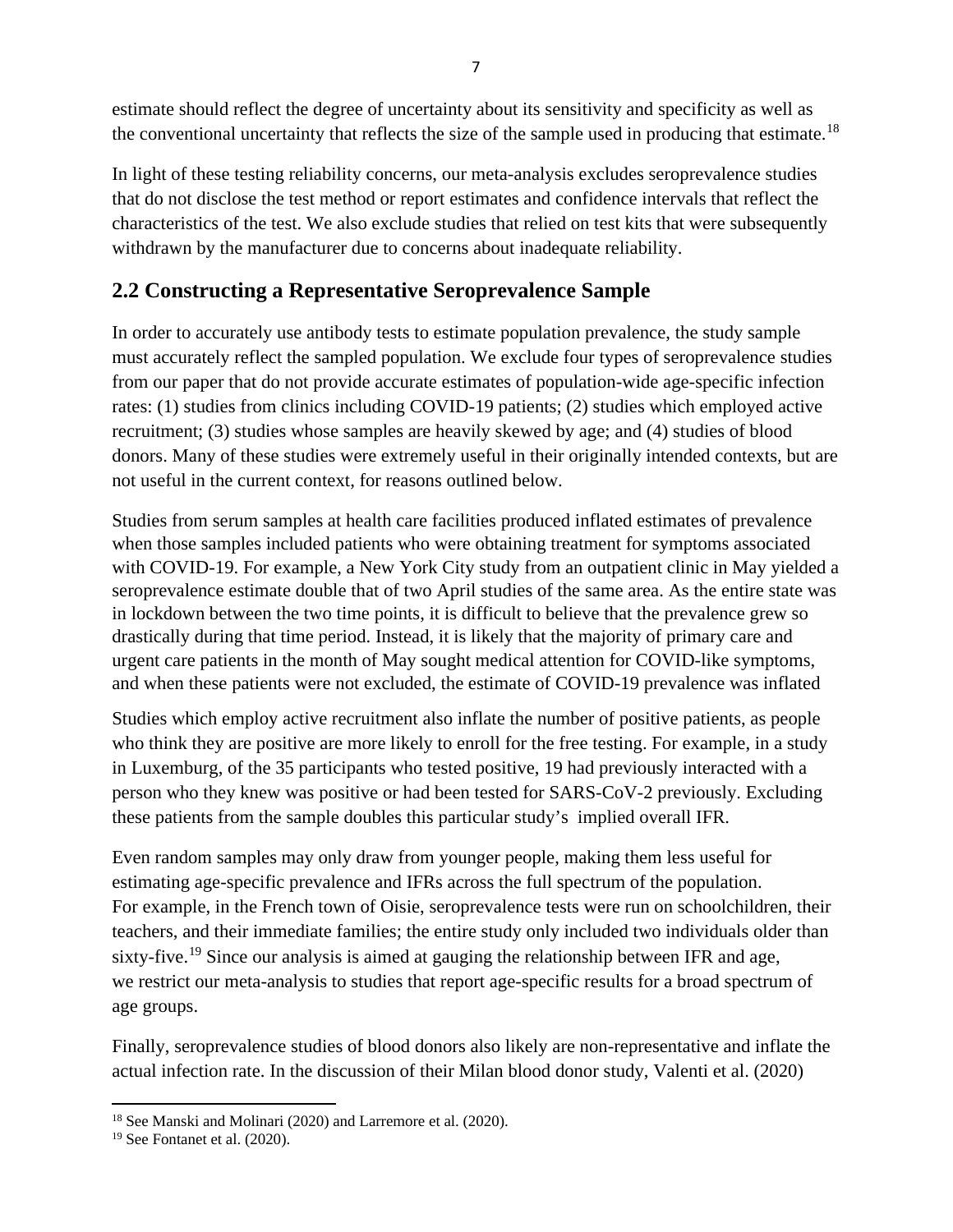note that blood donors are generally healthier than the general population and "might have a higher number of social interactions than other groups."<sup>[20](#page-9-0)</sup> For example, a blood donor study in the United Kingdom estimated 7.8% (CI: 7.1 to  $8.6\%$ )<sup>21</sup> of the population had COVID-19, while a randomized seroprevalence study of the UK population at a later date estimated the prevalence of COVID-19 to be 5.41% (CI: 4.3 to 6.5%).<sup>22</sup> Though blood donor studies were useful while few other samples were available, randomized seroprevalence studies provide more reliable population prevalence estimates.

Blood specimen from commercial labs may also not be representative of the location's broader population. The CDC conducted seroprevalence testing on blood samples from commercial labs in New York City (NYC), Connecticut, Utah, Missouri, and Puget Sound, Washington.<sup>23</sup> Though these studies mostly control for demographic data such as age, zip code, race, and sex, some other factors may skew the data. Patients who received healthcare during quarantine may have been more cautious of infection due to their underlying medical conditions; alternatively, a decision to enter medical spaces may have corresponded with a less cautious demographic. The CDC compares their estimated seroprevalence in each location to the number of reported cases. Four locations have ratios of seroprevalence to reported cases of around 11:1, but the Connecticut study reports a much lower ratio of 6:1, suggesting the study may have underestimated prevalence there, while the Missouri study has a ratio of 25:1 suggesting that prevalence may have been overestimated. These observations are further discussed in Section 3.

Concerns about potential sample selection issues in studies of health care specimens are underscored by findings from a seroprevalence study that analyzed specimens from two commercial laboratories in New York City.<sup>[24](#page-9-4)</sup> In that study, the estimated seroprevalence differed markedly between the two labs, with non-overlapping 95% confidence intervals of 6.5 to 12.3% for Lab A and 3.7 to 6.1% for Lab B.

## **2.3 Matching Infections to Deaths**

Accurately measuring total deaths, the numerator of the IFR calculation, is perhaps more difficult than assessing prevalence. The time lags from onset of symptoms to death and from death to official reporting are crucial. Symptoms typically develop within 6 days after exposure, but may develop as early as 2 days or as late as  $14 \text{ days}$ .<sup>25</sup> More than 95% of symptomatic COVID patients have positive antibody (IgG) tests within 17-19 days of symptom onset.<sup>[26](#page-9-6)</sup>

The CDC estimates that the mean time interval from symptom onset to death is 15 days for ages 18-64 (interquartile range of about 9 to 24 days) and 12 days for ages 65+ (IQR of 7 to 19 days). The mean interval from date of death to the reporting of that person's death is about 7 days

<span id="page-9-0"></span> $20$  See Valenti et al. (2020).

<span id="page-9-1"></span><sup>21</sup> See Public Health England (2020).

<span id="page-9-2"></span><sup>22</sup> See UK Office of National Statistics (2020).

<span id="page-9-3"></span><sup>23</sup> See Havers et al. (2020).

<span id="page-9-4"></span> $24$  See Havers et al. (2020).

<span id="page-9-5"></span><sup>&</sup>lt;sup>25</sup> See McAloon et al.  $(2020)$ .

<span id="page-9-6"></span> $26$  See Long et al. (2020) and Sethurman et al. (2020).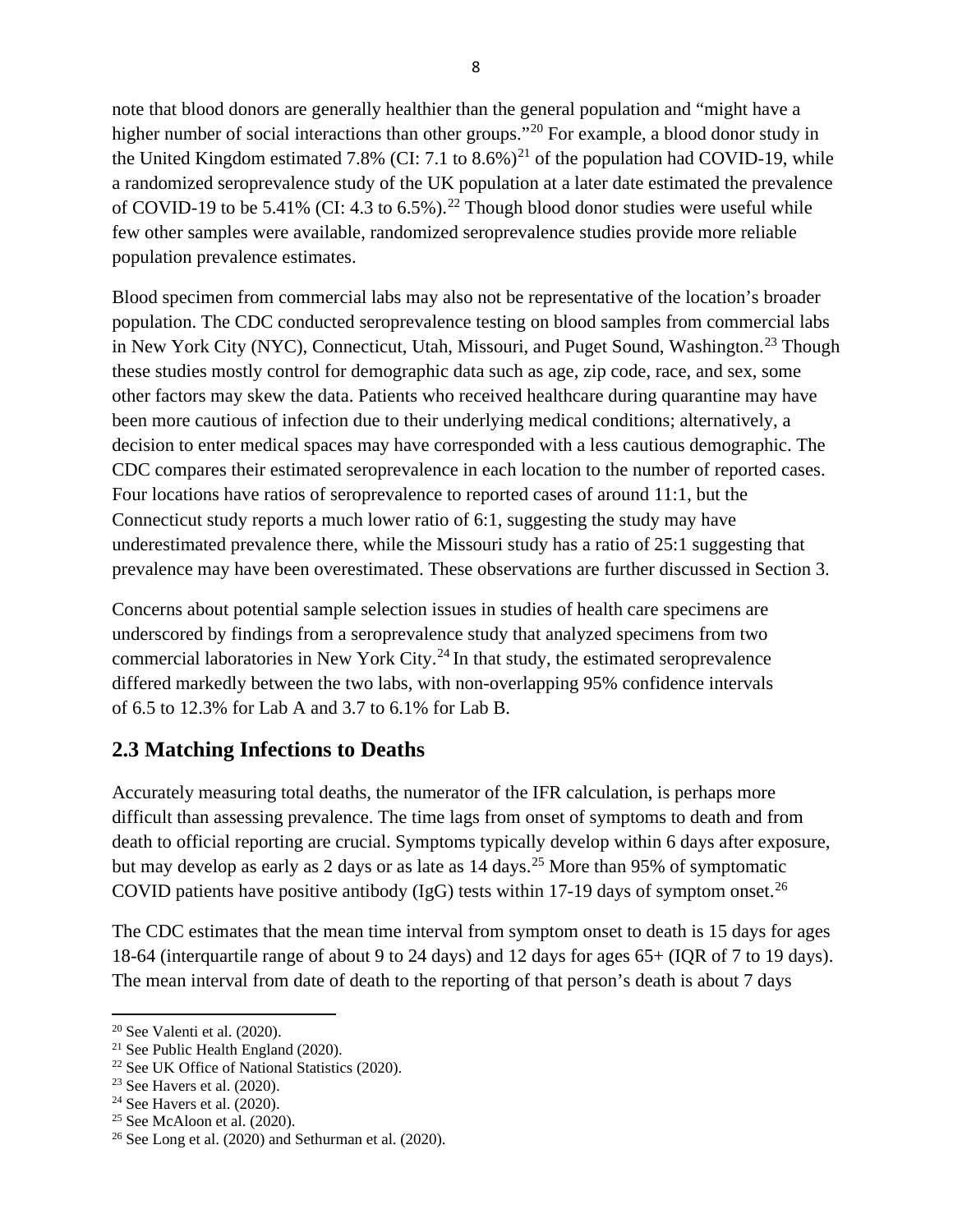

(interquartile range of about 2 to 19 days). Consequently, the upper bound of the 95% confidence interval between symptom onset and reporting of fatalities is about six weeks  $(41 \text{ days})$ .<sup>[27](#page-10-0)</sup>

Figure 1 illustrates a scenario in which the pandemic ended two weeks prior to the date of a seroprevalence study. This figure shows the results of a stochastic simulation calibrated to reflect the CDC's estimated distribution for the time lags between symptom onset, death, and inclusion in official fatality reports. The histogram shows the frequency of deaths and reported fatalities associated with the infections that occurred on the last day prior to full containment. Consistent with the CDC confidence intervals, about 95% of cumulative fatalities are reported within roughly four weeks of the date of the seroprevalence study.

These considerations underscore the pitfalls of constructing IFRs based on the death toll at the midpoint date of a seroprevalence study, which is the approach that has been taken in most previous studies (including both of the meta-analysis studies of the overall IFR for COVID-19).

In particular, as shown in Table 2, the cumulative fatalities at the time of a seroprevalence study can markedly understate the full death count as of four weeks later. All of these studies were conducted in locations where the pandemic had been contained by the time that seroprevalence was measured, as evident from the fact that the fatality count leveled off over the subsequent month.<sup>[28](#page-10-1)</sup>

Evidently, the precise timing of the count of cumulative fatalities is relatively innocuous in locations (such as Spain and Castiglione d'Adda) where the outbreak had been contained for more than a month prior to the date of the seroprevalence study. But for the other studies shown

<span id="page-10-0"></span><sup>&</sup>lt;sup>27</sup> See U.S. Center for Disease Control & Prevention (2020e), Table 2.

<span id="page-10-1"></span><sup>&</sup>lt;sup>28</sup> In each of the locations shown in Table 2, cumulative fatalities stabilized over the month following the seroprevalence study; in each case, the percent change from week 4 to week 5 was less than 10% with the exceptions of Missouri (18%) and South Florida (11%). See Appendix Table D1 for further details.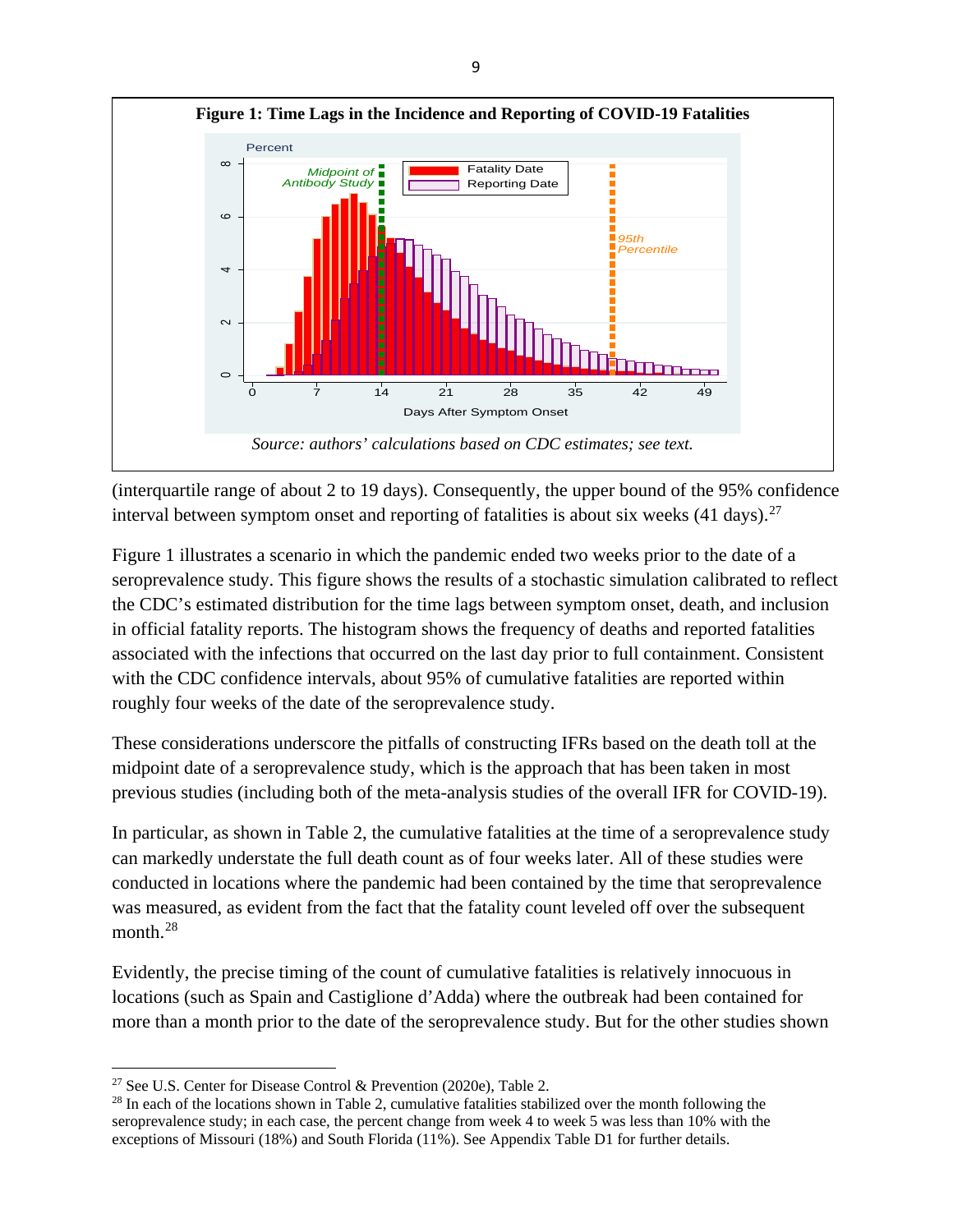|                           |                       | <b>Cumulative Fatalities</b> |          |
|---------------------------|-----------------------|------------------------------|----------|
| Location                  | <b>Study Midpoint</b> | <b>4 Weeks Later</b>         | % Change |
| Belgium                   | 6,262                 | 8,843                        | 41       |
| Geneva, Switzerland       | 255                   | 287                          | 13       |
| Spain                     | 26,834                | 27,136                       | 1        |
| Sweden                    | 2,586                 | 3,831                        | 48       |
| Connecticut               | 2,257                 | 3,637                        | 61       |
| South Florida             | 513                   | 1,160                        | 126      |
| Missouri                  | 218                   | 562                          | 158      |
| <b>New York State</b>     | 20,212                | 28,663                       | 42       |
| Utah                      | 41                    | 96                           | 134      |
| Puget Sound, Washington   | 536                   | 732                          | 37       |
| Castiglione d'Adda, Italy | 62                    | 62                           | $\theta$ |
| Gangelt, Germany          | 7                     | 9                            | 29       |
| <b>Diamond Princess</b>   | 8                     | 10                           | 25       |

**Table 2: Timing of Reported Fatalities for Selected Seroprevalence Studies**

in Table 2, the outbreak had only recently been contained, and hence the death count continued rising markedly for several more weeks after the midpoint of the seroprevalence study. For each of those locations, matching seroprevalence to the death count at the midpoint date of the study would significantly underestimate the true level of the IFR. For example, in the case of New York state, computing the IFR using the 4-week fatality count is nearly 1.5 times higher than using the fatality count at the midpoint date of that study (which was conducted in late April).

By contrast, matching seroprevalence estimates with subsequent fatalities is infeasible if the seroprevalence study takes place in the midst of an accelerating outbreak. In particular, if infections and fatalities continue rising exponentially over subsequent weeks, there is *no* precise way of determining what fraction of those deaths resulted from infections before vs. after the date of the seroprevalence study.

Therefore, a crucial criterion for seroprevalence studies to be included in our meta-analysis is that the pandemic is well contained in advance of the study, as indicated by the stabilization of cumulative fatalities within the next several weeks after the midpoint date of the study.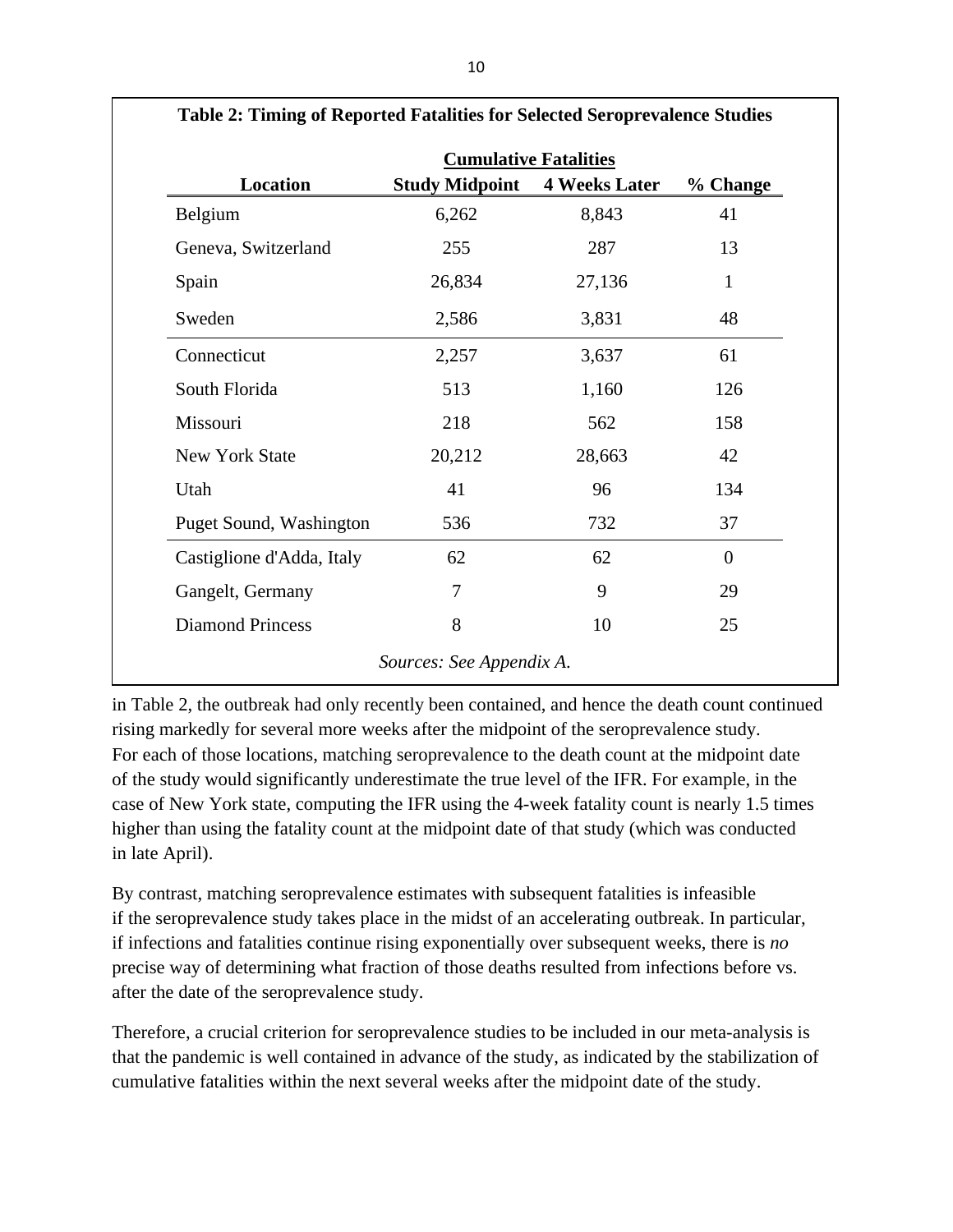|                    |                      |                                | <b>Cumulative Fatalities</b> | <b>Percent</b> |
|--------------------|----------------------|--------------------------------|------------------------------|----------------|
|                    |                      | <b>Midpoint</b><br><b>Date</b> | 4 Weeks<br>Later             | <b>Change</b>  |
| Los Angeles County | April 10-11          | 265                            | 1,468                        | 454%           |
| New York City      | March $23 - April 1$ | 1,066                          | 14,261                       | 1,238%         |
| Santa Clara County | April 3-4            | 39                             | 113                          | 190%           |
| Scotland           | <b>March 21-23</b>   | 72                             | 2,273                        | 3,057%         |

**Table 3: Seroprevalence Studies Conducted during Accelerating COVID-19 Outbreaks**

As shown in Table 3, four studies are clearly inconsistent with that criterion: Los Angeles County (mid-April), New York City (late March), Santa Clara County (early April), and Scotland (late March).<sup>[29](#page-12-0)</sup> It should be emphasized that these studies provided valuable information about seroprevalence in the midst of an active outbreak, but these seroprevalence results are not well-suited for gauging the IFR of COVID-19.[30](#page-12-1)

Finally, it should be noted that reported deaths may not fully capture all fatalities resulting from COVID-19 infections, especially in locations where a substantial fraction of such deaths occur outside of healthcare institutions. In the absence of accurate COVID-19 death counts, an alternative measure, referred to as *excess mortality*, can be computed by comparing the number of deaths for a given time period in 2020 to the average number of deaths over the comparable time period in prior calendar years, e.g., 2015 to 2019. For example, a recent Belgian study used seroprevalence results in conjunction with excess mortality to compute age-specific IFRs, noting that their measure of excess mortality over the period from March to May coincided almost exactly with the tally of reported COVID-19 cases.<sup>[31](#page-12-2)</sup> Similar approaches have been used in other European countries (including Spain, Italy, and the U.K.), while the U.S. Center for Disease Control & Prevention provides regular updates on excess mortality for U.S. geographical locations.<sup>[32](#page-12-3)</sup>

<span id="page-12-0"></span> $29$  These four studies were conducted by Sood et al. (2020), Havers et al. (2020), Bendavid et al. (2020), and Thompson et al. (2020), respectively.

<span id="page-12-1"></span><sup>&</sup>lt;sup>30</sup> Nonetheless, all four of these studies have been used in prior meta-analyses aimed at assessing the overall IFR, using reported fatalities as of the midpoint date of each seroprevalence study.

<span id="page-12-2"></span><sup>&</sup>lt;sup>31</sup> See Molenberghs et al. (2020).

<span id="page-12-3"></span><sup>&</sup>lt;sup>32</sup> See Rinaldi and Paradisi (2020), Modi et al. (2020), and U.S. Center for Disease Control & Prevention (2020c).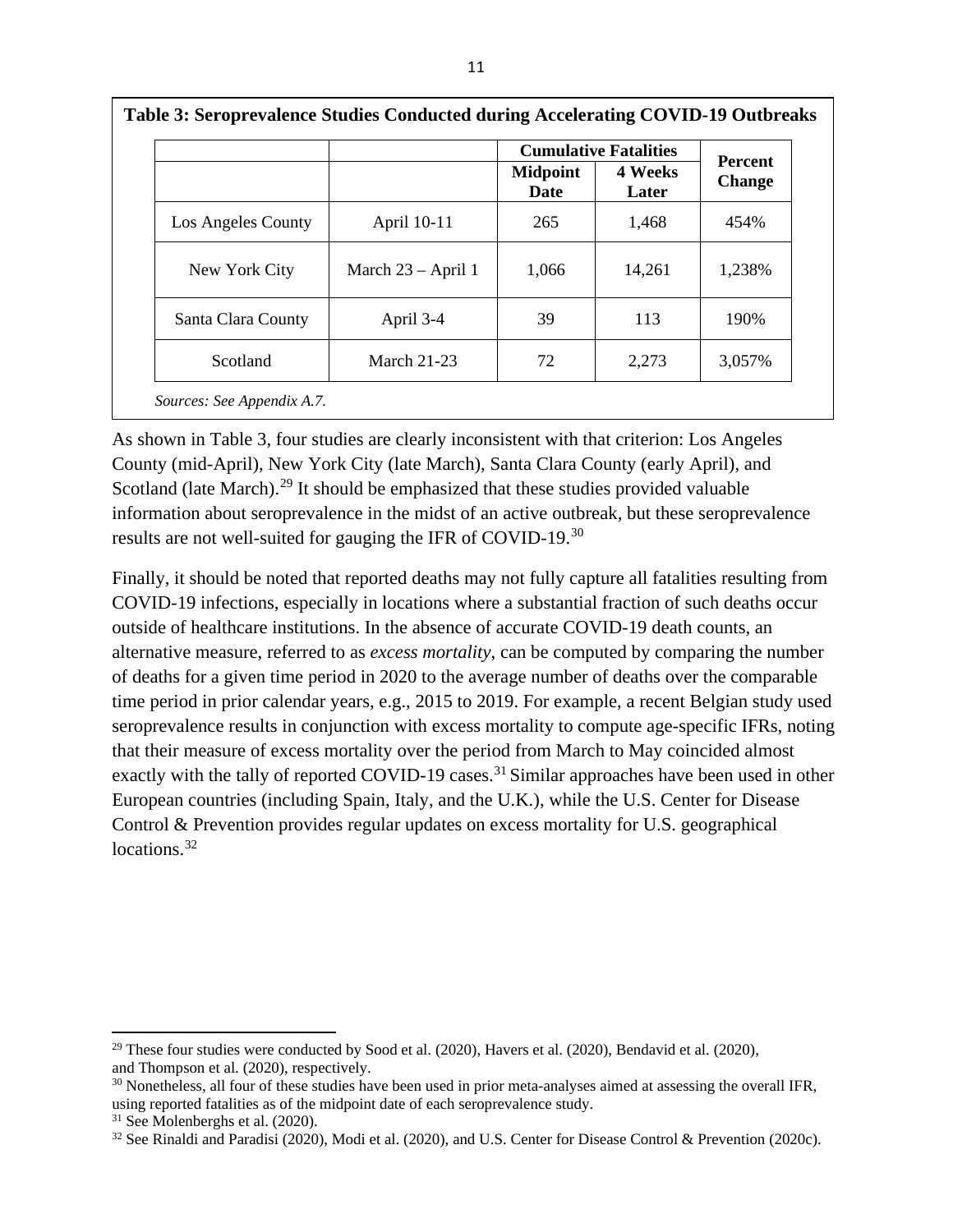### **2.4 Meta-Regression Methodology**

The goal of our meta-analysis is to systematically assess previous studies of mortality and infection rates to determine how age and fatality risk are related. To perform this analysis quantitatively, we use random-effects meta-regressions, using the STATA *metareg* procedure.<sup>[33](#page-13-0)</sup> Meta-regressions are a useful tool for comparing study-level summary data. Since the individual observations are not available for any study we use, comparing summary-level data is the only way to compare the studies. We use summary level data from each age group in each study, so effectively one study has multiple "groups" in our meta-regressions.<sup>[34](#page-13-1)</sup>

We treat each age group separately because there are likely random variations in age-specific IFR both across studies and across age groups within a study. Random-effects procedures allow for such random variation between groups (referred to as *residual heterogeneity*) by assuming that these effects are drawn from a Gaussian distribution. The procedure provides reasonable results even if the errors are not strictly normal but may be unsatisfactory if the sample includes large outliers or the distribution of groups is not unimodal. In analytical terms, this framework can be expressed as follows:

$$
log(IFR_{ij}) = \alpha + \beta * age_{ij} + \epsilon_{ij} + u_{ij}
$$
  
where  $u_{ij} \sim N(0, \tau^2)$  and  $\epsilon_{ij} \sim N(0, \sigma_{ij}^2)$ 

In this specification,  $IFR_{ij}$  is the estimated IFR in study *i* for age group *j*,  $age_{ij}$  denotes the median age of that group,  $\epsilon_{ij}$  denotes the source of idiosyncratic variations for that particular location and age group, and  $u_{ij}$  denotes the random effects that characterize any systematic deviations in outcomes across locations and age groups. Under the maintained assumption that each idiosyncratic term  $\epsilon_{ij}$  has a normal distribution, the idiosyncratic variance is  $\sigma_{ij}^2 = ((U_{ij} - L_{ij})/3.96)^2$ , where  $U_{ij}$  and  $L_{ij}$  denote the upper and lower bounds of the 95% confidence interval for that study-age group. The random effects  $u_{ij}$  are assumed to be drawn from a homogeneous distribution with zero mean and variance  $\tau^2$ . The null hypothesis of  $\tau^2 = 0$  characterizes the case in which there are no systematic deviations across studies or age groups. If that null hypothesis is rejected, then the estimated value of  $\tau^2$  encapsulates the magnitude of those systematic deviations.

Under our baseline specification, the infection fatality rate increases exponentially with age.<sup>35</sup> In particular, this meta-regression is specified in logarithmic terms, with the slope coefficient  $\beta$ encapsulating the impact of higher age on *log(IFR)*. Consequently, the null hypothesis that IFR

<span id="page-13-0"></span><sup>&</sup>lt;sup>33</sup> See Harbord and Higgins (2008) and Higgins, Thompson, and Spiegelhalter (2009).

<span id="page-13-1"></span><sup>&</sup>lt;sup>34</sup> We also replicated this analysis using fixed effects for studies and random effects for age groups within studies.

<span id="page-13-2"></span><sup>&</sup>lt;sup>35</sup> Bonanad et al. (2020) conducted a meta-analysis study of COVID-19 case fatality rates as a function of age using aggregate data from China, Italy, New York, Spain, and the U.K. and found a very strong exponential pattern of mortality: ages 40-49: 1.1%; ages 50-59: 3%; ages 60-69: 9.5%; ages 70-79 22.8%; ages 80+: 29.6%. Similarly, Doherty et al. (2020) investigated a large sample of U.K. hospitalized COVID-19 patients and identified an exponentially increasing mortality hazard rate as a function of patient age.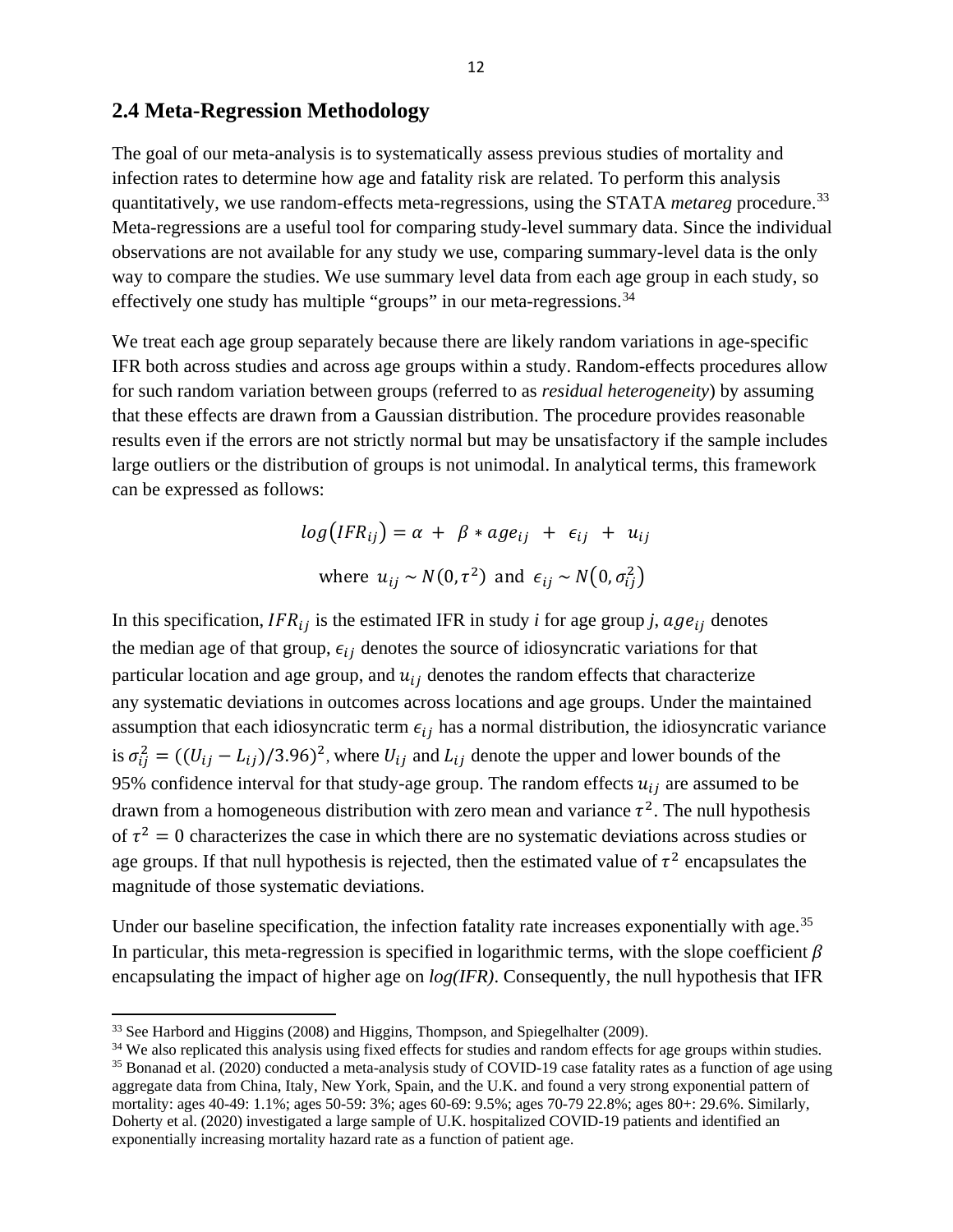is unrelated to age can be evaluated by testing whether the value of  $\beta$  is significantly different from zero. If that null hypothesis is rejected, then the estimated values of  $\alpha$  and  $\beta$  characterize the estimated relationship between log(IFR) and age. Consequently, the predicted relationship between IFR and age can be expressed as follows:

$$
IFR = e^{\alpha + \beta * age_{ij}}
$$

The 95% confidence interval for this prediction can obtained using the delta method. In particular, let IFR<sub>a</sub> denote the infection fatality rate for age *a*, and let  $\sigma_c$  denote the standard error of the meta-regression estimate of  $log(IFR_a)$ . If  $IFR_a$  has a non-zero value, then the delta method indicates that its standard error equals  $\sigma_c / IFR_a$ , and this standard error is used to construct the confidence interval for  $IFR_a$  at each age *a*. Likewise, the prediction interval for  $log(IFR<sub>a</sub>)$  is computed using a standard error of  $\sigma_c + \tau$  that incorporates the systematic variation in the random effects across studies and age groups, and hence the corresponding prediction interval for  $IFR_a$  is computed using a standard error of  $(\sigma_c + \tau)/IFR_a$ .

## **2.5 Study Selection**

In subsections 2.1 to 2.4, we have identified four specific criteria for determining whether a given study should be included in our meta-analysis: (i) transparency about the characteristics and positive predictive power of the prevalence test procedure; (ii) use of a sample data frame that is broadly representative of the general population; (iii) effective containment of the pandemic prior to the initiation of the prevalence survey; and (iv) and reporting of prevalence estimates and confidence intervals for specific age groups as required for the estimation of age-specific IFRs. Based on those four criteria, we have determined that 32 studies are not suitable for assessing the IFR of COVID-19 even though each of those studies has made significant contributions along other lines. Those 32 studies are listed in Appendix A along with the rationale for excluding each of them from our meta-analysis.

Consequently, our meta-analysis focuses on synthesizing IFR data from thirteen locations; see Appendix A for further details. These locations can be classified into four distinct groups:

• *Benchmark Studies: Belgium, Geneva, Spain, and Sweden*. Each of these locations has been the subject of a large-scale seroprevalence study using a test procedure with high positive predictive power and a sample frame that is broadly representative of the general public and that covers a wide array of age groups.<sup>36</sup> For Belgium and Geneva, estimates of age-specific IFRs have been reported based on each location's seroprevalence results. For Spain, we construct age-specific IFRs using the seroprevalence data in conjunction with excess mortality data published by the Spanish National Institute of Statistics. For Sweden, we construct age-specific IFRs using the seroprevalence data in conjunction

<span id="page-14-0"></span><sup>36</sup> See Molenberghs et al. (2020), Perez-Saez et al. (2020), Pollan et al. (2020), and Sweden PHA (2020c,d).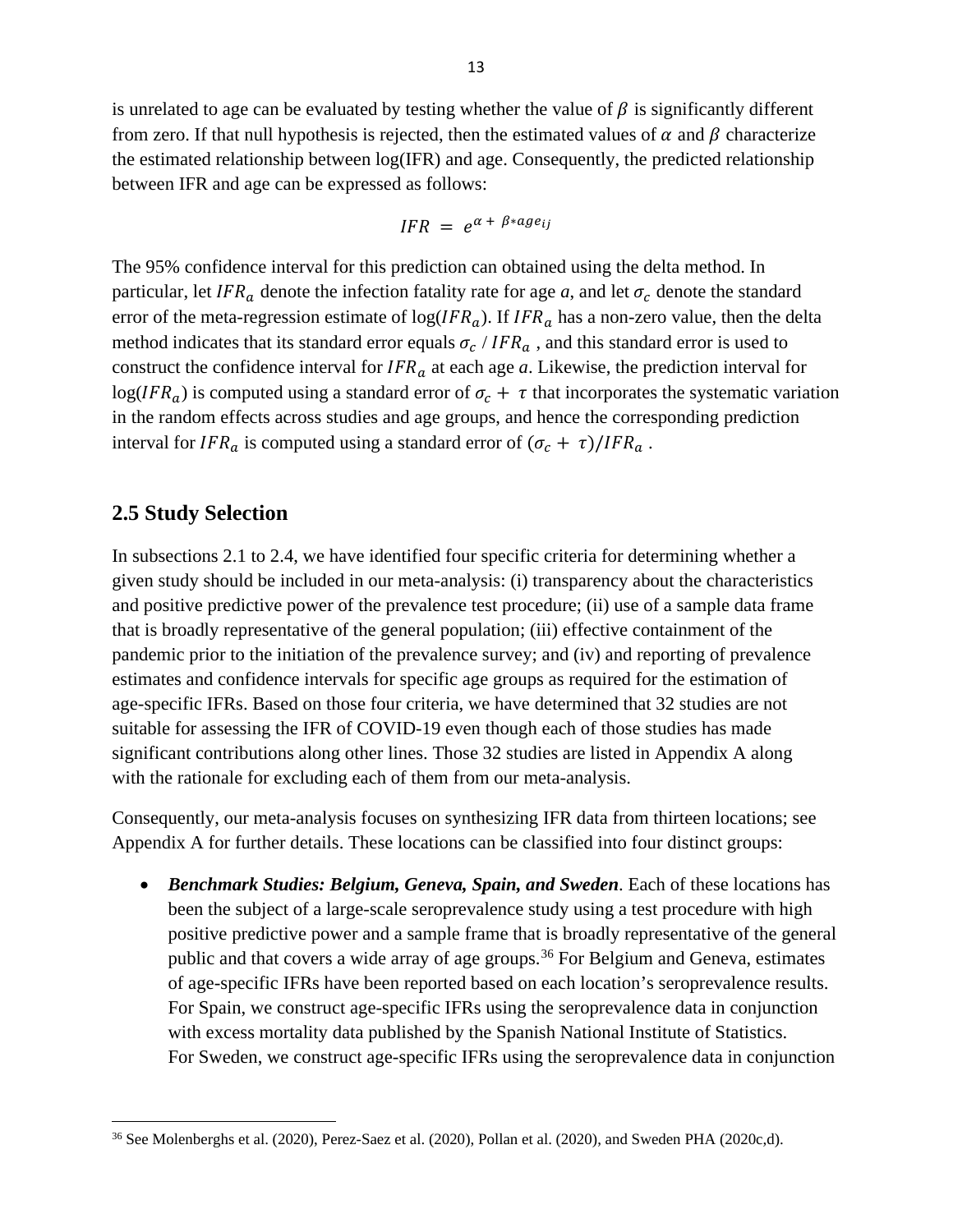with cumulative fatalities four weeks after the midpoint date of the seroprevalence study.<sup>[37](#page-15-0)</sup>

- *Other Large-Scale Seroprevalence Studies*: *Connecticut, Missouri, New York, Puget Sound, South Florida, Utah.* Five of these studies were conducted by the U.S. Center for Disease Control & Prevention, using sample specimens from two commercial laboratory companies, and the sixth was conducted by the New York Department of Health using samples collected at supermarkets and grocery stores.<sup>[38](#page-15-1)</sup> In light of potential concerns about sample data frames and limited age-specific seroprevalence data, we include these studies in our meta-analysis but not in the benchmark group. We construct age-specific IFRs using seroprevalence results matched to cumulative fatalities four weeks after the midpoint date of each study.
- *Comprehensive Tracking and Tracing Countries: Iceland, Korea, and New Zealand.* These three countries engaged in extensive testing and tracing to halt the spread of infections. Iceland researchers also conducted a large-scale seroprevalence study, and we use the results of that study in computing age-specific IFRs for Iceland.<sup>[39](#page-15-2)</sup> That study also indicates that reported cases in Iceland substantially understated actual prevalence; see Appendix C for details. $40$  Thus, we make corresponding adjustments to the reported cases for Korea and New Zealand in constructing age-specific IFRs for each of those locations.
- *Small-scale studies: Castiglione d'Adda, Gangelt, and Diamond Princess cruise ship*. The first two locations have had seroprevalence studies based on random samples, while data from Diamond Princess has been influential in informing subsequent studies. $41$

<span id="page-15-0"></span><sup>&</sup>lt;sup>37</sup> Sweden Public Health Agency (2020f) recently produced estimates of the infection fatality rate in Stockholm for two age groups (ages 0-69 and 70+) using a novel methodology that links live virus tests, reported cases, and mortality outcomes. Given the markedly different methodology and the breadth of the two age groups, that study is not included in our meta-regression analysis, but it should be noted that their estimated IFR of 4.3% for ages 70+ is well aligned with the results of our meta-regression analysis.

<span id="page-15-1"></span><sup>38</sup> See Havers et al. (2020) and Rosenberg et al. (2020), respectively.

<span id="page-15-2"></span><sup>39</sup> See Gudbjartsson et al. (2020).

<span id="page-15-3"></span><sup>&</sup>lt;sup>40</sup> See Aspelund, Droste, Stock, and Walker (2020) for statistical analysis of the deviation between reported cases and true prevalence in Iceland.

<span id="page-15-4"></span><sup>41</sup> See Pagani et al. (2020), Streeck et al. (2020), Russell et al. (2020), and Salje et al. (2020a,b).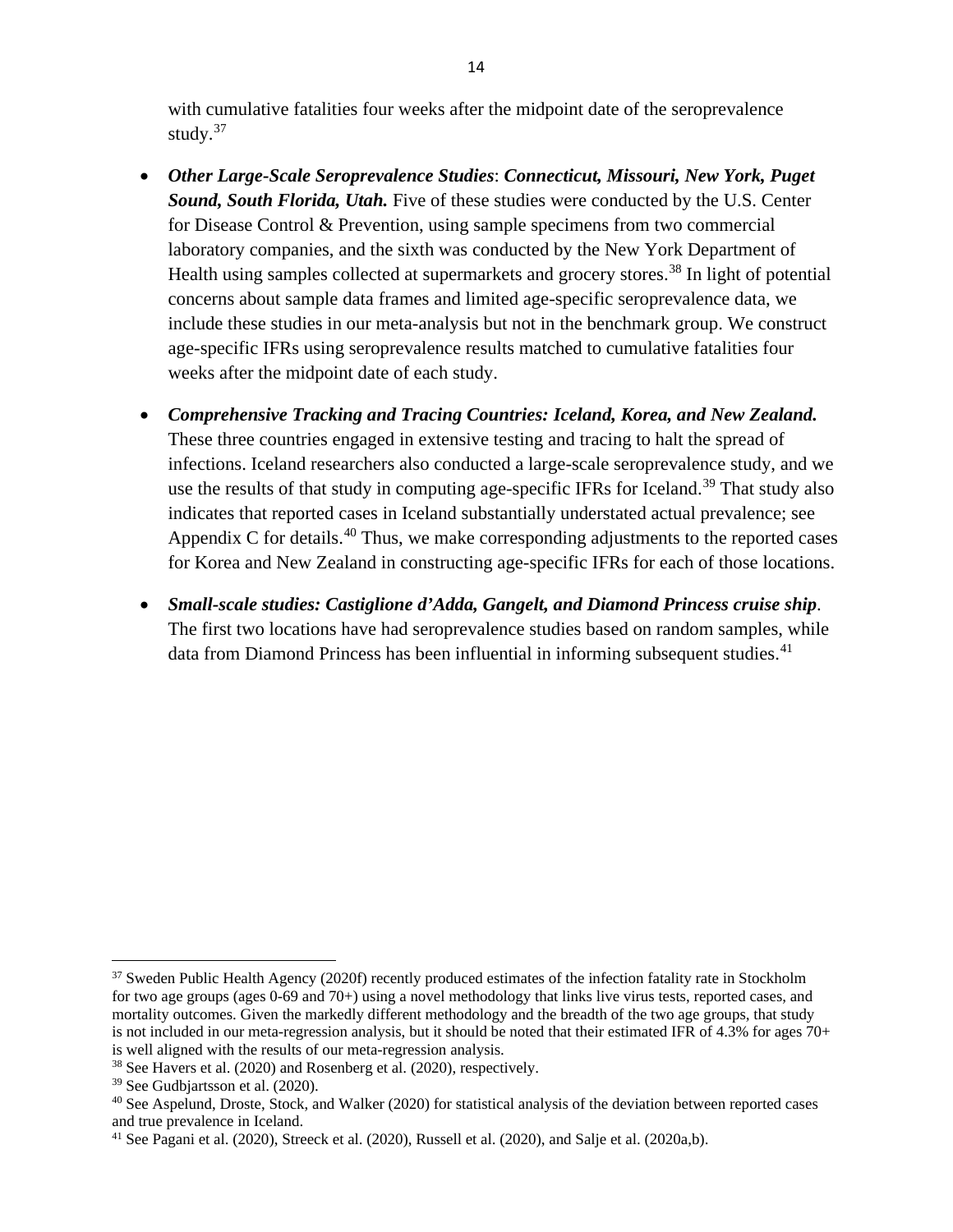

# **3. Results**

## **3.1 Benchmark Analysis**

As shown in Figure 2, the results from a random-effects meta-regression of ln(age) on fatality risk reveal a clear, exponential relationship between age and IFR. Note that the relationship between age and IFR is exponential for all ages, not just the elderly. Thus, the predicted IFR for a forty-year-old parent is exponentially higher than for their ten-year-old child, even though both face relatively low absolute IFRs.

As noted in Section 2.4, one key issue for assuring the validity of our meta-regression method is confirming that the distribution of observations is consistent with a normal distribution, without any extreme outliers or clustering of observations. The validity of those assumptions is evident from Figure 2: the observations provide relatively even coverage of the age interval from 30 to 85 years, and nearly all of the observations fall within the 95 percent confidence interval. The only exception is the middle-aged group from the Geneva study, but even that observation is only slightly outside the confidence interval, as one might expect with one out of 21 observations for this meta-regression.<sup>42</sup>

<span id="page-16-0"></span><sup>42</sup> We have also used the output of the Stata *metareg* procedure to confirm that the estimated random effects are consistent with a normal distribution.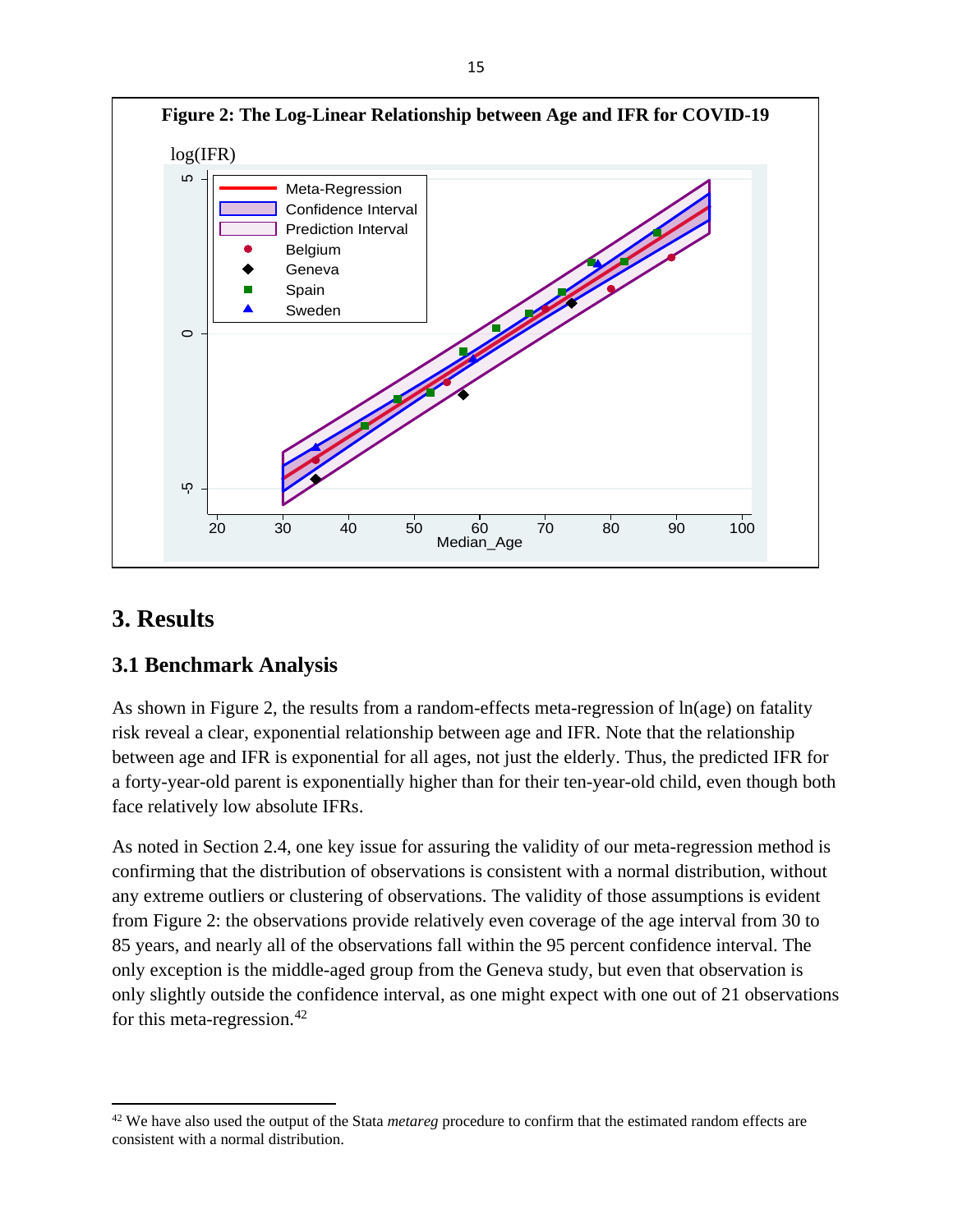

Figure 3 depicts the exponential relationship between IFR and age using the transformed output of the Stata *metareg* procedure. The thick red line is the meta-regression's predicted age-specific IFR curve. The dark purple area is the meta-regression's 95% confidence interval. This means there is a 95% chance the true relationship between IFR and age is within this confidence interval. The wider, light purple area is the meta-regression's 95% prediction interval. Taking into account random variation across studies and locations, there should be a 95% chance a subsequent study of age-specific IFR would land within that prediction interval. The prediction interval is much wider than the confidence interval, consistent with the inclusion of random effects in the meta-regression, i.e., there is substantial random variation across studies as well as age groups.

Figure 3 demonstrates a clear, exponential relationship between age and fatality risk. The disease poses a substantial mortality risk for middle-aged adults and even higher risks for elderly people: A 50 year-old faces a 0.14% chance of dying if infected, and that rate rises to 0.5% for a 60-yearold, 1.6% for a 70-year-old, and over 15% for people ages 85 and above.

As indicated in Figure 3, the second-oldest Spanish age-group (70 – 80 years) appears at the high end of the prediction interval. This may be due to sampling error that underestimated the infection rate (resulting in an inflated IFR estimate). Spanish researchers succeeded in conducting a very large-scale seroprevalence study encompassing about 100,000 people, with associated challenges in maintaining consistency across locations and age groups. Thus, it may be plausible that the infection rate was underestimated among the elderly, thereby diminishing the denominator in our IFR calculations. Finally, it is conceivable that elderly people in Spain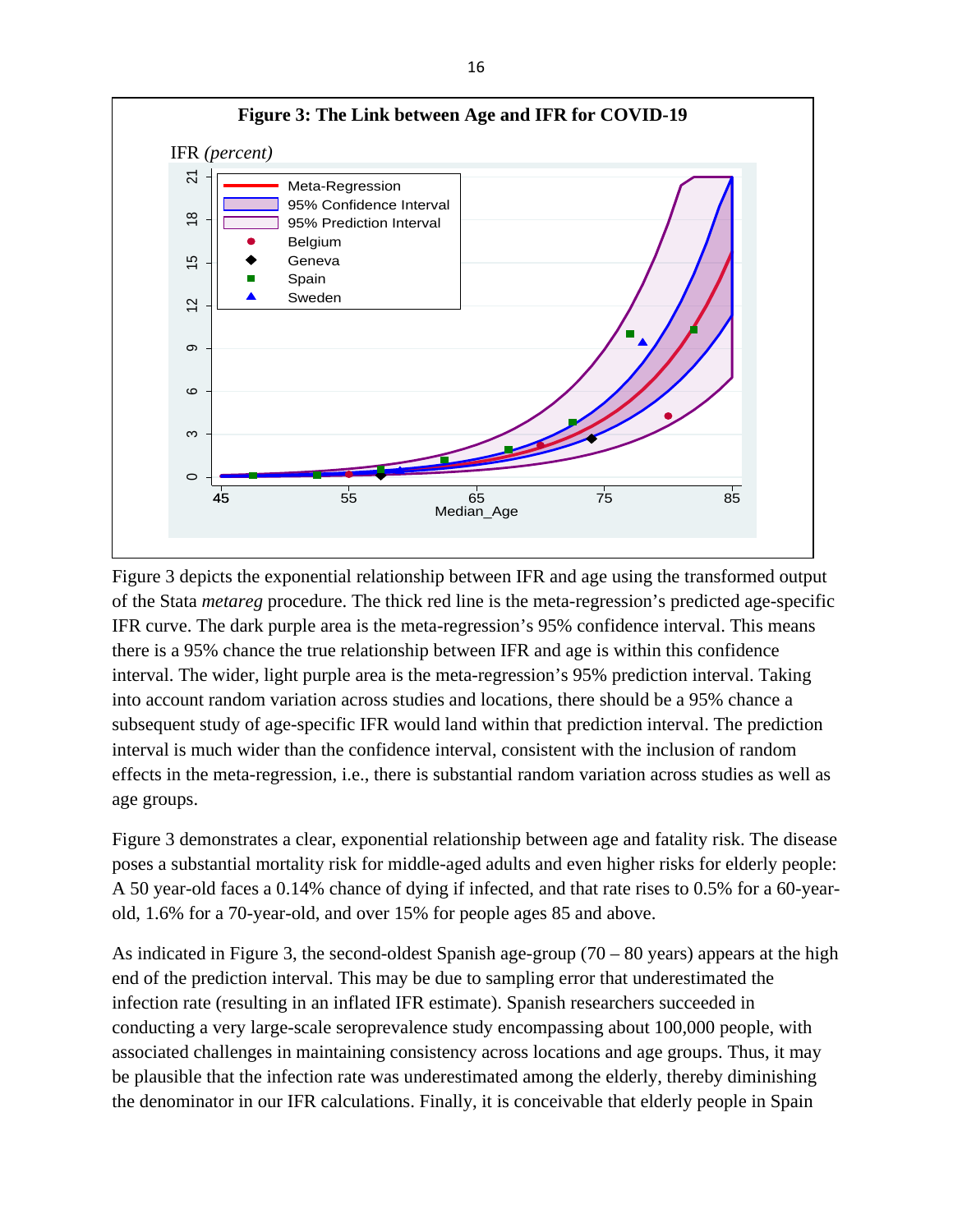

might have a higher incidence of comorbidities than their peers in other European countries -- a possibility that we revisit in Section 4.

# **3.2 Comparing Benchmark Results to Other Studies**

We now compare the benchmark meta-regression results with the age-specific IFRs for 12 other locations. In effect, this approach is comparable to "out-of-sample" exercises that statisticians commonly use in assessing the validity of a particular model.

As shown in Figure 4, the observations from these twelve studies generally fit within the benchmark prediction intervals, broadly confirming the usefulness of the meta-regression in assessing age-specific IFRs beyond the four locations covered by the set of benchmark studies. Moreover, the outliers in this figure are mostly above the prediction interval rather than below it; that is, the unexplained variations outside the prediction interval tend to be observations with unusually high IFRs.

We now consider the specific results for each group of studies: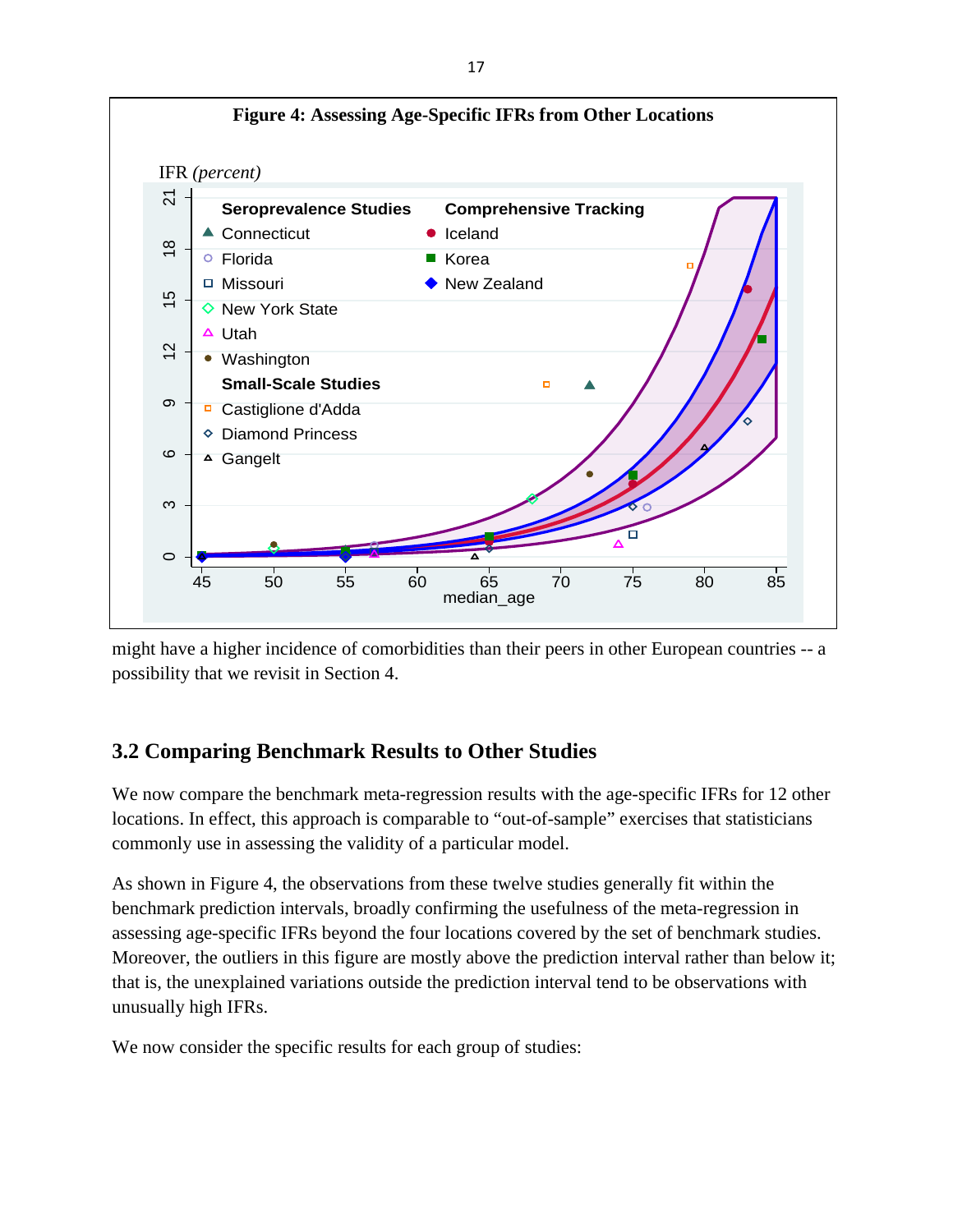#### *Seroprevalence Studies*

Every seroprevalence study in this group except for New York State was conducted using commercial lab blood samples. Connecticut's oldest age-group (the green triangle) appears far above the prediction interval. As discussed in Section 2.2, the Connecticut study may have underestimated prevalence; if the prevalence were revised upwards to align with the typical ratio of reported cases to infections, then this particular observation would likely fall within the prediction interval. Another potentially significant issue is whether Connecticut experienced a relatively high infection rate among residents of assisted care facilities, who would be particularly vulnerable due to elevated age as well as a higher incidence of co-morbidities.

By contrast, the observations for Missouri lie below the prediction interval. In this case, the ratio of estimated seroprevalence to reported cases was extraordinarily high (24:1), more than double the typical 10:1 ratio for other seroprevalence studies. [43](#page-19-0) In effect, Missouri's seroprevalence might be significantly overstated, perhaps reflecting non-representative aspects of the sample data frame (i.e., specimens collected by two commercial labs). Moreover, Missouri has a relatively low estimated prevalence of 2.7% compared with most of the other studies in our meta-analysis, which raises concerns about the PPV of the antibody test and the possibility that false-positives may have distorted the estimated prevalence.

Finally, these results suggest that Utah may indeed have a systematically different pattern of agespecific IFR compared to most other locations. As in Missouri, there are potential concerns about PPV for a location with relatively low estimated prevalence of about 2.2%. Unlike Missouri, however, the ratio of estimated infections to reported cases is about 11:1, similar to most other studies. One plausible factor is that a large fraction of Utah residents abstain from use of alcohol, tobacco, and narcotic drugs and hence may have a lower incidence of co-morbidities compared to most other locations in the United States, Europe, and East Asia. The bottom line is that Utah's remarkably low IFR should not simply be dismissed as an outlier; rather, further study of that location may yield significant insights that are applicable elsewhere.

#### *Comprehensive Tracking and Tracing Countries*

The age-specific IFRs for all three countries that employed widespread testing and contacttracing to control the virus's spread all fit well within the benchmark's 95% prediction interval. Of the three, there has only been a seroprevalence study published about one country, Iceland. The study found that Iceland's ratio of actual to reported cases was about 1.4x, enabling us to reasonably reliably compute Iceland's age-specific IFRs.[44](#page-19-1) 

Both Iceland and New Zealand were able to fairly rapidly control the virus, and thus very few deaths occurred (10 in Iceland and 22 in New Zealand). As three of the deaths in Iceland were in healthcare workers, the death data could be greatly skewed by conflicting factors such as viral

<span id="page-19-0"></span> $43$  Havers, et al (2020). See Table 3.

<span id="page-19-1"></span><sup>44</sup> See Gudbjartsson et al. (2020).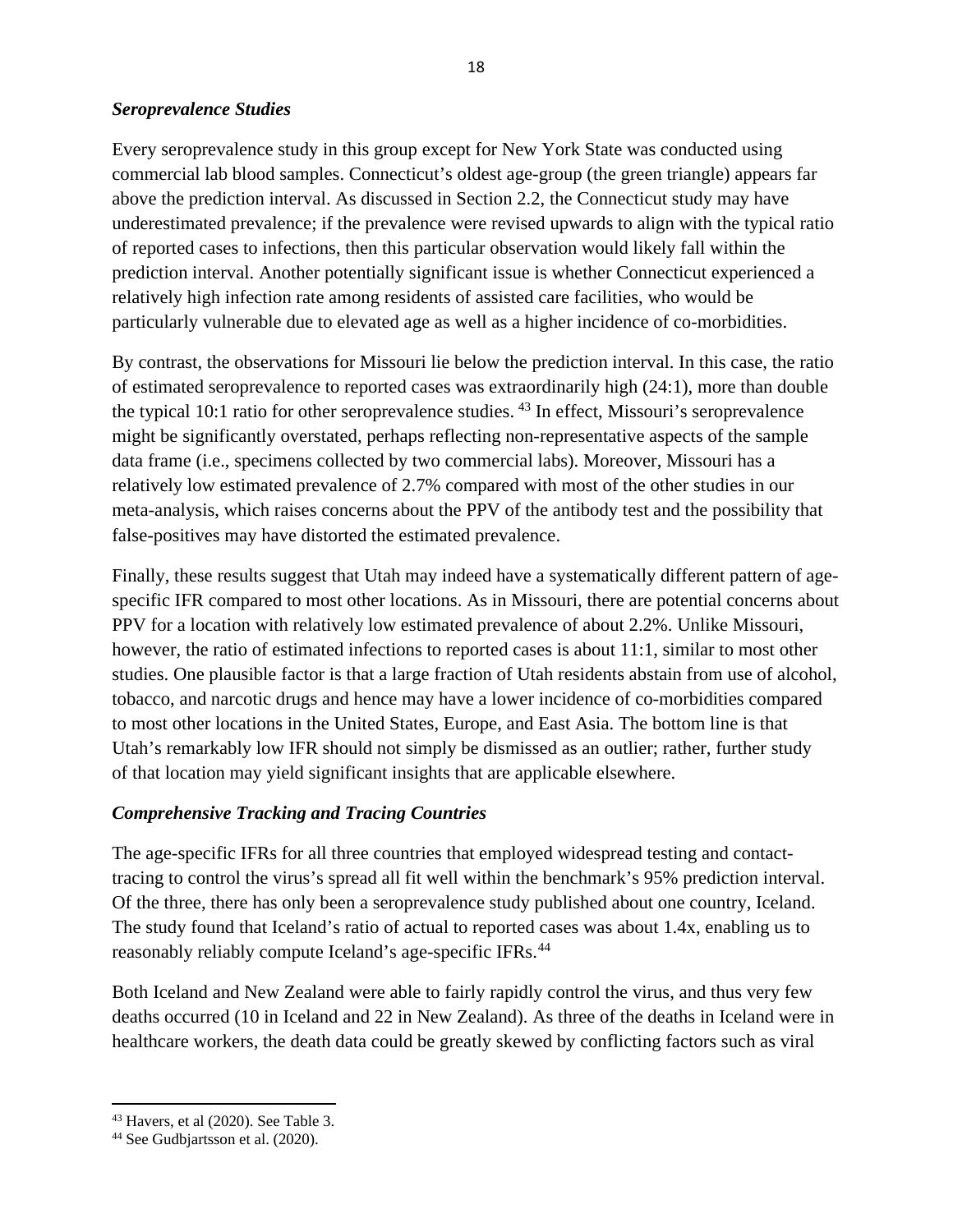load; excluding healthcare workers alters their IFR by 30%. Since each region's death counts were so low, little can be inferred from their age-specific IFRs.

### *Small-Scale Studies*

It is remarkable how well the small-scale studies of Gangelt, Germany, and the Diamond Princess cruise ship fit the benchmark analysis once we account for delays in the timing and reporting of fatalities. As shown in Table 2 above, the number of deaths at the time of the initial infection study was only about half of the final death count a few weeks later.

These two locations also demonstrate why large sample sizes should be weighted much more heavily than small sample sizes. The benchmark's estimated IFR for a 55 year-old is about 0.5%. So, on average, 1 out of 200 infected 55 year-olds should die. However, in Gangelt only about 150 people aged 50-60 were infected, and on the Diamond Princess only 59 people in that age range were infected. It would be quite consistent with the benchmark finding if no people in that age group died at either location. For a virus that only kills a small percentage of patients, observers should be wary of basing their findings on small absolute death counts, since a few deaths can significantly change the implied IFR. For such small samples, the appropriate confidence intervals are too wide to draw many conclusions from. Iceland (10 deaths) and New Zealand (22 deaths) share this limitation.

Castiglione d'Adda's age-specific IFRs for individuals aged 65-85 are outliers above our prediction interval. This outlier status was likely due to the fact that the town was affected relatively severely and early by COVID-19 in the pandemic's first wave, and hospitals became overwhelmed, leading to rationing of medical care. It should not be surprising that the region's IFR for people aged 85 years and older falls within our benchmark estimation; at such high ages the disease is so dangerous that medical care may not influence mortality to any significant degree. The relatively high IFR for the next age cohort (65 to 85 years) could also reflect a higher incidence of co-morbidities compared to similar cohorts in other locations. Higher IFRs might also reflect dense multi-generational urban housing that resulted in increased viral load for elderly people. In sum, the extraordinarily high IFR for individuals ages 65-85 years plays a key role in explaining Castiglione d'Adda's overall IFR of about 5%.

Finally, while not included in our formal meta-analysis, it should be noted that the pathbreaking study of Ferguson et al. (2020) is broadly consistent with our findings. That study was completed at an early stage of the COVID-19 pandemic, drawing on data from expatriation flights to estimate infection rates in Wuhan and then computing age-specific IFRs based on reported fatalities in Wuhan. As in our meta-regression results, the IFR estimates in that study increase exponentially as a function of age, with rates near zero for ages 0-39 and far higher rates for older adults.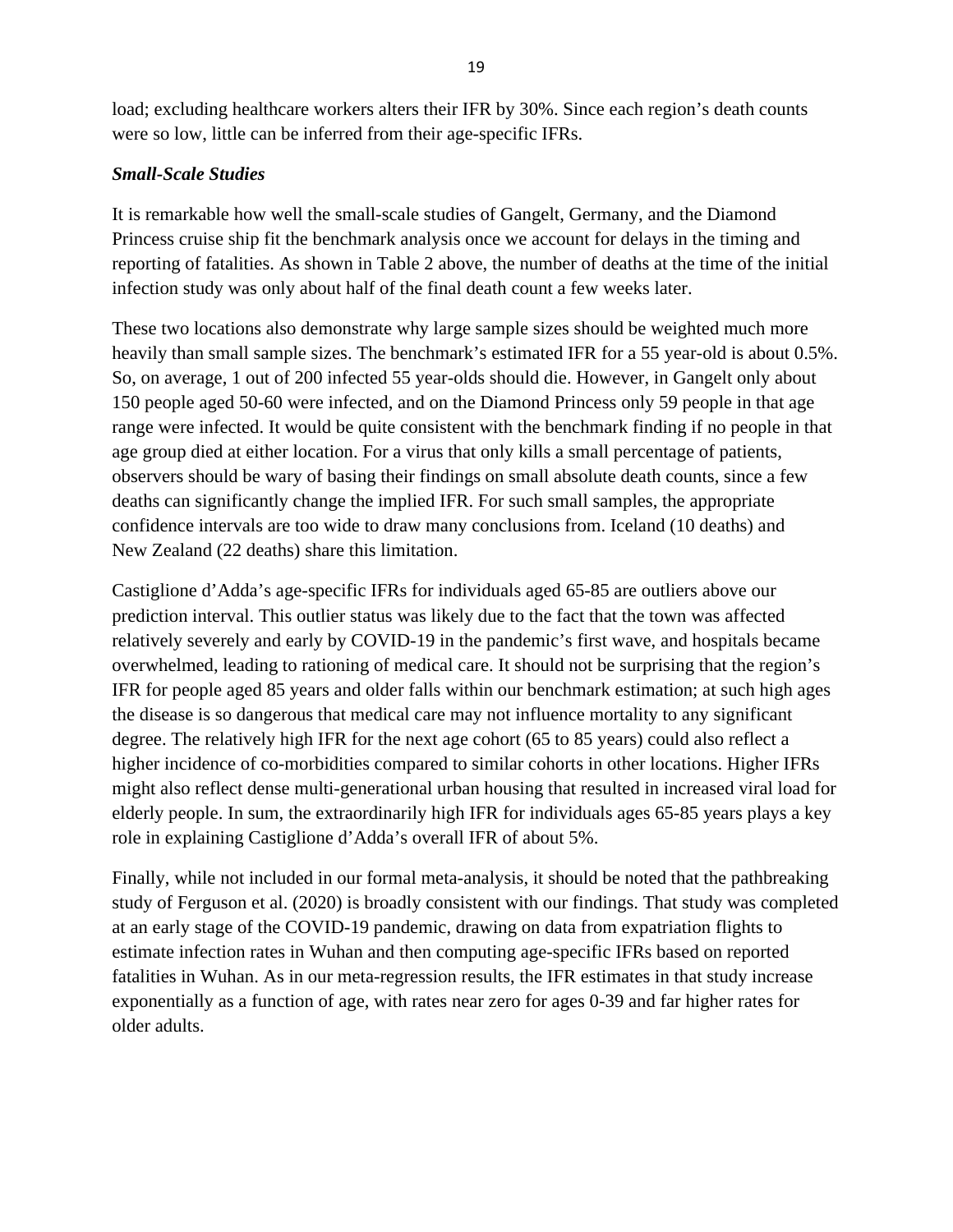| Table 4: Comorbidity Prevalence in Hospitalized Patients vs. General Population |                                                  |                                       |                   |  |
|---------------------------------------------------------------------------------|--------------------------------------------------|---------------------------------------|-------------------|--|
| <b>Comorbidities</b>                                                            | <b>NYC Hospitalized</b><br><b>COVID Patients</b> | <b>NYC Population</b><br>$(Ages 50+)$ | <b>Difference</b> |  |
| Obesity                                                                         | 42%                                              | 27%                                   | 15%               |  |
| Diabetes                                                                        | 32%                                              | 28%                                   | 4%                |  |
| Cardiovascular Disease                                                          | 23%                                              | 22%                                   | 1%                |  |
| Cancer                                                                          | 6%                                               | 7%                                    | $-1\%$            |  |
| <b>Chronic Respiratory Disease</b>                                              | 5%                                               | 6%                                    | $-1\%$            |  |
| <b>Kidney Disease</b>                                                           | 4%                                               | 7%                                    | $-3%$             |  |
| <b>HIV</b>                                                                      | 1%                                               | 3%                                    | $-2\%$            |  |
| <b>Liver Disease</b>                                                            | 0.2%                                             | 0.5%                                  | $-0.3%$           |  |
| Sources: see Appendix D.                                                        |                                                  |                                       |                   |  |

## **Table 4: Comorbidity Prevalence in Hospitalized Patients vs. General Population**

# **4. Discussion**

While age and fatality risk are closely related, it is very unlikely that age alone explains differences in IFR across regions and populations. The remaining variation may be explained by either comorbidities or other population demographics. Section 4.1 discusses the effect of comorbidities on fatality risk. Section 4.2 discusses how other demographic and socioeconomic factors may explain variations in IFR across locations.

## **4.1 Comorbidities**

Researchers have debated whether certain conditions predispose patients to have more severe cases of COVID-19. A recent study in New York City reported the incidence of several chronic medical conditions in hospitalized COVID-19 patients; the median age of the patients in that sample was 59 years.<sup>45</sup> Table 4 compares those results to the average incidence of comorbidities among New York City residents ages 50 years and above – that is, the relevant age group for comparison with the sample of hospitalized patients.<sup>[46](#page-21-1)</sup> Most comorbidities, including

<span id="page-21-0"></span><sup>45</sup> See Richardson et al. (2020).

<span id="page-21-1"></span><sup>&</sup>lt;sup>46</sup> New York City does not publish data on the incidence of x and y, and hence Table 4 uses U.S. data to gauge the prevalence of those comorbidities.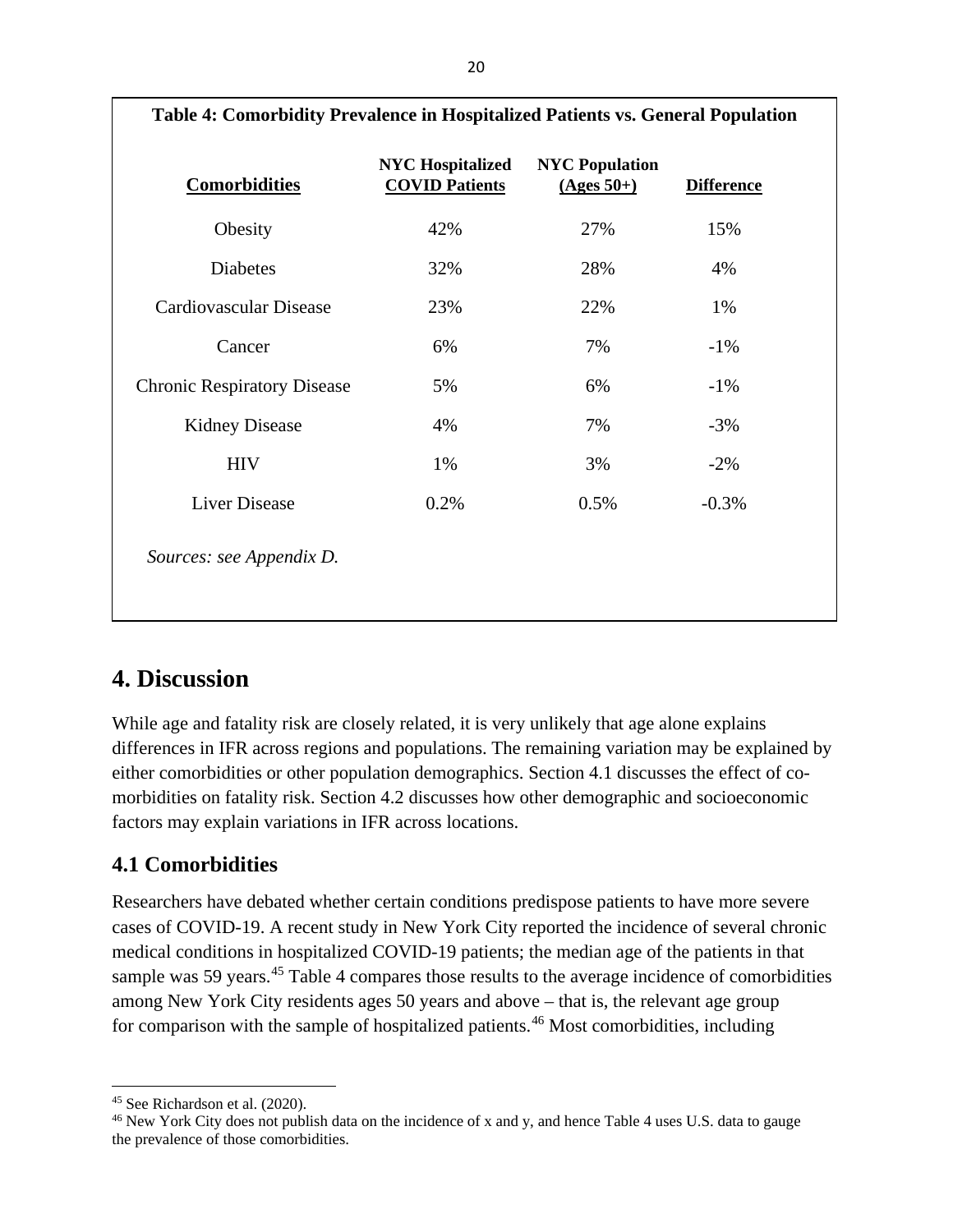| Age      | <b>Hazard</b><br><b>Ratio</b> | <b>Comorbidity</b>               | <b>Hazard</b><br><b>Ratio</b> |
|----------|-------------------------------|----------------------------------|-------------------------------|
| 20 to 49 | 1                             | <b>Diabetes</b>                  | 1.1                           |
| 50 to 59 | 2.7                           | <b>Malignant Cancer</b>          | 1.1                           |
| 60 to 69 | 5.5                           | Chronic Cardiac Disease          | 1.2                           |
| 70 to 79 | 9.8                           | <b>Chronic Pulmonary Disease</b> | 1.2                           |
| $80+$    | 13.5                          | <b>Chronic Kidney Disease</b>    | 1.3                           |
|          |                               | Obesity                          | 1.3                           |
|          |                               | Liver Disease                    | 1.5                           |

**Table 5: Fatality Hazard Ratios for Hospitalized U.K. COVID-19 Patients**

 *Source: Doherty et al. (2020), Figure 5.*

hypertension and diabetes, do not explain which infected individuals are likely to require hospitalization for COVID-19. The only striking positive comorbidity was obesity. However, in NYC, obesity is also much more prevalent among low-income groups who are more likely to live in densely populated neighborhoods and to work in high-exposure jobs. Thus, it is quite possible that NYC's obese population has a higher infection rate, which would explain the higher hospitalization rate for obese individuals. A more detailed version of Table 4 can be found in Appendix D.

A recent U.K. study of hospitalized COVID-19 patients analyzed the impact of comorbidities on the risk of a fatal outcome. [47](#page-22-0) Table 5 shows the most relevant portion of their results. Evidently, age influences the estimated hazard ratio far more than any specific comorbidity. In effect, comorbidities appear to be a scaling factor that has a noticeable impact on the hazard ratio compared to a healthy peer with no comorbidities, but that impact is much smaller than the impact of higher age. For example, the fatality risk for an obese 40-year-old hospital patient is moderately higher than for a non-obese individual of the same cohort but far lower (less than one-tenth) of the fatality risk for a non-obese 75-year-old hospital patient.

Both of these studies suggest that differences in comorbidity across geographical locations is likely to be a relatively modest factor in explaining the dispersion in overall IFRs for COVID-19, especially compared to the very strong link between IFR and age.

<span id="page-22-0"></span><sup>47</sup> See Doherty et. al (2020).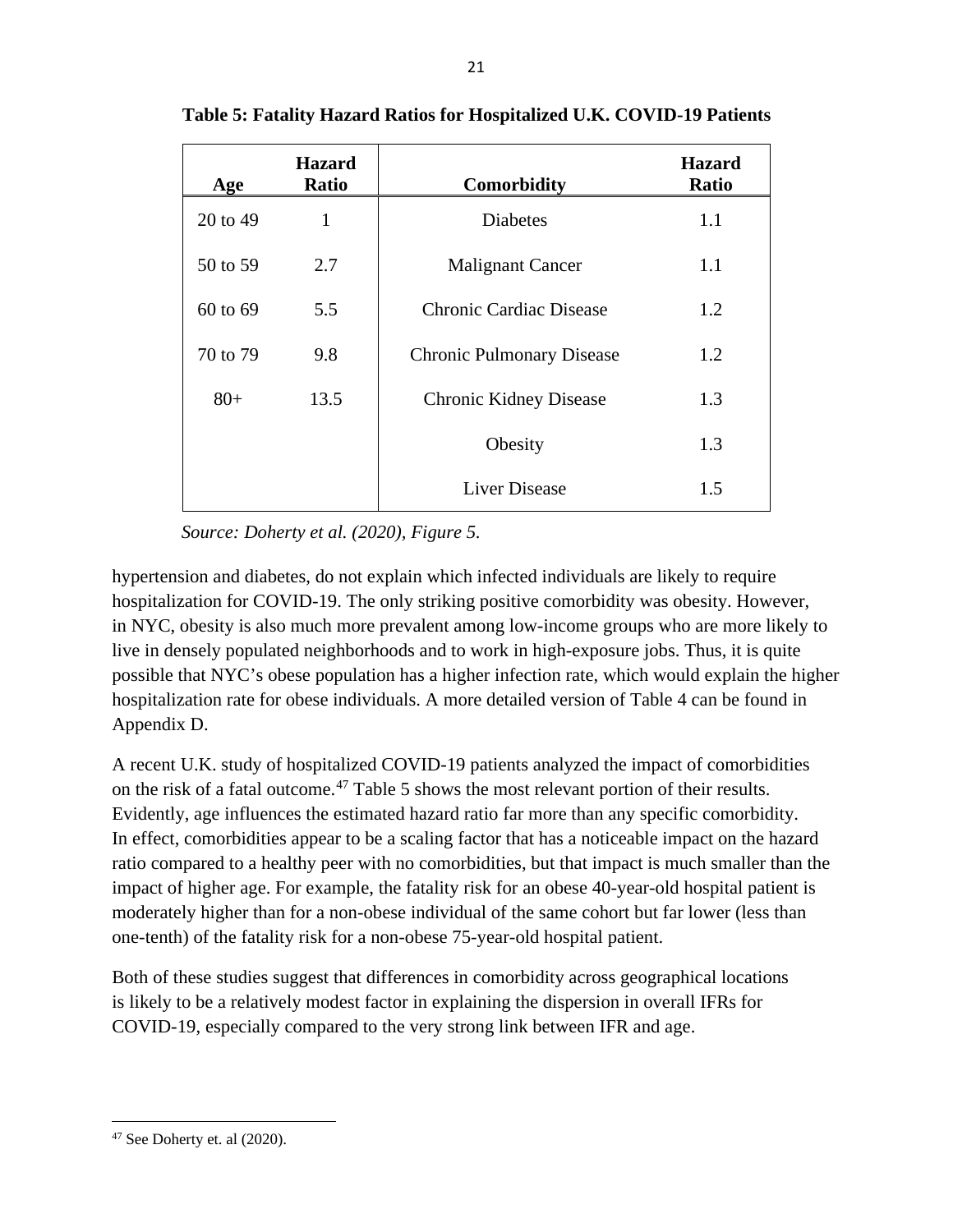## **4.2 Demographic and Socioeconomic Factors**

Our results indicate that age is a crucial determinant of infection fatality rates for COVID-19. However, our meta-analysis has not directly considered the extent to which IFRs may vary with other demographic factors, including race and ethnicity. Fortunately, some valuable insights can be garnered from other recent studies. In particular, one recent seroprevalence study of residents of two urban locations in Louisiana found no significant difference in IFRs between whites and Blacks. [48](#page-23-0)

Nonetheless, the incidence of COVID-19 mortality among people of color is extraordinarily high due to markedly different infection rates that reflect systematic racial and ethnic disparities in housing and employment. For example, a recent infection study of a San Francisco neighborhood found that 80% of positive cases were Latinx – far higher than the proportion of Latinx residents in that neighborhood.[49](#page-23-1) That study concluded as follows: *"Risk factors for recent infection were Latinx ethnicity, inability to shelter-in-place and maintain income, frontline service work, unemployment, and household income less than \$50,000 per year."* Recent CDC analysis has reached similar conclusions, attributing elevated infection rates among Blacks and Hispanics to dense housing of multi-generational families, increased employment in high-contact service jobs, high incidence of chronic health conditions, and lower quality of health care.<sup>[50](#page-23-2)</sup>

In summary, while the present study has investigated the effects of age on the IFR of COVID-19, further research needs to be done on how infection and fatality rates for this disease are affected by demographic and socioeconomic factors.

<span id="page-23-0"></span><sup>48</sup> See Feehan et al. (2020).

<span id="page-23-1"></span><sup>49</sup> See Chamie et al. (2020).

<span id="page-23-2"></span><sup>50</sup> See Azar et al. (2020).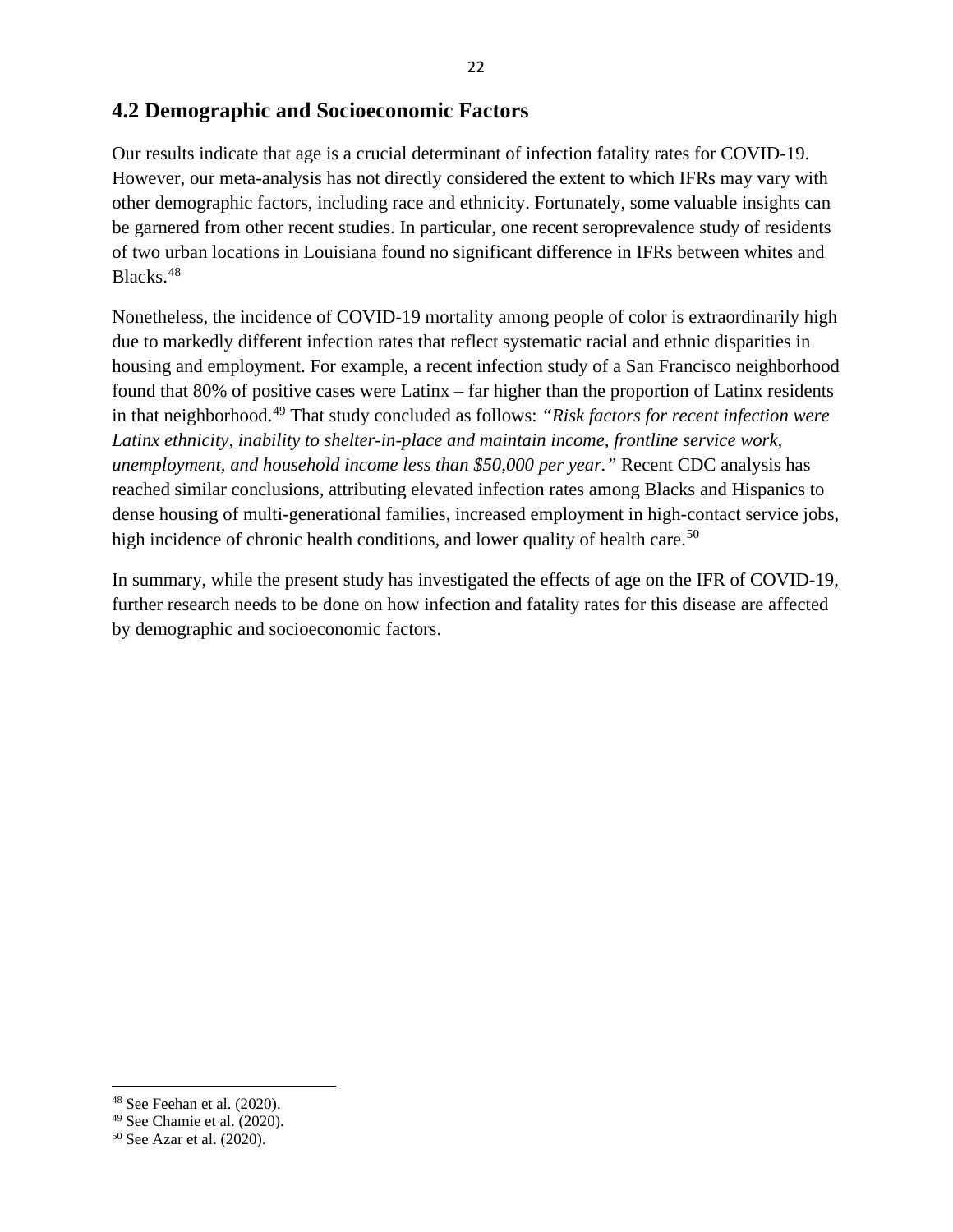| <b>Age Group</b> | COVID-19<br><b>Infection</b><br><b>Fatality Rate (%)</b> | <b>Automobile Accident</b><br><b>Annualized</b><br><b>Fatality Rate (%)</b> | <b>Other Accidental Injury</b><br><b>Annualized</b><br><b>Fatality Rate (%)</b> |
|------------------|----------------------------------------------------------|-----------------------------------------------------------------------------|---------------------------------------------------------------------------------|
| 0 to 44          | 0.01                                                     | 0.01                                                                        | 0.03                                                                            |
| 45 to 54         | 0.14                                                     | 0.01                                                                        | 0.04                                                                            |
| 55 to 64         | 0.48                                                     | 0.01                                                                        | 0.04                                                                            |
| 65 to 74         | 1.65                                                     | 0.01                                                                        | 0.04                                                                            |
| 75 to 84         | 5.72                                                     | 0.02                                                                        | 0.09                                                                            |
| $85+$            | 22.5                                                     | 0.02                                                                        | 0.35                                                                            |

# **5. Conclusion**

Age and fatality risk for COVID-19 are exponentially related. In non-technical terms, COVID-19 poses a very low risk for children and younger adults but is hazardous for middle-aged adults and extremely dangerous for elderly people. Table 6 contextualize these risks by comparing the age-specific IFRs from our meta-regression analysis to the annualized risk of a fatal auto accident or other accidental injury. For the youngest age groups, the risk from COVID-19 is broadly comparable to those everyday activities. By contrast, for adults ages 55 to 64, the COVID-19 fatality risk is roughly 50 times greater than the risk of driving a car, and that hazard ratio rises to about 1000:1 for people ages 65 to 74. Moreover, as discussed in Section 4, comorbidities have only modest effects on these risks; that is, being in good health does not necessarily ensure that a middle-aged or older adult will survive a COVID-19 infection.

Our analysis facilitates comparisons between the COVID-19 pandemic and the Spanish Flu pandemic of 1918-20. The U.S. CDC estimates that about 28 percent of the U.S. population was infected by the Spanish Flu and that the death toll was about 675,000. However, that disease was most dangerous for young adults, with an IFR of about 4 percent for people ages 20 to 40 years old, who comprised roughly one-third of the U.S. population at that time. By contrast, COVID-19 is far more dangerous for middle-aged and older adults, whereas the Spanish Flu caused relatively few deaths among those age groups.

Our meta-regression analysis also confirms that COVID-19 is far more deadly than seasonal flu, especially for older adults and elderly people. For example, the U.S. CDC estimates that during winter 2018-19 influenza was associated with about 50 million infections and 34,000 fatalities,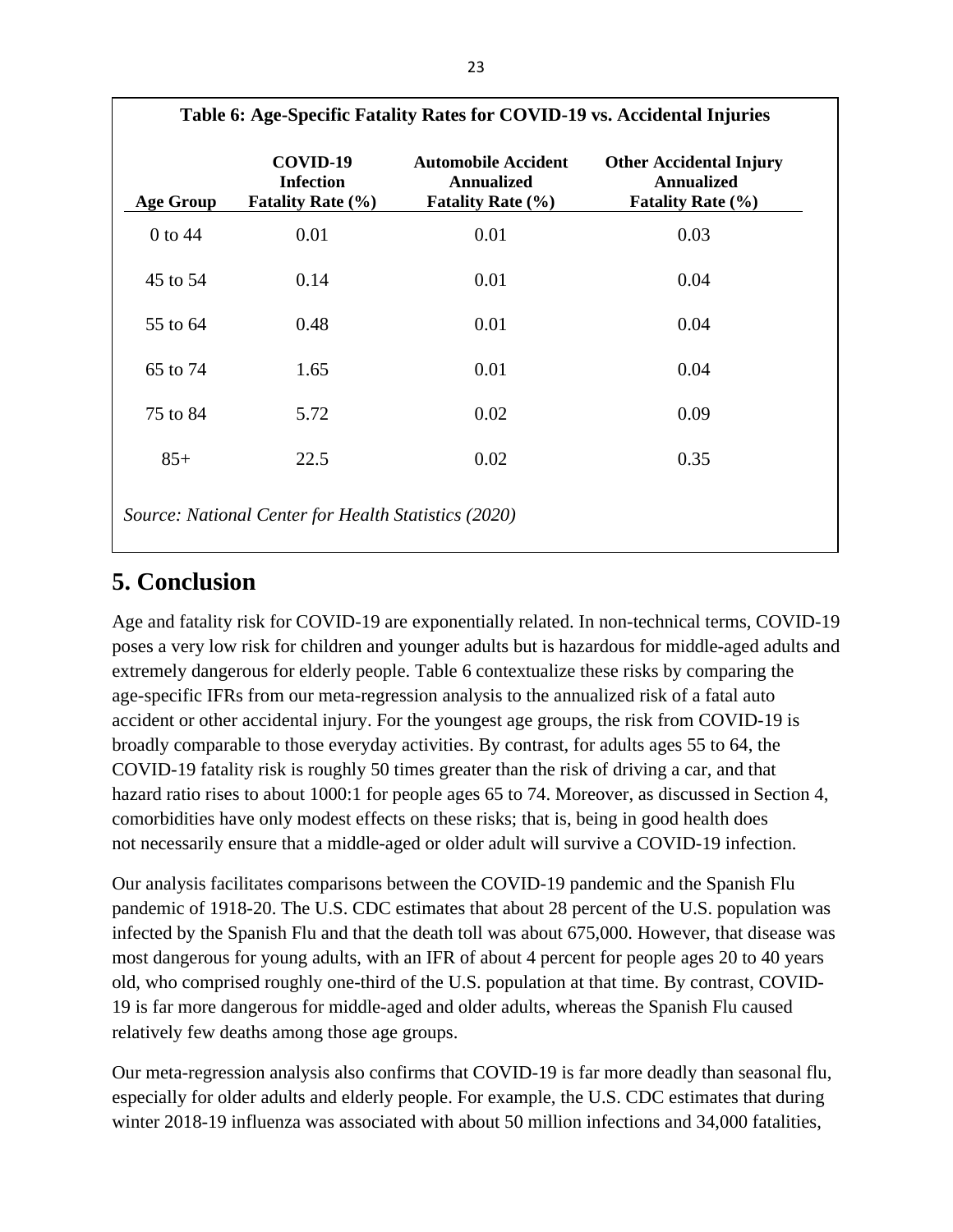|                                                                | <b>Infection Rate by Age (percent)</b> |        | <b>Deaths</b> | <b>IFR</b> |             |                    |
|----------------------------------------------------------------|----------------------------------------|--------|---------------|------------|-------------|--------------------|
| <b>Scenario</b>                                                | All                                    | $0-49$ | 50-64         | $65+$      | (thousands) | ( <i>percent</i> ) |
| <b>Baseline</b>                                                | 6.4                                    | 7.6    | 4.5           | 3.7        | 145         | 0.7                |
| Scenario #1:<br>current pattern of age-<br>specific prevalence | 28                                     | 35     | 18            | 14         | 465         | 0.5                |
| Scenario #2:<br>uniform prevalence                             | 28                                     | 28     | 28            | 28         | 895         | 1.0                |
| Scenario #3:<br>protection of<br>vulnerable age groups         | 28                                     | 39     | 9             | 7          | 241         | 0.3                |

**Table 7: U.S. Scenario Analysis**

that is, an overall IFR of about 0.07 percent. By comparison, recent seroprevalence data from U.S. public health laboratories indicates that COVID-19 had infected more than 20 million people by the third week of June, that is, about 6.4% of the U.S. population.<sup>[51](#page-25-0)</sup> Cumulative U.S. fatalities reached nearly 150,000 as of July 21 (four weeks after the date of the seroprevalence data, appropriately reflecting time lags as discussed in Section 2). These figures indicate that the overall IFR of COVID-19 is currently about  $0.7\%$ , in line with recent guidance from the CDC.<sup>[52](#page-25-1)</sup> That IFR indicates that COVID-19 is roughly ten times more deadly than the seasonal flu.

Nonetheless, the current level of the overall U.S. IFR should *not* be interpreted as a fixed parameter. Rather, our meta-analysis clearly underscores the rationale for public health measures and communications aimed at reducing the aggregate IFR by mitigating the incidence of new COVID-19 infections among middle-aged and older adults.<sup>[53](#page-25-2)</sup>

To illustrate these considerations, Table 7 outlines three alternative scenarios for the U.S. trajectory of COVID-19 infections and fatalities. All three scenarios assume that the infection rate continues rising to a plateau of 28%, matching the U.S. prevalence of the Spanish Flu. However, the age-specific infection rates vary markedly across the three scenarios:

<span id="page-25-0"></span><sup>51</sup> See U.S. CDC (2020c). Seroprevalence estimates are reported in the U.S. CDC's Weekly COVID Surveillance Summary, based on data collected by 85 state and local public health laboratories spanning the entire country. These reports include age-specific seroprevalence but no details regarding sample selection, test characteristics, or confidence intervals and hence could not be used in our meta-regression analysis. <sup>52</sup> See U.S. CDC (2020e).

<span id="page-25-2"></span><span id="page-25-1"></span><sup>53</sup> See Davies et al. (2020), De Salazar et al. (2020), Gleser, Gorback, and Redding (2020), Harris (2020),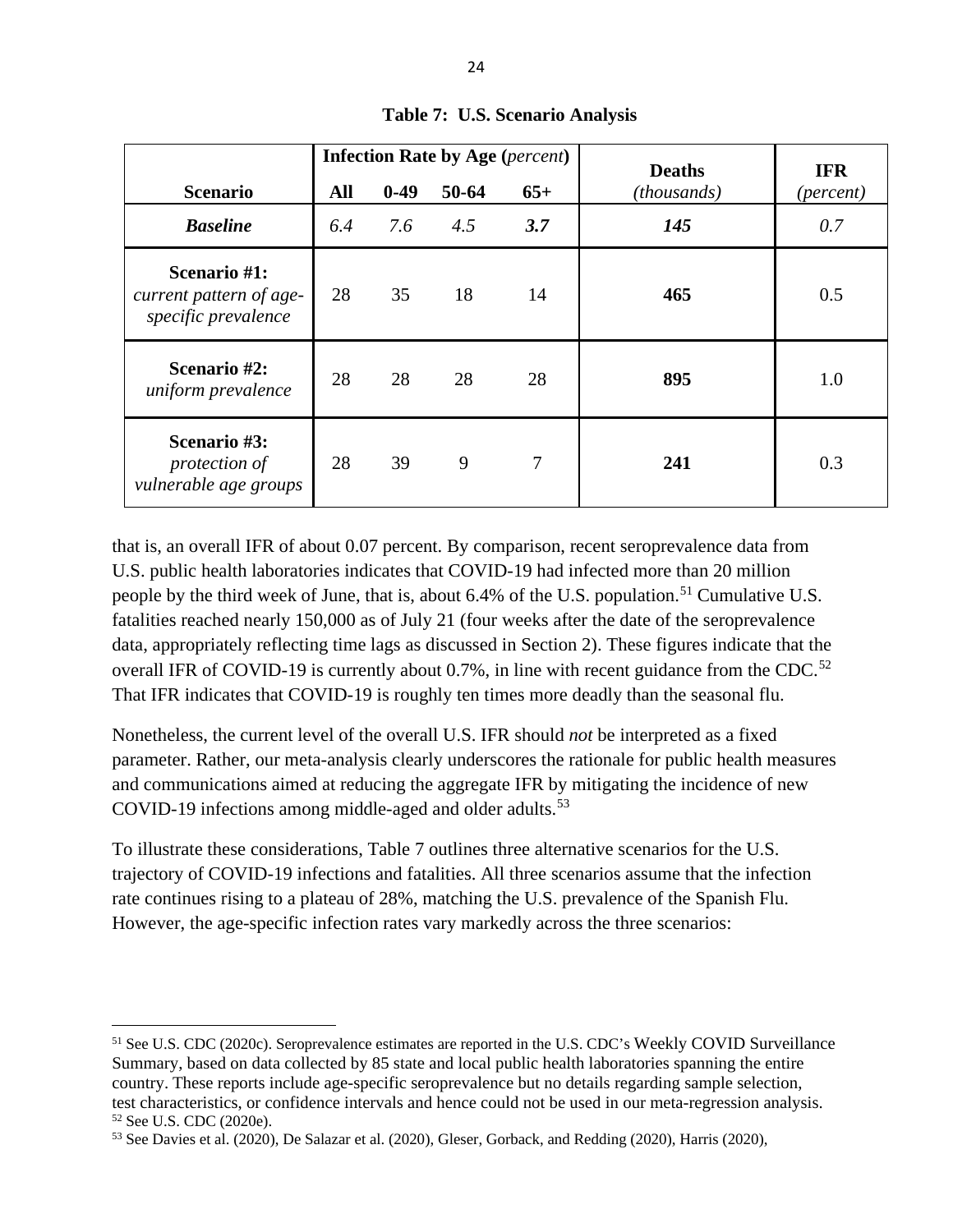- Scenario #1 assumes that age-specific prevalence will remain similar to the average pattern that has prevailed to date, as indicated by seroprevalence data from U.S. public health laboratories.
- Scenario #2 assumes that the prevalence will eventually become uniform across all age groups, similar to the Spanish Flu pandemic.
- Scenario #3 assumes that public health measures and communications will restrain the incidence of new infections among middle-aged and older adults while prevalence continues rising rapidly among children and younger adults.

To assess the implications of these three alternative assumptions, we use the age-specific IFRs from our meta-regression analysis to determine the death toll for each age group as follows:

$$
Deaths_{age} = Population_{age} \times Infection Rate_{age} \times IFR_{age}
$$

Scenario #1 shows that, if the current age-specific infection pattern continues until 28% of the U.S. is infected, deaths will increase by a factor of 3 to around 450,000. The outcome is far worse in Scenario #2, where the virus spreads uniformly across age groups and causes nearly one million deaths. In contrast, Scenario #3 is associated with a far lower proportion of older adults contracting the virus; thus, most of the growing prevalence occurs among children and younger adults, and the death toll is held to about 240,000.

This scenario analysis underscores the possibility that the United States could plausibly end up with an overall infection fatality rate of about 1%, similar to the outcome in New York City (as shown in Table 1). Such an outcome would be associated with a total death toll of nearly 1 million people. Simply maintaining the current pattern of prevalence across age groups would be somewhat less catastrophic, but still result in nearly 500,000 deaths. By comparison, policy measures and communications that protect vulnerable age groups could halve the current overall IFR to around 0.3%, and prevent over 200,000 deaths.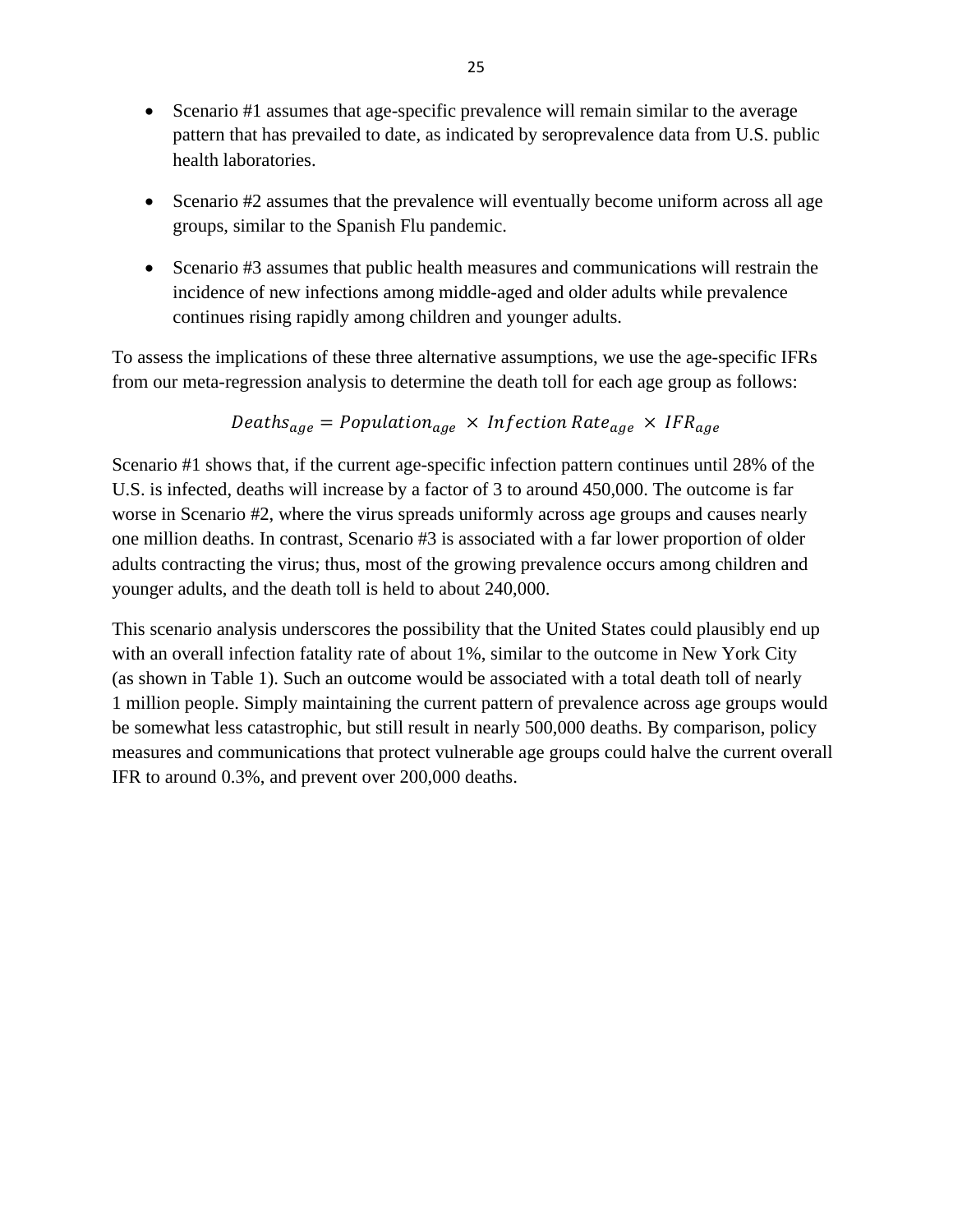## **Appendix A: Comprehensive List of Seroprevalence Studies**

### **A.1 Benchmark Studies**

| <b>Location</b>      | Date              | <b>Sample Size</b> | <b>Test Method</b>   | <b>Fatality Estimation</b><br><b>Procedure</b>                |
|----------------------|-------------------|--------------------|----------------------|---------------------------------------------------------------|
| Belgium $54$         | April 20-26       | 3,397              | IgG ELISA            | Excess mortality<br>relative to pre-<br><b>COVID</b> baseline |
| Geneva <sup>55</sup> | April $6 - May 9$ | 2,766              | IgG ELISA            | Bayesian framework                                            |
| Spain <sup>56</sup>  | April 27 – May 11 | 35,883             | IgG/IgM<br>LFA & CMA | Excess mortality<br>relative to pre-<br><b>COVID</b> baseline |
| Sweden $57$          | April 27 – May 24 | 4,800              | IgG MBA              | <b>Reported Fatalities</b><br>as of June 18                   |

*Note: CMA = chemiluminescent microparticle assay; ELISA = enzyme-linked immunosorbent assay; LFA = lateral flow analysis; MBA = multiplex bead array*; *MIA = microsphere immunoassay*.

<span id="page-27-0"></span><sup>54</sup> See Molenberghs et al. (2020), Table 6. This study used the seroprevalence findings of Herzog et al. (2020).

<span id="page-27-1"></span><sup>&</sup>lt;sup>55</sup> See Perez-Saez et al. (2020), Table S2. This study used the seroprevalence findings of Stringhini et al. (2020).

<span id="page-27-2"></span><sup>56</sup> Age-specific IFRs were constructed using the seroprevalence findings of Pollán et al. (2020), Table S7 (both tests positive) and excess mortality data for Week 25 reported by Spain National Institute of Statistics (2020).

<span id="page-27-3"></span> $57$  See Sweden Public Health Authority (2020a,b,c,d,e) for information about the seroprevalence program design, antibody test standards, results for weeks 18 to 21, and COVID-19 fatalities as of week 24, respectively.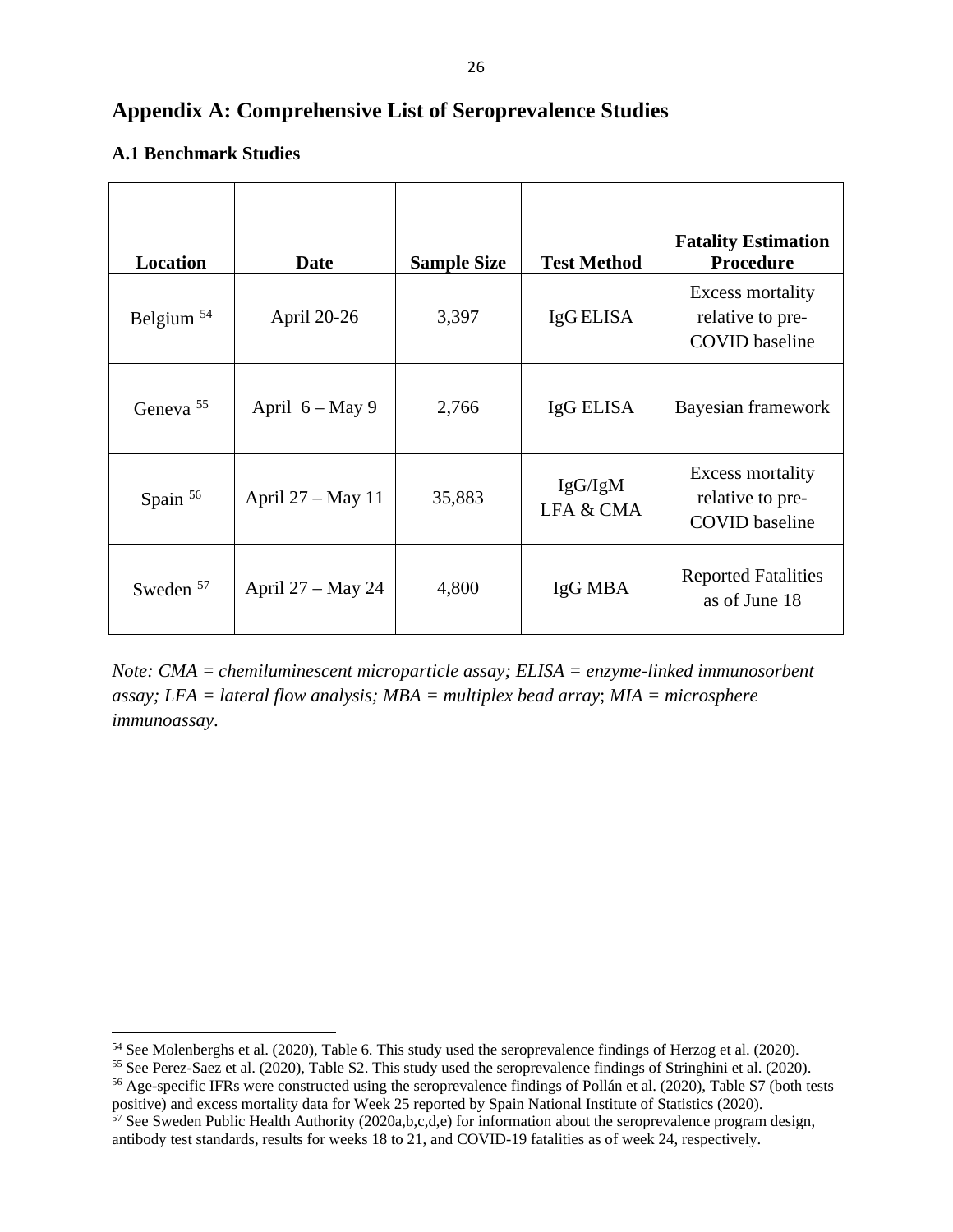#### **A.2 Other Seroprevalence Studies**

| <b>Location</b>                                   | Date                 | <b>Sample</b><br><b>Size</b> | <b>Test</b><br><b>Method</b> | <b>Fatality</b><br><b>Estimation</b><br><b>Procedure</b> |
|---------------------------------------------------|----------------------|------------------------------|------------------------------|----------------------------------------------------------|
| Connecticut <sup>58</sup>                         | April $26 - May 3$   | 1,431                        | IgG ELISA                    | <b>Reported Fatalities</b><br>as of May 28 $59$          |
| Florida <sup>48</sup><br>(South Region)           | April 6 - 10         | 1,742                        | IgG ELISA                    | <b>Reported Fatalities</b><br>as of May $6^{60}$         |
| Missouri <sup>48</sup>                            | April $20 - 26$      | 1,882                        | IgG ELISA                    | <b>Reported Fatalities</b><br>as of May 23 $61$          |
| New York State <sup>62</sup>                      | April 19-28          | 15,101                       | IgG MIA                      | <b>Reported Fatalities</b><br>as of May $63$             |
| Utah $48$                                         | April $20 - May 3$   | 1,132                        | IgG ELISA                    | <b>Reported Fatalities</b><br>as of May 25 $64$          |
| Washington <sup>48</sup><br>(Pugent Sound Region) | March $23 - April 1$ | 3,264                        | IgG ELISA                    | <b>Reported Fatalities</b><br>as of April 26 $65$        |

<span id="page-28-0"></span><sup>58</sup> See Havers et al. (2020). Population data for each study region by single year of age as of July 1, 2019 was obtained from U.S. Vital Statistics System (2020). Some seroprevalence age brackets were adjusted (+/- 5 years) to match the age structure of each state's COVID-19 fatality report; see the technical appendix for further details. <sup>59</sup> See Connecticut Department of Health & Human Services (2020).

<span id="page-28-2"></span><span id="page-28-1"></span><sup>60</sup> See Florida Department of Health (2020).

<span id="page-28-3"></span><sup>61</sup> See Utah Department of Health (2020).

<span id="page-28-4"></span> $62$  See Rosenberg et al. (2020). Population data by single year of age as of July 1, 2019 was obtained from U.S. Vital Statistics System (2020). Some seroprevalence age brackets were adjusted (+/- 5 years) to match the age structure of New York's COVID-19 fatality report; see the technical appendix for further details.

<span id="page-28-5"></span><sup>&</sup>lt;sup>63</sup> See New York Department of Health (2020) and Leffler and Hogan (2020).

<span id="page-28-6"></span> $64$  See Missouri Department of Health & Senior Services (2020).

<span id="page-28-7"></span><sup>&</sup>lt;sup>65</sup> See Washington Department of Health (2020).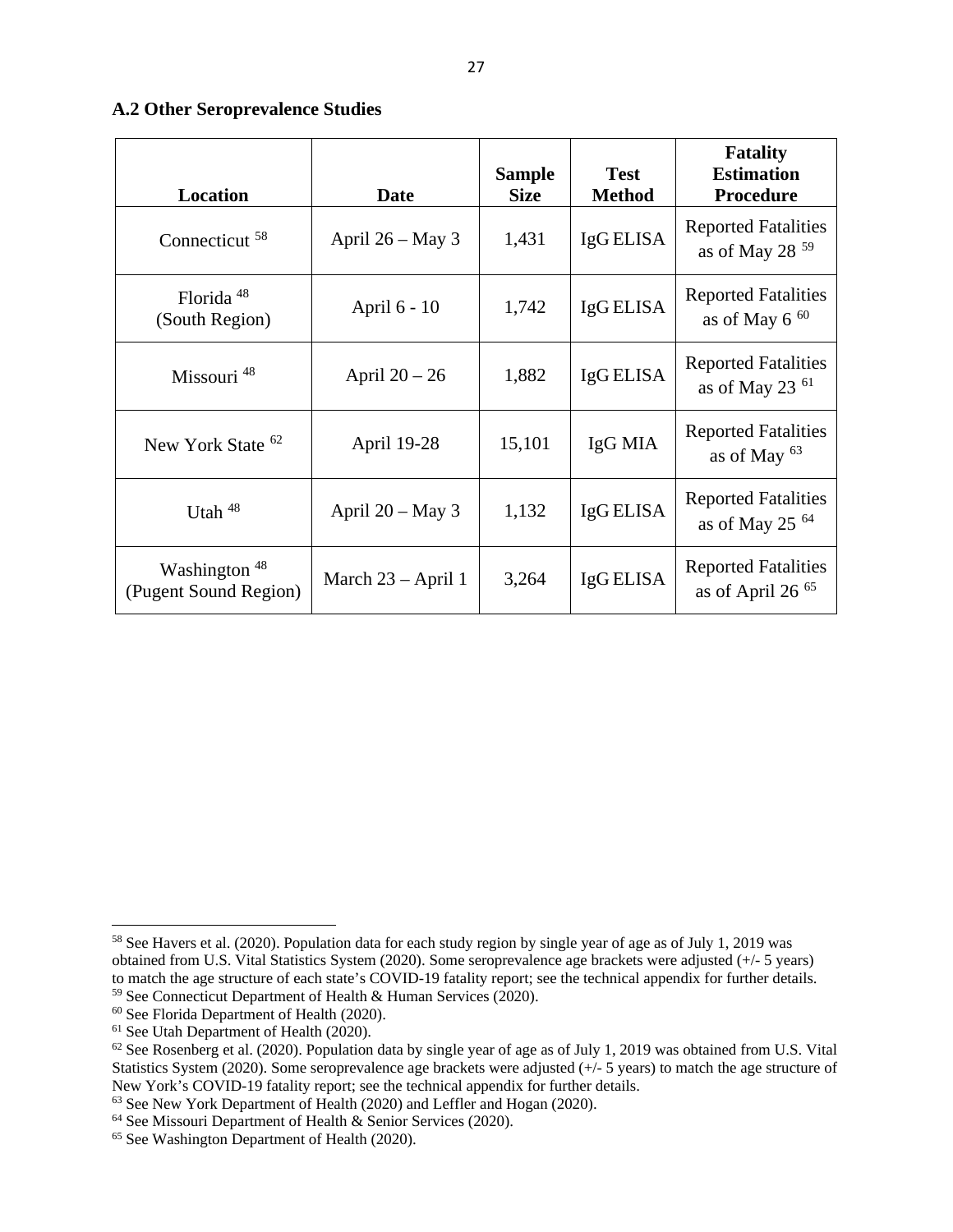| Location                        | <b>Reporting Date</b> | <b>Population</b> | <b>Cases</b> | <b>Fatalities</b> |
|---------------------------------|-----------------------|-------------------|--------------|-------------------|
| Iceland <sup>66</sup>           | June 14               | 341,250           | 1,734        | 10                |
| New Zealand <sup>67</sup>       | July 9                | 1,910,760         | 1,417        | 22                |
| Republic of Korea <sup>68</sup> | July 11               | 51,269,183        | 10,086       | 262               |

#### **A.3 Comprehensive Tracking & Tracing of COVID-19 Infections**

#### **A.4 Small-Scale Studies**

| Location                                | Date                   | <b>Sample</b><br><b>Size</b> | <b>Test Method</b> | <b>Fatality Estimation</b><br><b>Procedure</b>            |
|-----------------------------------------|------------------------|------------------------------|--------------------|-----------------------------------------------------------|
| Castiglione d'Adda,<br>Italy $69$       | May 18 - 25            | 509                          | IgG CLA            | Excess Mortality <sup>70</sup><br>(January $1 - May 31$ ) |
| Gangelt, Germany <sup>71</sup>          | March $31 -$ April 6   | 919                          | IgG ELISA          | <b>Reported Fatalities as</b><br>of May 29 <sup>72</sup>  |
| Diamond Princess<br>Cruise Ship $^{73}$ | February $1 - March 7$ | 712                          | <b>PCR</b>         | <b>Reported Fatalities as</b><br>of June 26 $^{74}$       |

<span id="page-29-0"></span><sup>&</sup>lt;sup>66</sup> See Iceland Directorate of Health (2020) for finalized data thru June 14, when Iceland had 1,796 recovered cases, 10 fatalities, and 4 individuals in isolation (none hospitalized).

<span id="page-29-1"></span> $10^{67}$  See New Zealand Ministry of Health (2020).<br> $68$  See Korea Center for Disease Control (2020).

<span id="page-29-4"></span><span id="page-29-3"></span><span id="page-29-2"></span><sup>&</sup>lt;sup>69</sup> See Pagani et al. (2020).<br><sup>70</sup> See Italy National Institute of Statistics (2020a,b) for Castiglione d'Adda population by age and excess mortality

by age in 2020 compared to the average mortality during the same calendar dates in 2015 to 2019, respectively.  $71$  See Streeck et al. (2020).

<span id="page-29-6"></span><span id="page-29-5"></span><sup>72</sup> See Kreis Heinsberg District Administration (2020) and Stat Germania (2020) for Gangelt COVID-19 fatalities and population by age, respectively.

<span id="page-29-8"></span><span id="page-29-7"></span><sup>&</sup>lt;sup>73</sup> See Mizumoto et al. (2020), Russell et al. (2020), Leffler and Hogan (2020), and Salje et al. (2020a,b).<br><sup>74</sup> See Japan National Institute for Infectious Diseases (2020), Mizumoto et al. (2020), and Salje et al. (202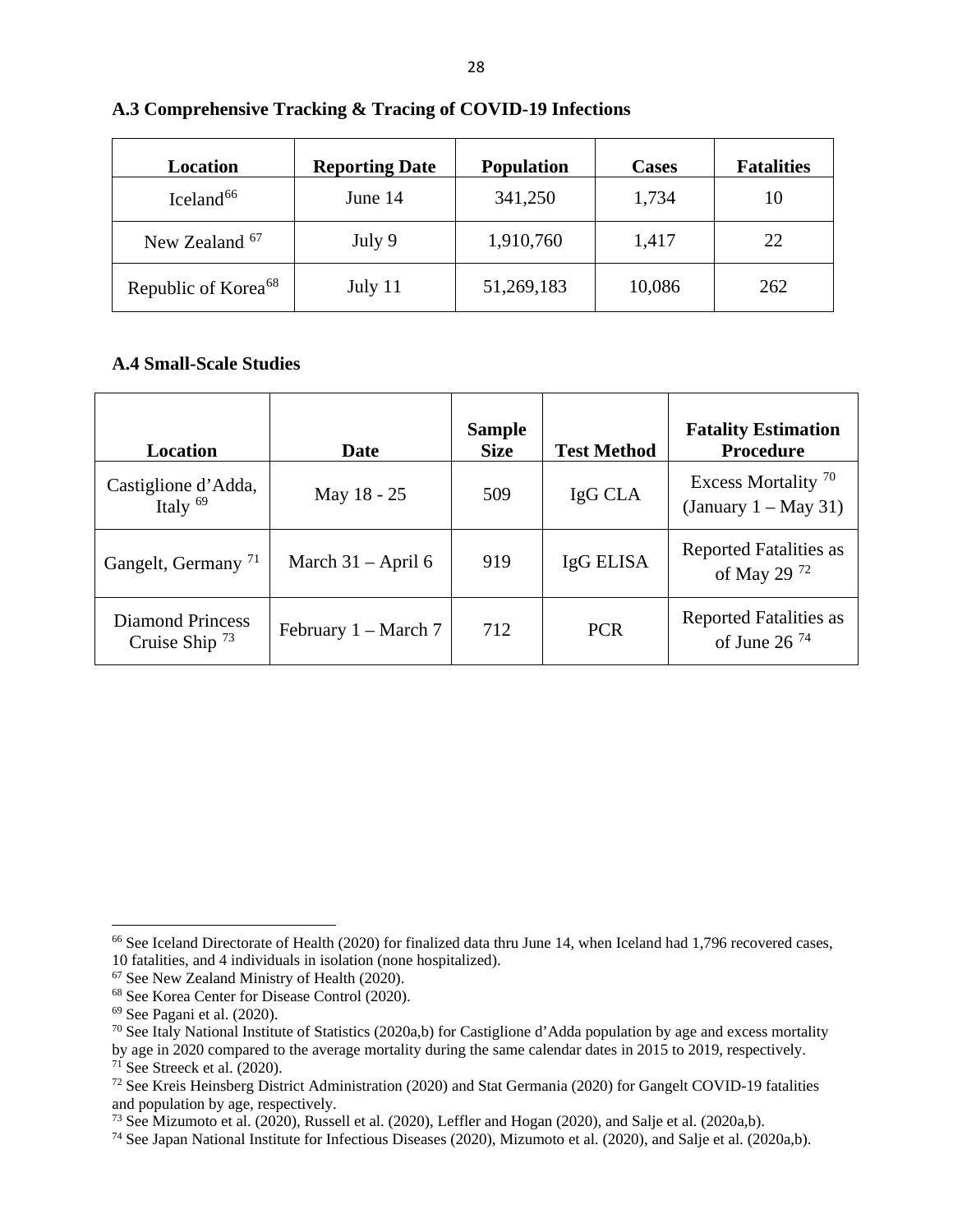| Location               | <b>Transparency Concern</b>                                                                                                                                                                                                           |
|------------------------|---------------------------------------------------------------------------------------------------------------------------------------------------------------------------------------------------------------------------------------|
| Denmark <sup>75</sup>  | The seroprevalence test kit used in this study was subsequently withdrawn<br>from the market by the manufacturer due to reliability concerns. <sup>76</sup>                                                                           |
| Indiana $^{77}$        | Indiana University issued two press releases regarding initial findings,<br>but as of July 15, no report had been issued regarding the test procedure, sampling<br>data frame, or construction of test-adjusted confidence intervals. |
| Slovenia <sup>78</sup> | Public officials issued a press release regarding initial findings, but as of July 15,<br>no report had been issued regarding the test procedure, sampling data frame,<br>or construction of test-adjusted confidence intervals.      |

#### **A.5 Studies Excluded Due to Transparency Concerns**

#### **A.6 Studies Excluded Due to Sample Selection Bias**

#### *(a) Studies of Blood Donors*

*Rationale:* Prior research has shown that blood donors tend to be younger and healthier than the general population, with very few blood donors over age 60. Moreover, individuals who donate blood during a pandemic may be more gregarious and less risk-averse than non-donors. Recent U.K. seroprevalence studies indicated that English blood donors had a COVID-19 infection rate of 7.9% compared to a rate of 5.4% for a random sample of the English population.

*Excluded Studies*: (1) Apulia, Italy.<sup>[79](#page-30-4)</sup> (2) Denmark.<sup>68</sup> (3) England.<sup>[80](#page-30-5)</sup> (4) Milan, Italy.<sup>[81](#page-30-6)</sup> (5) Netherlands.<sup>82</sup> (6) Scotland.<sup>[83](#page-30-8)</sup> (7) San Francisco, CA.<sup>[84](#page-30-9)</sup> (8) Zurich, Switzerland.<sup>[85](#page-30-10)</sup>

<span id="page-30-0"></span><sup>75</sup> See Erikstrup et al. (2020).

<span id="page-30-1"></span><sup>76</sup> [https://www.reuters.com/article/us-health-coronavirus-denmark-kits/denmark-to-send-back-inaccurate-antibody](https://www.reuters.com/article/us-health-coronavirus-denmark-kits/denmark-to-send-back-inaccurate-antibody-tests-from-chinas-livzon-idUSKBN22W2TC)[tests-from-chinas-livzon-idUSKBN22W2TC](https://www.reuters.com/article/us-health-coronavirus-denmark-kits/denmark-to-send-back-inaccurate-antibody-tests-from-chinas-livzon-idUSKBN22W2TC)

<span id="page-30-2"></span> $\frac{77}{7}$  See Indiana Department of Health (2020).

<span id="page-30-3"></span><sup>78</sup> See Slovenia Government Communication Office (2020).

<span id="page-30-4"></span> $79$  See Fiorel et al. (2020).

<span id="page-30-5"></span><sup>80</sup> See England Public Health (2020).

<span id="page-30-6"></span><sup>81</sup> See Valenti et al. (2020).

<span id="page-30-7"></span><sup>82</sup> See Slot et al. (2020).

<span id="page-30-8"></span><sup>83</sup> See Thompson et al. (2020).

<span id="page-30-9"></span><sup>84</sup> See Ng et al. (2020).

<span id="page-30-10"></span><sup>&</sup>lt;sup>85</sup> See Emmenegger et al. (2020); this study covers two distinct set of samples, one of which is from blood donors.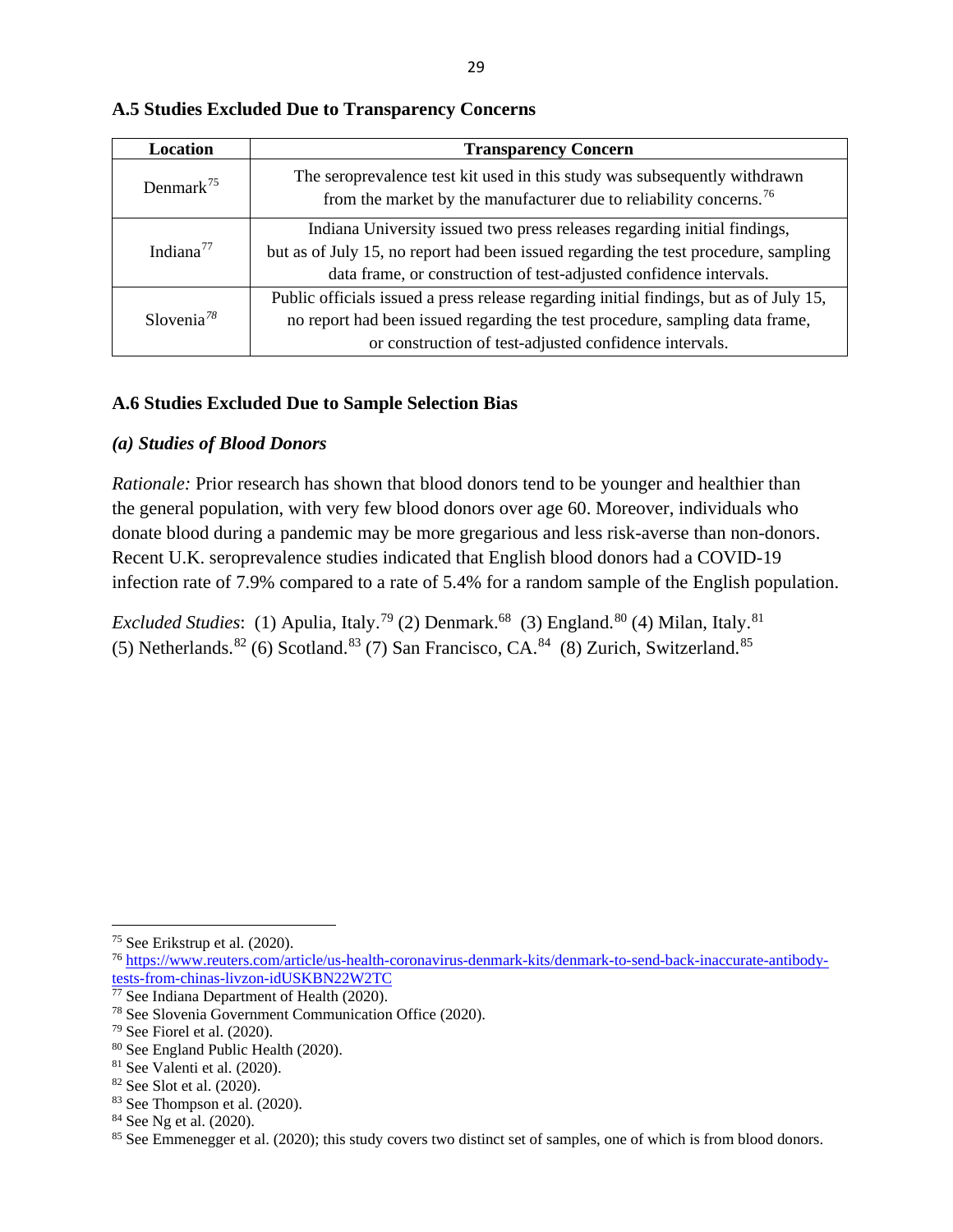## *(b) Hospitals or Outpatient Clinics without Screening of COVID-Related Cases*

*Rationale:* A substantial fraction of individuals seeking health care at a hospital or outpatient clinic may have symptoms related to prior exposure to COVID-19 and hence exhibit a higher prevalence of positive test results compared to a random sample of the general population.

| Location                          | <b>Description</b>                                                                                                                                                                                                                                                                                                                                                                                                                                                                                                                                                                                                                                                                                                                                                                                                                                                                                               |  |  |  |
|-----------------------------------|------------------------------------------------------------------------------------------------------------------------------------------------------------------------------------------------------------------------------------------------------------------------------------------------------------------------------------------------------------------------------------------------------------------------------------------------------------------------------------------------------------------------------------------------------------------------------------------------------------------------------------------------------------------------------------------------------------------------------------------------------------------------------------------------------------------------------------------------------------------------------------------------------------------|--|--|--|
| Brooklyn, NY <sup>86</sup>        | This study used samples from an outpatient clinic and yielded a much higher<br>infection rate than other seroprevalence studies of the New York metropolitan area.                                                                                                                                                                                                                                                                                                                                                                                                                                                                                                                                                                                                                                                                                                                                               |  |  |  |
| Kobe, Japan <sup>87</sup>         | This study tested for IgG antibodies in 1,000 specimens from an outpatient clinic and<br>found 33 positive cases. However, the study did not screen out samples from patients<br>who were seeking treatment for COVID-related symptoms. Moreover, the study<br>reported raw prevalence and confidence interval but did not report statistics adjusted<br>for test characteristics. The manufacturer (ADS Biotec / Kurabo Japan) has indicated<br>that this test has specificity of 100%, based on a sample of 14 pre-COVID<br>specimens, but that specificity has not been evaluated by any independent study.<br>If the true specificity is 98%, then the adjusted prevalence would not be significant.<br>The authors concluded by noting the selection bias and recommended that<br>"further serological studies targeting randomly selected people in Kobe City<br>could clarify this potential limitation." |  |  |  |
| Tokyo, Japan <sup>88</sup>        | The authors of this study specifically cautioned against interpreting their results<br>as representative of the general population. In particular, the sample of 1,071<br>participants included 175 healthcare workers, 332 individuals who had experienced<br>a fever in the past four months, 45 individuals who had previously taken a PCR test,<br>and 9 people living with a COVID-positive cohabitant. The study obtained a raw<br>infection rate of 3.8%, but the rate is only 0.8% if those subgroups are excluded.                                                                                                                                                                                                                                                                                                                                                                                      |  |  |  |
| Zurich, Switzerland <sup>89</sup> | This study analyzed two distinct set of samples: (i) blood donors and (ii) hospital<br>patients. Nearly all blood donors were ages 20 to 55, so that sample is not useful<br>for assessing age-specific IFRs for older adults. The sample of hospital patients was<br>not screened to eliminate cases directly related to COVID-19, so that sample may not<br>be representative of the broader population. Moreover, inhabitants of the city of<br>Zurich constituted a relatively large fraction of seropositive results compared to<br>residents from the remainder of the canton of Zurich (which is predominantly rural).<br>The study computes an overall IFR of 0.5%, similar to that of Geneva.                                                                                                                                                                                                           |  |  |  |

<span id="page-31-0"></span><sup>86</sup> See Reifer et al. (2020).

<span id="page-31-1"></span><sup>87</sup> See Doi et al. (2020).

<span id="page-31-2"></span> $88$  See Takita et al. (2020a,b).

<span id="page-31-3"></span><sup>89</sup> See Emmenegger et al. (2020).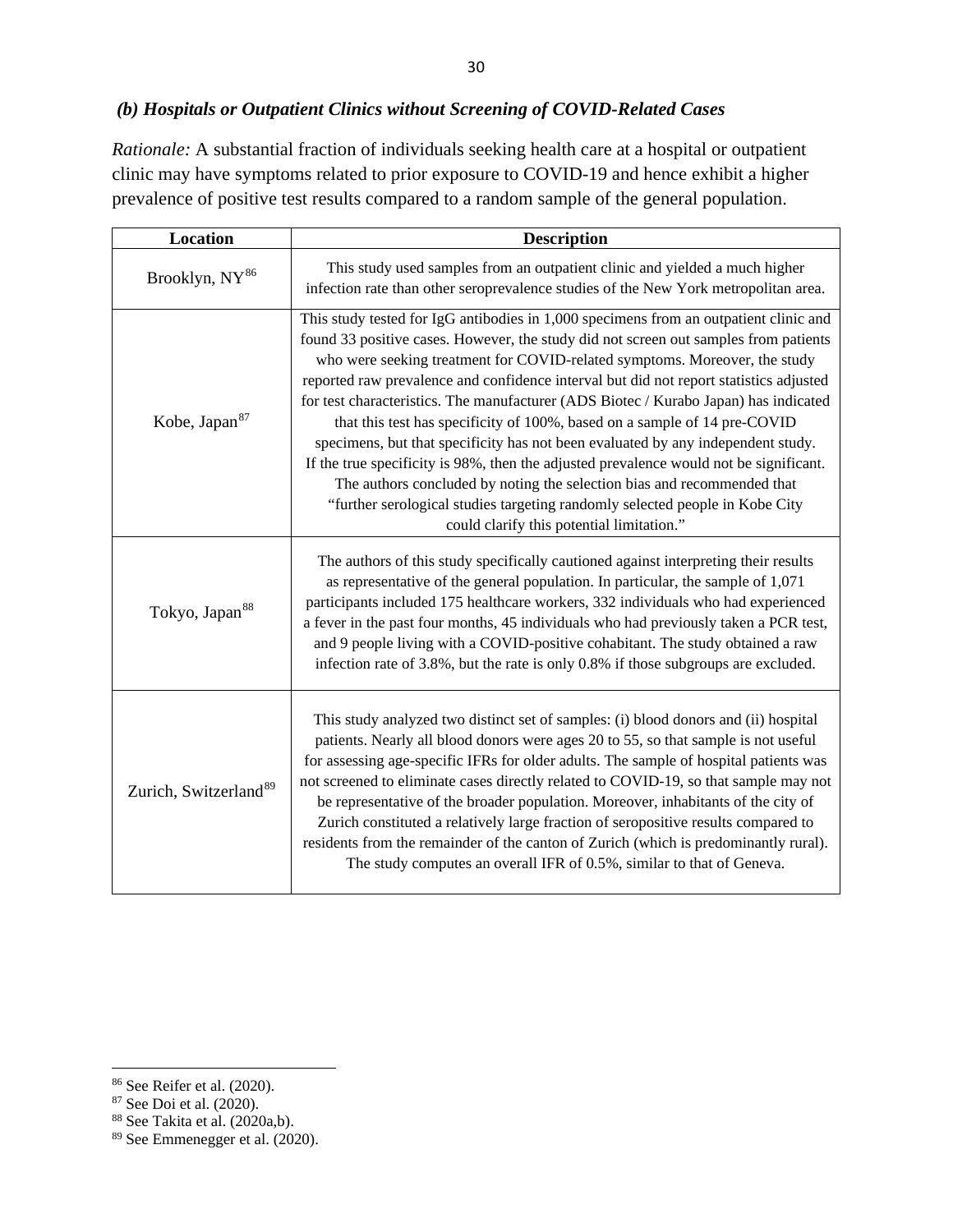### *(c) Active Recruitment of Participants*

*Rationale:* With active recruitment, a substantial fraction of the sample may be comprised of individuals who are aware of or concerned about prior exposure to COVID-19 and hence exhibit a higher prevalence of infections compared to a random sample of the general population.

| Location                         | <b>Description</b>                                                                     |  |  |  |
|----------------------------------|----------------------------------------------------------------------------------------|--|--|--|
| Luxembourg <sup>90</sup>         | Of the 35 participants who tested positive, 19 had previously interacted with          |  |  |  |
|                                  | a person who was known to be infected or had a prior test for SARS-CoV-2.              |  |  |  |
| Boise, Idaho <sup>91</sup>       | This study was promoted during a "Crush the Curve" publicity campaign                  |  |  |  |
|                                  | and required participants to sign up for a test.                                       |  |  |  |
|                                  | Participants were recruited via social media and needed to drive to the testing site.  |  |  |  |
| Santa Clara, CA <sup>70</sup>    | Stanford Medicine subsequently released a statement indicating that                    |  |  |  |
|                                  | the study was under review due to concerns about potential biases. <sup>92</sup>       |  |  |  |
| Frankfurt, Germany <sup>93</sup> | This study was conducted at a industrial worksite. Among the 5 seropositive            |  |  |  |
|                                  | participants, 3 had prior positive tests or direct contact with a known positive case. |  |  |  |

### *(d) Other Sample Selection Issues*

| Location                      | <b>Description</b>                                                                                                                                                     |  |  |
|-------------------------------|------------------------------------------------------------------------------------------------------------------------------------------------------------------------|--|--|
| Oisie, France $94$            | This sample of 1,340 participants included elementary school teachers, pupils, and<br>their families. Only two individuals in the sample were ages 65 years and above. |  |  |
| Saxony, Germany <sup>95</sup> | This study analyzed specimen samples from students and teachers at thirteen<br>secondary schools in eastern Saxony and found very low seroprevalence (0.6%).           |  |  |

## **A.7: Studies Excluded Due to Accelerating Outbreak[96](#page-32-6)**

*Rationale*: As discussed in Section 2, if a seroprevalence study takes place in the midst of an accelerating outbreak, then there is no preicse way to determine which of the subsequent fatalities resulted from new infections vs. infections prior to the date of the study.

*Excluded Studies (see Section 2.2 and Table 4):* (1) Los Angeles County.<sup>97</sup> (2) New York City.<sup>[98](#page-32-8)</sup> (3) Santa Clara County.<sup>[99](#page-32-9)</sup> (4) Scotland.<sup>[100](#page-32-10)</sup>

<span id="page-32-0"></span><sup>90</sup> See Snoeck et al. (2020).

<span id="page-32-1"></span><sup>91</sup> See Bryan et al. (2020).

<span id="page-32-2"></span><sup>92</sup> [https://www.dailymail.co.uk/health/article-8358003/Stanford-researchers-investigation-tipping-scale-antibody](https://www.dailymail.co.uk/health/article-8358003/Stanford-researchers-investigation-tipping-scale-antibody-studies.html)[studies.html](https://www.dailymail.co.uk/health/article-8358003/Stanford-researchers-investigation-tipping-scale-antibody-studies.html)

<span id="page-32-3"></span><sup>&</sup>lt;sup>93</sup> See Fraehling et al. (2020).

<span id="page-32-4"></span><sup>94</sup> See Fontanet et al. (2020).

<span id="page-32-5"></span><sup>95</sup> See Armann et al. (2020).

<span id="page-32-6"></span><sup>&</sup>lt;sup>96</sup> Studies on expatriate flights and Japanese evacuees from Wuhan also occurred extremely early in the outbreak, and infection and deaths in their respective populations rose exponentially following the initial study. <sup>97</sup> See Sood et al. (2020).<br><sup>98</sup> See Havers et al. (2020).

<span id="page-32-7"></span>

<span id="page-32-9"></span><span id="page-32-8"></span> $99$  See Bendavid et al. (2020).

<span id="page-32-10"></span><sup>100</sup> See Thompson et al. (2020).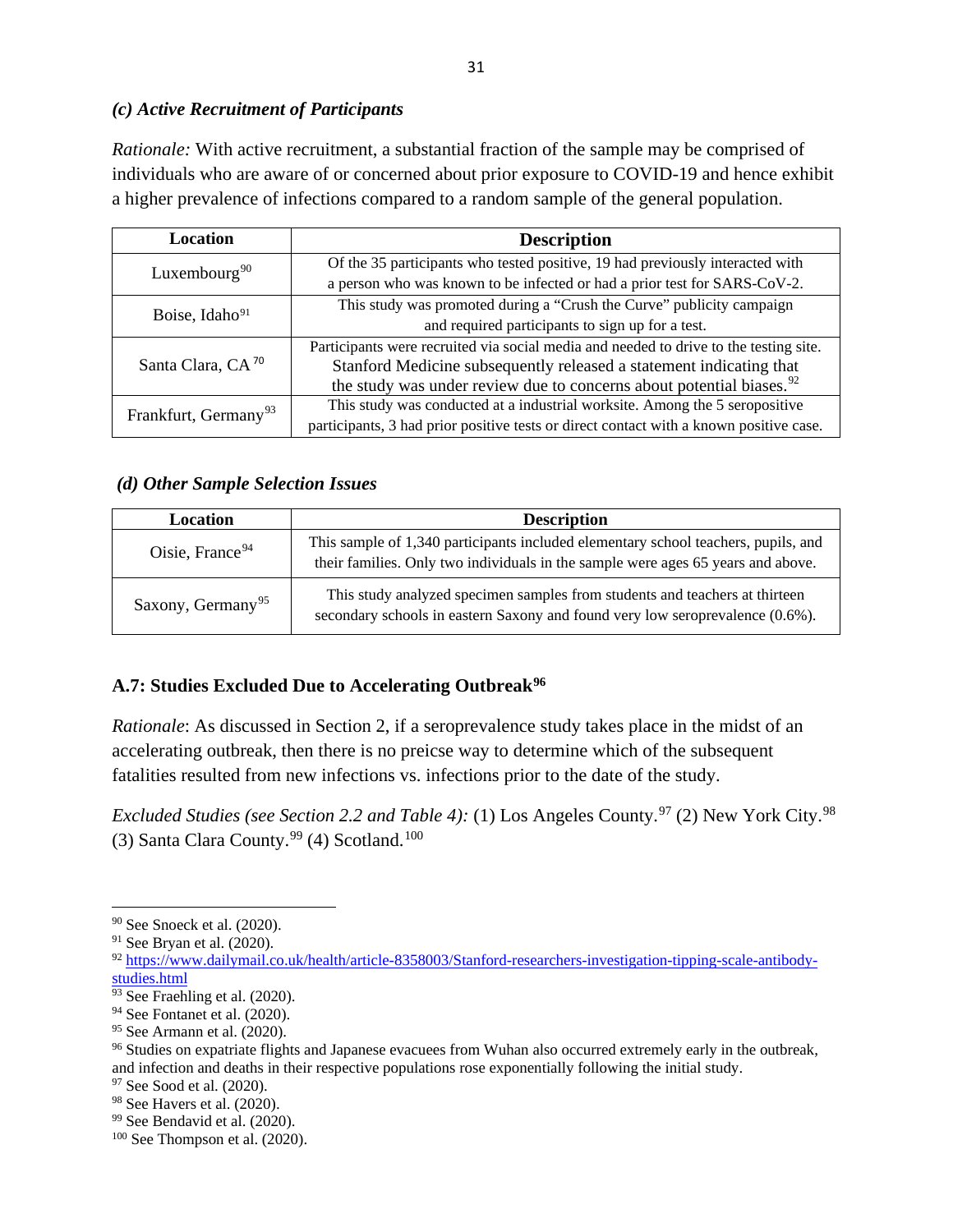## **A.8 Studies Excluded due to Lack of Age-Specific Prevalence**

| Location                                              | <b>Description</b>                                                                                                                                                                                                                                                                                                                                                                                                                                                                                                                                                                                       |
|-------------------------------------------------------|----------------------------------------------------------------------------------------------------------------------------------------------------------------------------------------------------------------------------------------------------------------------------------------------------------------------------------------------------------------------------------------------------------------------------------------------------------------------------------------------------------------------------------------------------------------------------------------------------------|
| British Columbia,<br>Canada $101$                     | This study analyzed 885 laboratory specimens from outpatient clinics<br>for the period May 15-27 and found only four positive cases $(0.6\%)$ . This sample<br>is not well-suited for assessing age-specific prevalence or age-specific IFRs.                                                                                                                                                                                                                                                                                                                                                            |
| Czech Republic $102$                                  | The Czech Ministry of Health conducted a large-scale seroprevalence survey on<br>April 23-May 1, collecting specimens from a random sample of 22,316 residents<br>and testing for IgG antibodies using the Wantai test kit. Only 107 positive cases<br>were identified (raw prevalence $= 0.4\%$ ), and hence the test-adjusted confidence<br>intervals include the lower bound of zero prevalence. That result is consistent<br>with the very low number of reported cases in the Czech Republic as of early May;<br>for example, Prague had only 1,638 reported cases for a population of 1,3 million. |
| Expatriate Flights <sup>103</sup>                     | This study performed PCR tests on 689 individuals expatriated from Wuhan, China<br>on six international flights during January 31-February 2. There were six positive<br>tests (raw prevalence $= 0.87\%$ ), but assessment of age-specific prevalence or IFRs<br>is not feasible given the sample size, low prevalence, and lack of case outcomes.                                                                                                                                                                                                                                                      |
| Japanese<br>Evacuees <sup>104</sup>                   | This study performed PCR tests on 565 Japanese citizens expatriated from Wuhan,<br>China. There were eight positive tests, indicating a raw prevalence of 1.4%,<br>but assessment of age-specific prevalence or IFRs is not feasible given the<br>small sample, low prevalence, and lack of data on case outcomes.                                                                                                                                                                                                                                                                                       |
| Jersey $(U.K.)^{105}$                                 | This study collected samples from 629 households comprising 1,062 individuals<br>and estimated seroprevalence at 4.2% (CI 2.9 to 5.5%), indicating that about 3,300<br>Jersey residents have been infected. Jersey has had 30 COVID-19 fatalities<br>(as of July 15), and hence the overall IFR is about 1% (similar to that of NYC).<br>However, the seroprevalence sample is too small to facilitate accurate assessments<br>of age-specific IFRs; for ages 55+, there were 258 samples and 12 positive cases,                                                                                         |
| New Orleans, $LA^{106}$                               | This study analyzed a random sample of 2,640 participants and obtained a<br>seroprevalence estimate of 6.86% and an IFR of 1.63% (CI 1.53 to 1.74%). The<br>study reported race-specific results but not age-specific seroprevalence or IFRs.                                                                                                                                                                                                                                                                                                                                                            |
| Mount Sinai Hospital,<br>New York City <sup>107</sup> | This study analyzed seroprevalence using specimens from four groups of patients<br>(Cardiology, OB/GYN, Oncology, and Surgery) starting in mid-February.<br>For the final week of the study (April 19), positive results were obtained for<br>47 of 243 patients; that seroprevalence estimate of 19.3% is well-aligned<br>with the results of the New York Department of Health study. However,<br>the sample size of this cohort is too small for assessing age-specific IFRs.                                                                                                                         |

<span id="page-33-1"></span><span id="page-33-0"></span><sup>101</sup> See Skowronski et al. (2020).

<sup>&</sup>lt;sup>102</sup> See Czech Ministry of Health (2020).

<span id="page-33-2"></span> $103$  See Verity et al. (2020).

<span id="page-33-3"></span><sup>104</sup> See Nishiura et al. (2020).

<span id="page-33-4"></span><sup>&</sup>lt;sup>105</sup> See Jersey (U.K.) Health & Community Services (2020a,b). <sup>106</sup> See Feehan et al. (2020).

<span id="page-33-6"></span><span id="page-33-5"></span>

<sup>&</sup>lt;sup>107</sup> See Stadlbauer et al. (2020).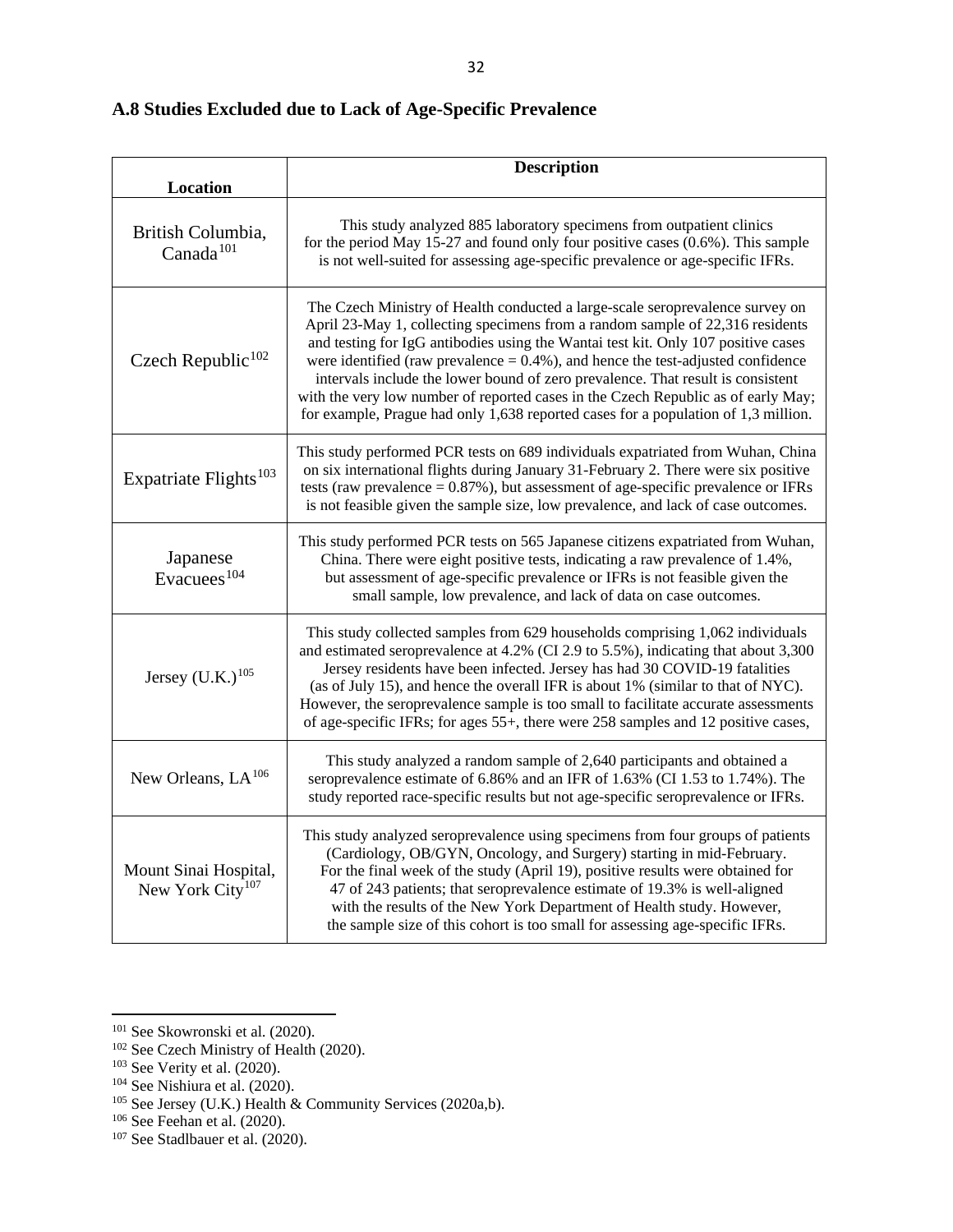| Neustadt-am-<br>Rennsteig, Germany <sup>108</sup> | This study analyzed seroprevalence of 626 residents (71% of the population of<br>this municipality) and estimated seroprevalence of 8.4% (52 positive cases).<br>However, this sample size is too small for assessing age-specific IFRs.                                                         |
|---------------------------------------------------|--------------------------------------------------------------------------------------------------------------------------------------------------------------------------------------------------------------------------------------------------------------------------------------------------|
| San Francisco Mission<br>District, $CA^{109}$     | This study analyzed active infections and seroprevalence of 3,953 residents in a<br>densely population majority Latinx neighborhood in downtown San Francisco.<br>Positive seroprevalence in older adults was very low (22 out of 3,953)<br>and hence too small for assessing age-specific IFRs. |
| San Miguel<br>County, CO <sup>110</sup>           | The San Miguel County Health Department assessed seroprevalence in March<br>and April using samples from 5,283 participants (66% of county residents).<br>Raw prevalence was very low (0.53%), with only 3 confirmed positive results<br>for adults ages 60 years and above.                     |
| Vo, Italy <sup>111</sup>                          | Vo' is a municipality of 3,300 people, nearly all of whom (87%) participated<br>in an infection survey in late February. However, there were only 54 infections<br>among people ages 50+, so assessing age-specific IFRs is not feasible.                                                        |

<span id="page-34-1"></span><span id="page-34-0"></span><sup>108</sup> See Weis et al. (2020).

<sup>109</sup> See Chamie et al. (2020).

<span id="page-34-2"></span> $110$  See San Miguel County Department of Health & Environment (2020).

<span id="page-34-3"></span><sup>111</sup> See Lavezzo et al. (2020).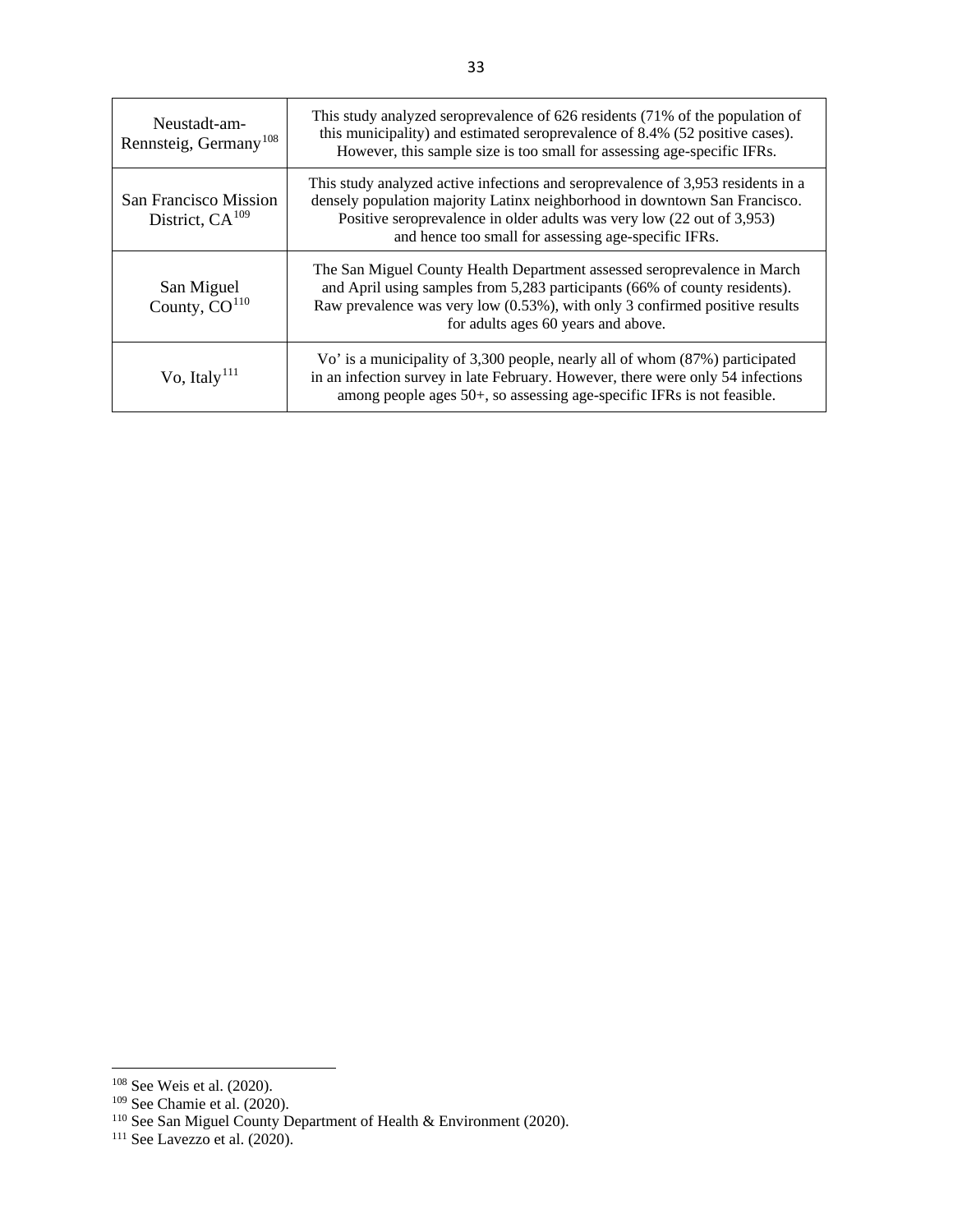| <b>Location</b>                      |             | <b>Netherlands</b>          |                       | <b>New York City</b> |                        |              |  |
|--------------------------------------|-------------|-----------------------------|-----------------------|----------------------|------------------------|--------------|--|
| <b>Crude</b><br><b>Prevalence</b>    |             | 2.7%                        |                       | 20%                  |                        |              |  |
| <b>Test</b>                          |             | Wantai Total Antibody ELISA |                       | Wadsworth Pan-Ig     |                        |              |  |
|                                      |             |                             | 95% Confidence Bounds |                      | 95 % Confidence Bounds |              |  |
|                                      | <b>Mean</b> | Lower                       | <b>Upper</b>          | <b>Mean</b>          | Lower                  | <b>Upper</b> |  |
| <b>Sensitivity</b>                   | 0.621       | 0.520                       | 0.720                 | 0.880                | 0.805                  | 0.928        |  |
| <b>Specificity</b>                   | 0.977       | 0.950                       | 1.000                 | 0.988                | 0.973                  | 0.995        |  |
| <b>PPV</b>                           | 0.424       | 0.224                       | 1.000                 | 0.948                | 0.882                  | 0.979        |  |
| <b>NPV</b>                           | 0.989       | 0.986                       | 0.992                 | 0.971                | 0.952                  | 0.982        |  |
| <b>Adjusted</b><br><b>Prevalence</b> | 0.006       | 0.000                       | 0.052                 | 0.217                | 0.192                  | 0.244        |  |

# **Appendix B: Positive Predictive Value of Seroprevalence Tests**

**Table B2: Impact of Specificity on Positive Predictive Value**

| <b>Location</b>                      | <b>Santa Clara County</b>         |                       |              |             |                        |              |
|--------------------------------------|-----------------------------------|-----------------------|--------------|-------------|------------------------|--------------|
| Crude<br><b>Prevalence</b>           | 1.5%                              |                       |              |             |                        |              |
| <b>Test</b>                          | Premier Biotech LFA               |                       |              |             |                        |              |
| <b>Source</b>                        | Bendavid et al.<br>Whitman et al. |                       |              |             |                        |              |
|                                      |                                   | 95% Confidence Bounds |              |             | 95 % Confidence Bounds |              |
|                                      | <b>Mean</b>                       | Lower                 | <b>Upper</b> | <b>Mean</b> | Lower                  | <b>Upper</b> |
| <b>Sensitivity</b>                   | 0.828                             | 0.760                 | 0.884        | 0.828       | 0.760                  | 0.884        |
| <b>Specificity</b>                   | 0.995                             | 0.992                 | 0.997        | 0.972       | 0.921                  | 0.994        |
| <b>PPV</b>                           | 0.716                             | 0.591                 | 0.818        | 0.311       | 0.128                  | 0.692        |
| <b>NPV</b>                           | 0.997                             | 0.996                 | 0.998        | 0.997       | 0.996                  | 0.998        |
| <b>Adjusted</b><br><b>Prevalence</b> | 0.012                             | 0.009                 | 0.014        | 0.000       | 0.000                  | 0.010        |

**Table B1: Impact of Crude Prevalence on Positive Predictive Value**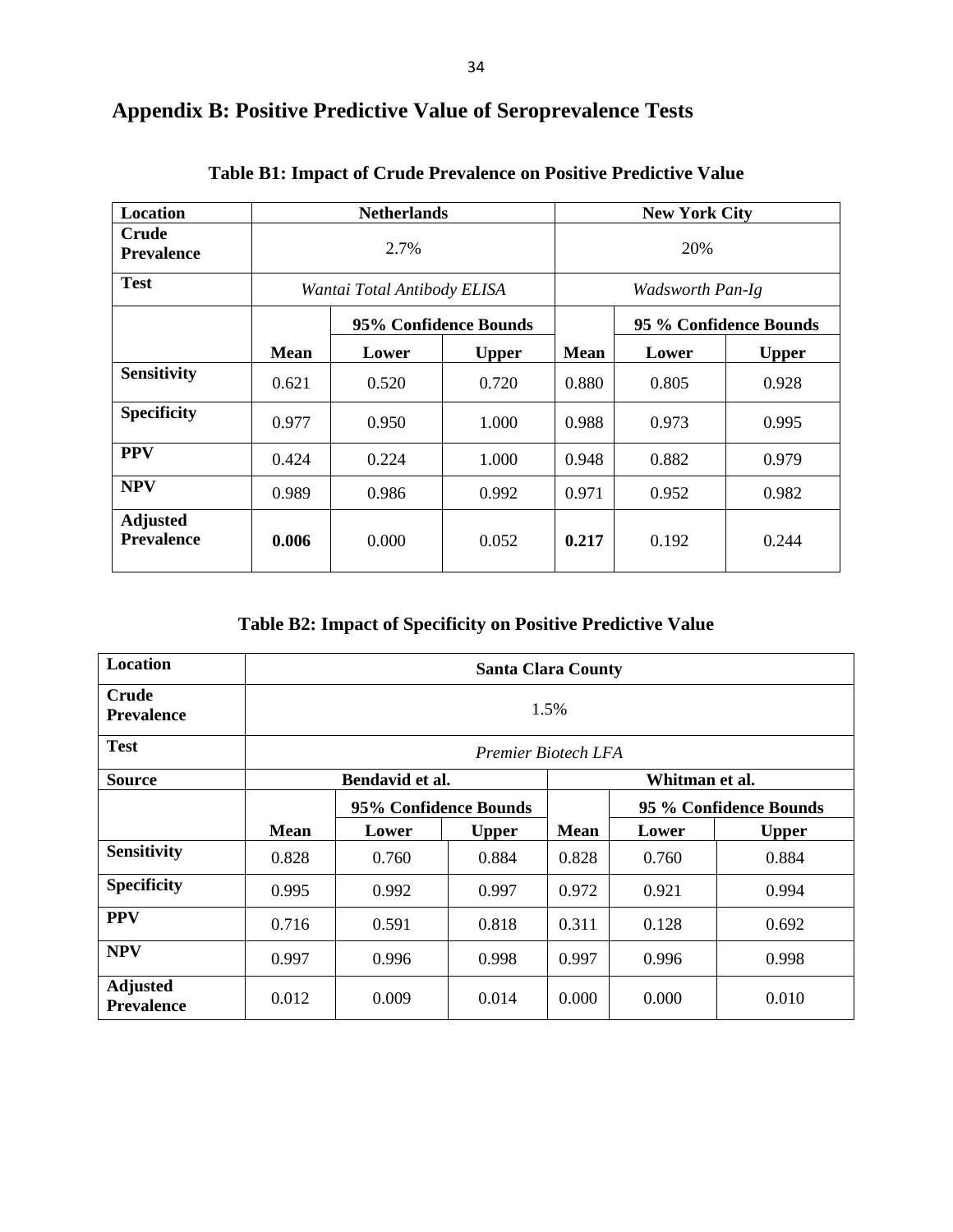| Age       | Reported | <b>Estimated</b>  | <b>Confidence Interval</b> |              | <b>Ratio of Infections</b> | <b>Confidence Interval</b> |              |
|-----------|----------|-------------------|----------------------------|--------------|----------------------------|----------------------------|--------------|
| Group     | Cases    | <b>Infections</b> | Lower                      | <b>Upper</b> | to Reported Cases          | Lower                      | <b>Upper</b> |
| $30 - 39$ | 289      | 469               | 469                        | 703          | 1.6                        | 1.6                        | 2.4          |
| 40-49     | 357      | 644               | 473                        | 859          | 1.8                        | 1.3                        | 2.4          |
| 50-59     | 306      | 337               | 211                        | 547          | 1.1                        | 0.7                        | 1.8          |
| 60-69     | 213      | 225               | 188                        | 375          | 1.1                        | 0.9                        | 1.8          |
| $70 - 79$ | 63       | 70                | 63                         | 304          | 1.1                        | 1.0                        | 4.8          |
| $80+$     | 25       | 26                | 13                         | 319          | 1.0                        | 0.5                        | 12.8         |
| All $30+$ | 1,253    | 1,771             | 1,415                      | 3,109        | 1.41                       | 1.13                       | 2.48         |

**Appendix C: Comparison of Seroprevalence vs. Reported Cases in Iceland**

*Sources*: cases are reported by Iceland Directorate of Health (2020) as of June 14, when Iceland had 1,796 recovered cases, 10 fatalities, and 4 individuals in isolation (none hospitalized). Estimated infections and 95% confidence intervals are taken from the seroprevalence study of Gujbjartsson et al. (2020).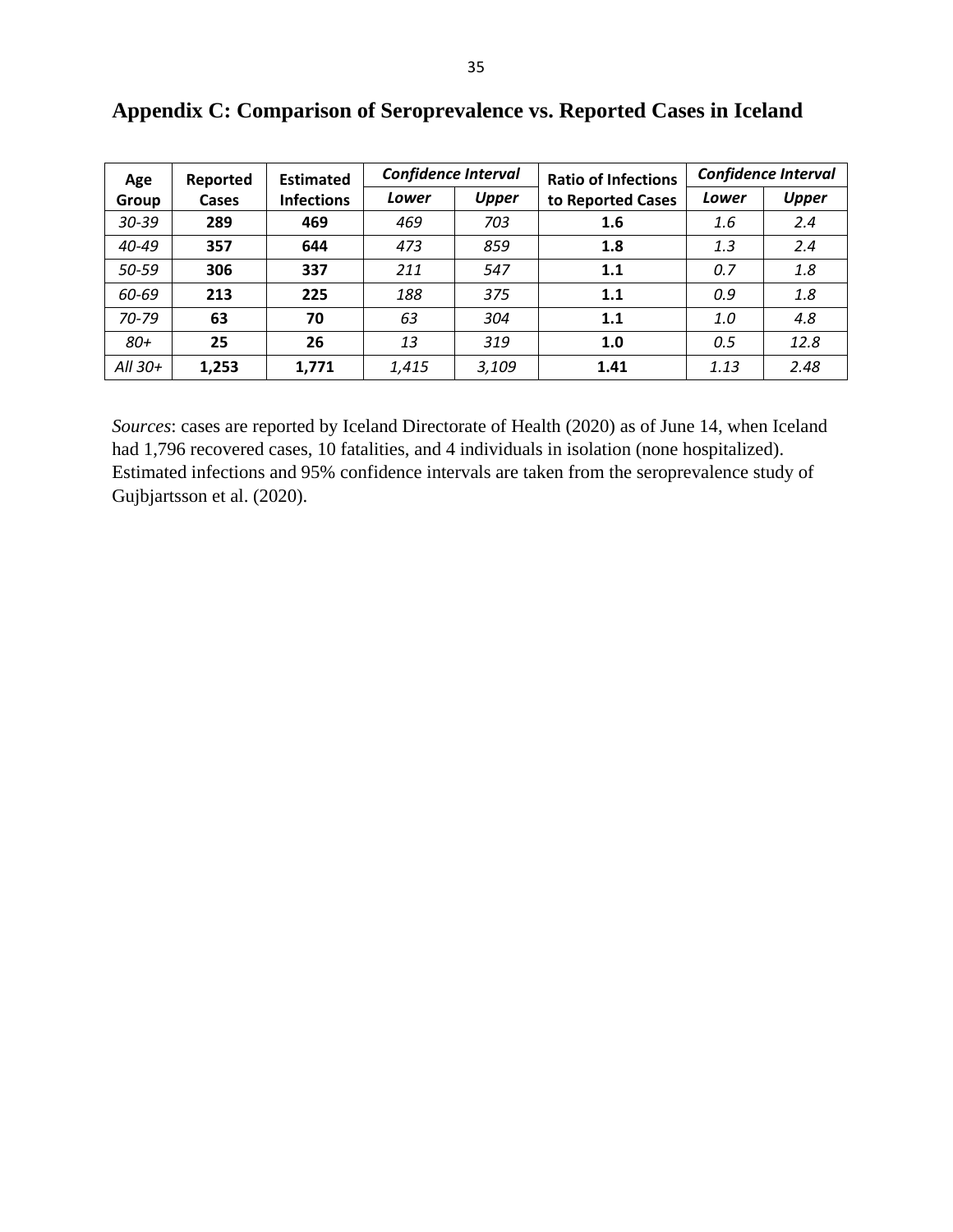## **Appendix D: Comorbidities**

|                                    | <b>NYC</b>            | <b>NYC</b>   |                   |
|------------------------------------|-----------------------|--------------|-------------------|
|                                    | Hospitalized          | Population   |                   |
| <b>Comorbidity</b>                 | <b>COVID Patients</b> | $(Ages 50+)$ | <b>Difference</b> |
| <b>Cancer</b>                      | 5.6%                  | 6.3%         | $-0.7%$           |
| <b>Cardiovascular Disease</b>      |                       |              |                   |
| Hypertension                       | 53.1%                 | 49.2%        | 3.9%              |
| Coronary artery disease            | 10.4%                 | 10.5%        | $-0.1%$           |
| Congestive heart failure           | 6.5%                  | 6.9%         | $-0.4%$           |
| <b>Chronic Respiratory Disease</b> |                       |              |                   |
| Asthma                             | 8.4%                  | 8.6%         | $-0.2%$           |
| Chronic obstructive pulmonary      |                       |              |                   |
| disease                            | 5.0%                  | 7.7%         | $-2.7%$           |
| Obstructive sleep apnea            | 2.7%                  | 2.8%         | $-0.1%$           |
| Immunosuppression                  |                       |              |                   |
| <b>HIV</b>                         | 0.8%                  | 2.7%         | $-2.0\%$          |
| History of solid organ transplant  | 1.0%                  | NA           | <b>NA</b>         |
| <b>Kidney Disease</b>              |                       |              |                   |
| Chronic                            | 4.7%                  | 13.1%        | $-8.4%$           |
| End-Stage                          | 3.3%                  | 0.6%         | 2.6%              |
| <b>Liver Disease</b>               |                       |              |                   |
| Cirrhosis                          | 0.3%                  | 0.9%         | $-0.6%$           |
| Hepatitis B                        | 0.1%                  | 0.5%         | $-0.3%$           |
| Hepatitis C                        | 0.1%                  | 0.1%         | 0.0%              |
| <b>Metabolic Disease</b>           |                       |              |                   |
| Obesity (BMI>=30)                  | 41.7%                 | 26.9%        | 14.8%             |
| Morbid Obesity (BMI>=35)           | 19.0%                 | NA           | <b>NA</b>         |
| <b>Diabetes</b>                    | 31.7%                 | 27.6%        | 4.1%              |
| <b>Ever Smoked</b>                 | 15.6%                 | 43.8%        | $-28.2%$          |

## **Table D1: Comorbidity Prevalence in New York City Hospitalized COVID-19 Patients vs. General Population**

Note: The following sources were used to gauge the prevalence of comorbidities among New York City residents ages 50 years and above. *Asthma*: U.S. Center for Disease Control & Prevention (2018). *Cancer*: New York State Cancer Registry (2016). *Cardiovascular Diseases*: New York Department of Health (2020). *Diabetes*: New York State Comptroller (2015). *HIV*: New York City Department of Health (2018). *Kidney Disease*: IPRO End-Stage Renal Disease Network of New York (2014). *Liver Disease*: Moon et al. (2019) and Must et al. (1999). *Chronic Pulmonary Disease*: New York Department of Health (2019). *Obesity*: New York City Department of Health (2019).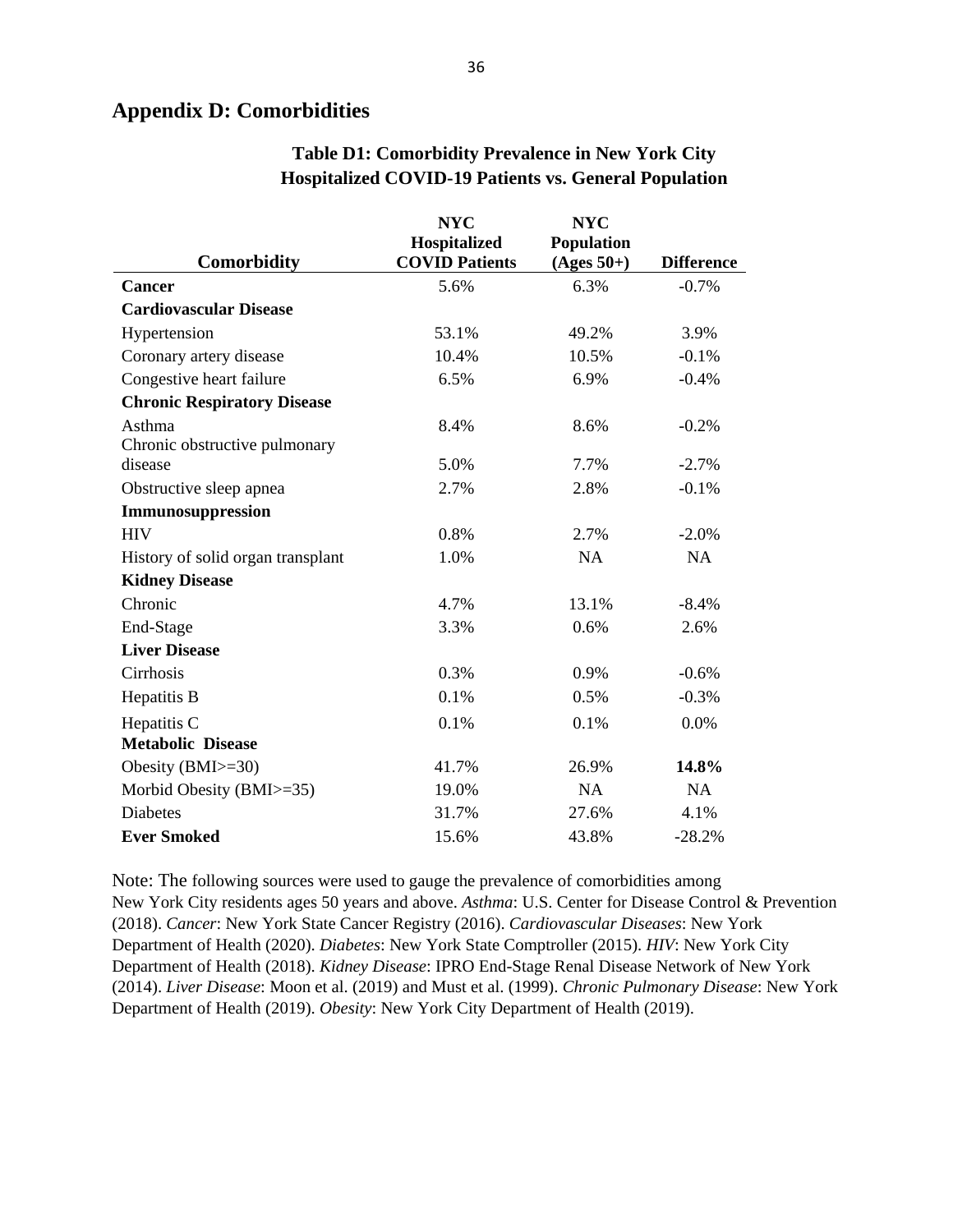## **References**

- Acemoglu, D., Chernozhukov, V., Werning, I., Whinston, M. (2020). Optimal Targeted Lockdowns in a Multi-Group SIR Model. NBER Working Paper 27102. *<https://www.nber.org/papers/w27102>*
- AdminStat Germania (2020). Maps, Analysis and Statistics about the Resident Population, Municipality of Gangelt – population by age. *<https://ugeo.urbistat.com/AdminStat/en/de/demografia/eta/gangelt/20158575/4>*
- Armann, J., Unrath, M., Kirsten, C., Luck, C., Dalpke, A., Berner, R. (2020). Anti-SARS-CoV-2 IgG antibodies in adolescent students and their teachers in Saxony, Germany (SchoolCoviDD19): very low seroprevalence and transmission rates. July 17. *<https://doi.org/10.1101/2020.07.16.20155143>*
- Aron, J., Muellbauer, J. (2020, May). Excess mortality: England is the European outlier in the Covid-19. Retrieved July 12, 2020, from [https://voxeu.org/article/excess-mortality](https://voxeu.org/article/excess-mortality-england-european-outlier-covid-19-pandemic)[england-european-outlier-covid-19-pandemic](https://voxeu.org/article/excess-mortality-england-european-outlier-covid-19-pandemic)
- Aspelund, K., Droste, M., Stock, J., Walker, C. (2020). Identification and Estimation of Undetected COVID-19 Cases using Testing Data from Iceland. July 19. NBER Working Paper 27528. *<https://www.nber.org/papers/w27528>*
- Azar, K., Shen, Z., Romanelli, R., Lockhart, S., Smits, K., Robinson, S., Brown, S., Pressman, A. (2020). Disparities In Outcomes Among COVID-19 Patients In A Large Health Care System In California. *Health Affairs. <https://doi.org/10.1377/hlthaff.2020.00598>*
- Banerjee, A., Alsan, M., Breza, E., Chandrasekhar, A., Chowdhury, A., Duflo, E., Goldsmith-Pinkham, P., Olken, B. (2020). Messages on COVID-19 Prevention in India Increased Symptoms Reporting and Adherence to Preventive Behaviors Among 25 Million Recipients with Similar Effects on Non-Recipient Members of Their Communities. July. NBER Working Paper 27496. *<https://www.nber.org/papers/w27496>*
- Bendavid E, Mulaney B, Sood N, et al. COVID-19 Antibody Seroprevalence in Santa Clara County, California. *<https://www.doi.org/10.1101/2020.04.14.20062463>*
- Bonanad, C., García-Blas, S., Tarazona-Santabalbina, F., Sanchis, J., Bertomeu-González, V., Fácila, L., Ariza, A., Núñez, J., Cordero, A. (2020). The Effect of Age on Mortality of Patients with COVID-19: A metanalysis with 611,583 subjects. *Journal of the American Medical Directors Association*. May 18. *<https://doi.org/10.1016/j.jamda.2020.05.045>*
- Bryan A, Pepper G, Wener MH, Fink SL, Morishima C, Chaudhary A, et al. (2020). Performance Characteristics of the Abbott Architect SARS-CoV-2 IgG Assay and Seroprevalence Testing in Idaho. *<https://doi.org/10.1101/2020.04.27.20082362>*
- Byambasuren, O., Dobler, C., Bell, K., Rojas, D., Clark, J., McLaws, M., Glasziou, P. (2020). Estimating the Seroprevalence of SARS-CoV-2 Infections: Systematic Review. *<https://www.medrxiv.org/content/10.1101/2020.07.13.20153163v1>*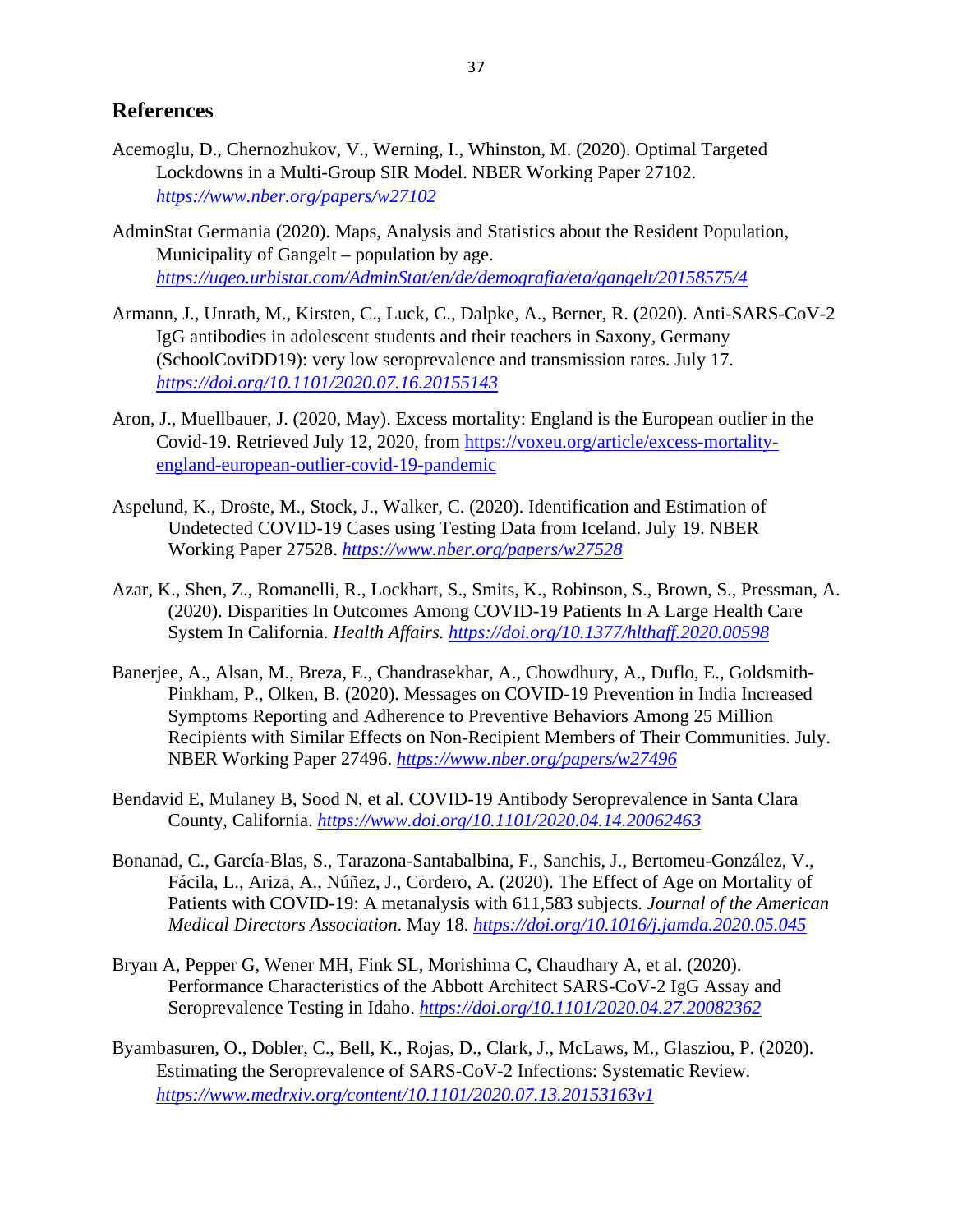- Carter, L. J., Garner, L. V., Smoot, J. W., Li, Y., Zhou, Q., Saveson, C. J., Sasso J. M., Gregg A.C., Soares D. J., Beskid T. R., Jervey S.R., Liu, C. (2020). Assay Techniques and Test Development for COVID-19 Diagnosis. *ACS Central Science, 6*(5), 591-605. *<https://pubs.acs.org/doi/10.1021/acscentsci.0c00501>*
- Chamie, G., Marquez, C., Crawford, E., Peng, J., Petersen, M., Schwab, D., Schwab, J., Martinez, J., Jones, D., Black, D., Gandhi, M., Kerkhoff, A., Jain, V., Sergi, F., Jacobo, J., ROjas, S., Tulier-Laiwa, V., Gallardo-Brown, T., Appa, A., Chiu, C., Rodgers, M., Hackett, J., CLIAhub Consortium, Kistler, A., Hao, S.,, Kamm, J., Dynerman, D., Batson, J., Greenhouse, B., DeRisi, J., Havlir, D. (2020). SARS-Cov-2 Community Transmission during Shelter-in-Place in San Francisco. *<https://doi.org/10.1101/2020.06.15.20132233>*
- Chen, N., Zhou, M., Dong, X., Qu, J., Gong, F., Han, Y., Yang Q., Wang J., Liu Y., Wie Y., Xia J., Yu T., Zhang X., Zhang, L. (2020). Epidemiological and clinical characteristics of 99 cases of 2019 novel coronavirus pneumonia in Wuhan, China: A descriptive study. *The Lancet, 395*(10223), 507-513. *[https://doi.org/10.1016/s0140-6736\(20\)30211-7](https://doi.org/10.1016/s0140-6736(20)30211-7)*
- Chen, V., Zhou, Y., Fallahi, A., Viswanatha, A., Yang, J., Ghasemi, Y., Ohol, N., Rosenberger, J. (2020). An Optimization Framework to Study the Balance between Expected Fatalities due to COVID-19 and the Reopening of U.S. Communities. July 20. *<https://doi.org/10.1101/2020.07.16.20152033>*
- Chowkwanyun, M., Reed A. L. (2020). Racial Health Disparities and Covid-19—Caution and Context. New England Journal of Medicine. Retrieved June 30, 2020. <https://www.nejm.org/doi/full/10.1056/NEJMp2012910>
- Connecticut Department of Health & Human Services (2020). COVID-19 Cases and Deaths by Age Group. *[https://data.ct.gov/Health-and-Human-Services/COVID-19-Cases-and-](https://data.ct.gov/Health-and-Human-Services/COVID-19-Cases-and-Deaths-by-Age-Group/ypz6-8qyf)[Deaths-by-Age-Group/ypz6-8qyf](https://data.ct.gov/Health-and-Human-Services/COVID-19-Cases-and-Deaths-by-Age-Group/ypz6-8qyf)*
- Czech Ministry of Health (2020). Collective Immunity Study SARS-CoV-2: Czech Prevalence. <https://covid-imunita.uzis.cz/index.php?pg=vystupy-a-vysledky>
- Davies, N., Klepac, P., Liu, Y., Prem, K., Jit, M., CMMID COVID-19 working group, Eggo, R. (2020). Age-dependent effects in the transmission and control of COVID-19 epidemics. *Nature Medicine*. June 16. *<https://www.nature.com/articles/s41591-020-0962-9>*
- Day, M. (2020). Covid-19: Four-fifths of cases are asymptomatic, China figures indicate. *British Medical Journal,* M1375. *<https://www.bmj.com/content/369/bmj.m1375>*
- De Salazar, P., Gomez-Barroso, D., Pampaka, D., Gil, J. Penaver, B., Fernandez-Escobar, C., Lipsitch, M., Larrauri, A., Goldstein, E., Hernan, M. (2020). Lockdown measures and relative changes in the age-specific incidence of SARS-CoV-2 in Spain. July 2. *<https://www.medrxiv.org/content/10.1101/2020.06.30.20143560v1>*
- Doi, A., Iwata, K., Kuroda, H., Hasuike, T., Nasu, S., Kanda, A., Nagao T., Nishioka H., Tomii K., Morimoto T., Kihara, Y. (2020). Estimation of seroprevalence of novel coronavirus disease (COVID-19) using preserved serum at an outpatient setting in Kobe, Japan: A cross-sectional study. *<https://www.medrxiv.org/content/10.1101/2020.04.26.20079822v2>*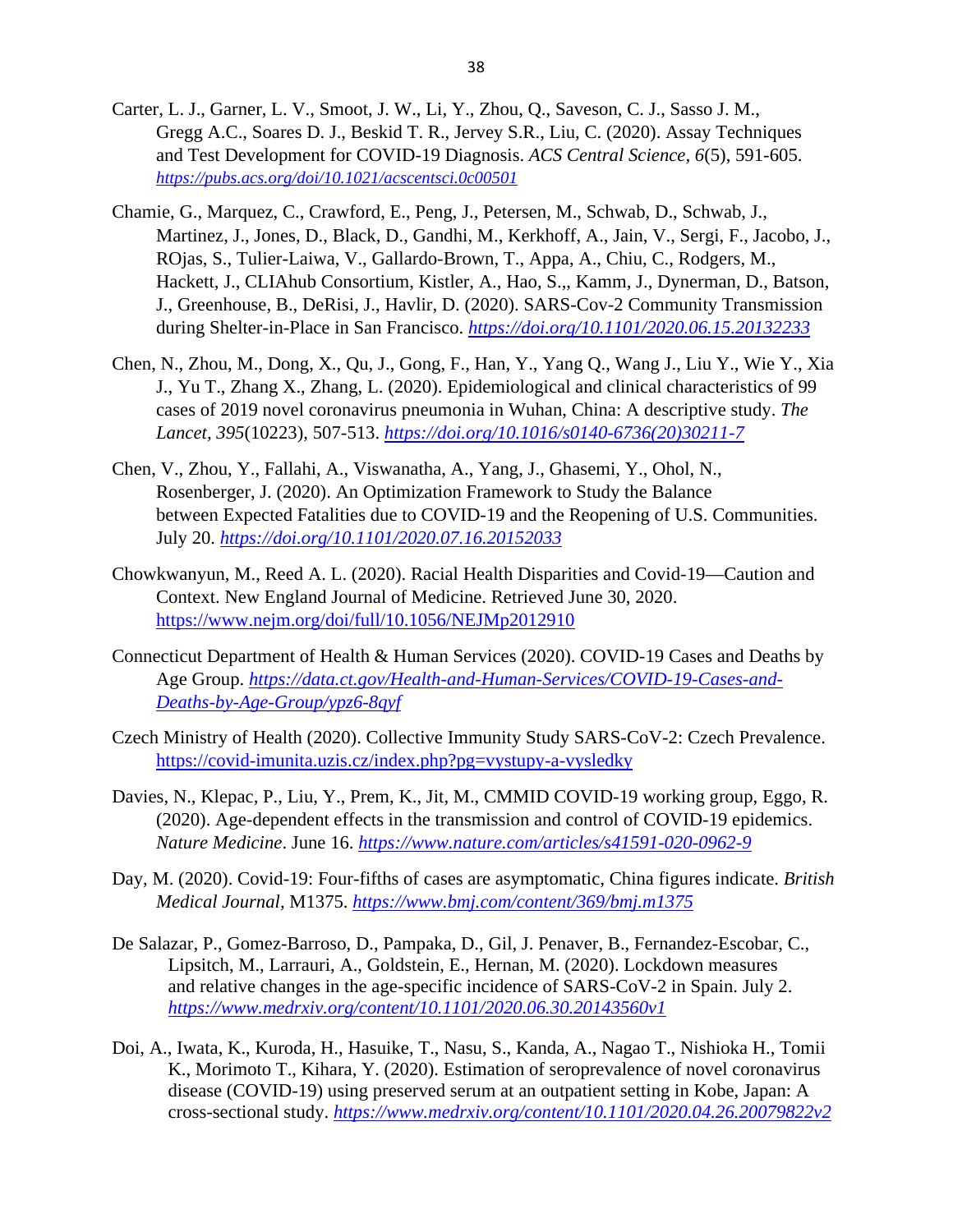- Emmenegger, M., Cecco, E. D., Lamparter, D., Jacquat, R. P., Ebner, D., Schneider, M. M., Morales I.C., Schneider D., Dogancay B., Guo J., Widmer A., Domange J., Imeri M., Moos R., Zografou C., Trevisan C., Gonzalez-Guerra A., Carella A., Dubach I., Xu C., Meisl G., Kosmoliaptsis V., Malinauskas T., Burgess-Brown N., Owens R., Mongjolsapaya J., Hatch S., Screaton G., Schubert K., Huck J., Liu F., Pojer F., Lau K., Hacker D., Probst-Mueller E., Cervia C., Nilsson J., Boyman O., Saleh L., Spanaus K., Eckardstein A., Schaer D., Ban N., Tsai C., Marino J., Schertler G., Ebert N., Thiel V., Gottschalk J., Frey B., Reimann R., Hornemann S., Ring A., Knowles T., Xenarios I., Stuart D., Aguzzi A. (2020). Early plateau of SARS-CoV-2 seroprevalence identified by tripartite immunoassay in a large population. *<https://www.medrxiv.org/content/10.1101/2020.05.31.20118554v2>*
- Erikstrup, C., Hother, C. E., Pedersen, O. B., Mølbak, K., Skov, R. L., Holm, D. K., Saejmose S., Nilsson A. C., Brooks P. T., Boldsen J.K., Mikkelsen C., Gybel-Brask M., Sorenson E., Dinh K. M., Mikkelsen S., Moller B. K., Haunstrup T., Haritshoj L., Jensen B. A., Hjalgrim H., Lillevang S. T., Ullum, H. (2020). Estimation of SARS-CoV-2 infection fatality rate by real-time antibody screening of blood donors. *<https://www.medrxiv.org/content/10.1101/2020.04.24.20075291v1>*
- Fassihi, F., Gladstone, R. (2020). Confusion and Contradiction Reign in Iran's Coronavirus Reporting. *New York Times*, February 28. *<https://www.nytimes.com/2020/02/28/world/middleeast/coronavirus-iran-confusion.html>*
- Feehan, A., Fort, D., Garcia-Diaz, Price-Haywood, E., Velasco, C., Sapp, E., Pevey, D., Seoane, L. (2020). Point Prevalence of SARS-CoV-2 and Infection Fatality Rate in Orleans and Jefferson Parish, Louisiana, May 9-15, 2020. June 24. *<https://doi.org/10.1101/2020.06.23.20138321>*
- Ferguson, N, Laydon, D, Nedjati Gilani, G, Imai, N., Ainslie, K,. Baguelin, M,. Bhatia, S,. Boonyasiri, A., Cucunuba Perez, Z,. Cuomo-Dannenburg, G,. Dighe, A,. Dorigatti, I,. Fu, H,. Gaythorpe, K,. Green, W,. Hamlet, ,. Hinsley, W,. Okell, L,. Van Elsland, S,. Thompson, H,. Verity, R,. Volz, E,. Wang, H,. Wang, Y,. Walker, P,. Walters, Winskill, P,. Whittaker, C,. Donnelly, C,. Riley, S,. Ghani, A (2020). Report 9: Impact of nonpharmaceutical interventions (NPIs) to reduce COVID19 mortality and healthcare demand. March 16. *<https://doi.org/10.25561/77482>*
- Fiorel, J., Centra, M., De Carlo, A., Granato, T., Rosa, A., Sarno, M., De Feo, L., Di Stefano, M., D'Erricol, M., Lo Caputo, S., De Nittis, R., Arena, F., Corso, G., Margaglione, M., Santantonio, T. (2020). Far Away from Herd Immunity to SARS-Cov-2: results from a survey in healthy blood donors in South Eastern Italy. *<https://doi.org/10.1101/2020.06.17.20133678>*
- Flannery, D., Gouma, S., Dhudasia, M., Mukhopadhyay, S., Pfeifer, M., Woodford, E., Gerber, J., Arevalo, C., Bolton, M., Weirick, M., Goodwin, E., Anderson, E., Greenplate, A., Kim, J., Han, N., Pattekar, A., Dougherty, J., Kuthuru, O., Mathew, D., Baxter, A., Vella, L., Weaver, J., Verma, A., Leite, R., Morris, J., Rader, D., Elovitz, M., Wherry, E., Puopolo, K., Hensley, S. (2020). SARS-CoV-2 Seroprevalence among Parturient Women. *<https://www.medrxiv.org/content/10.1101/2020.07.08.20149179v1>*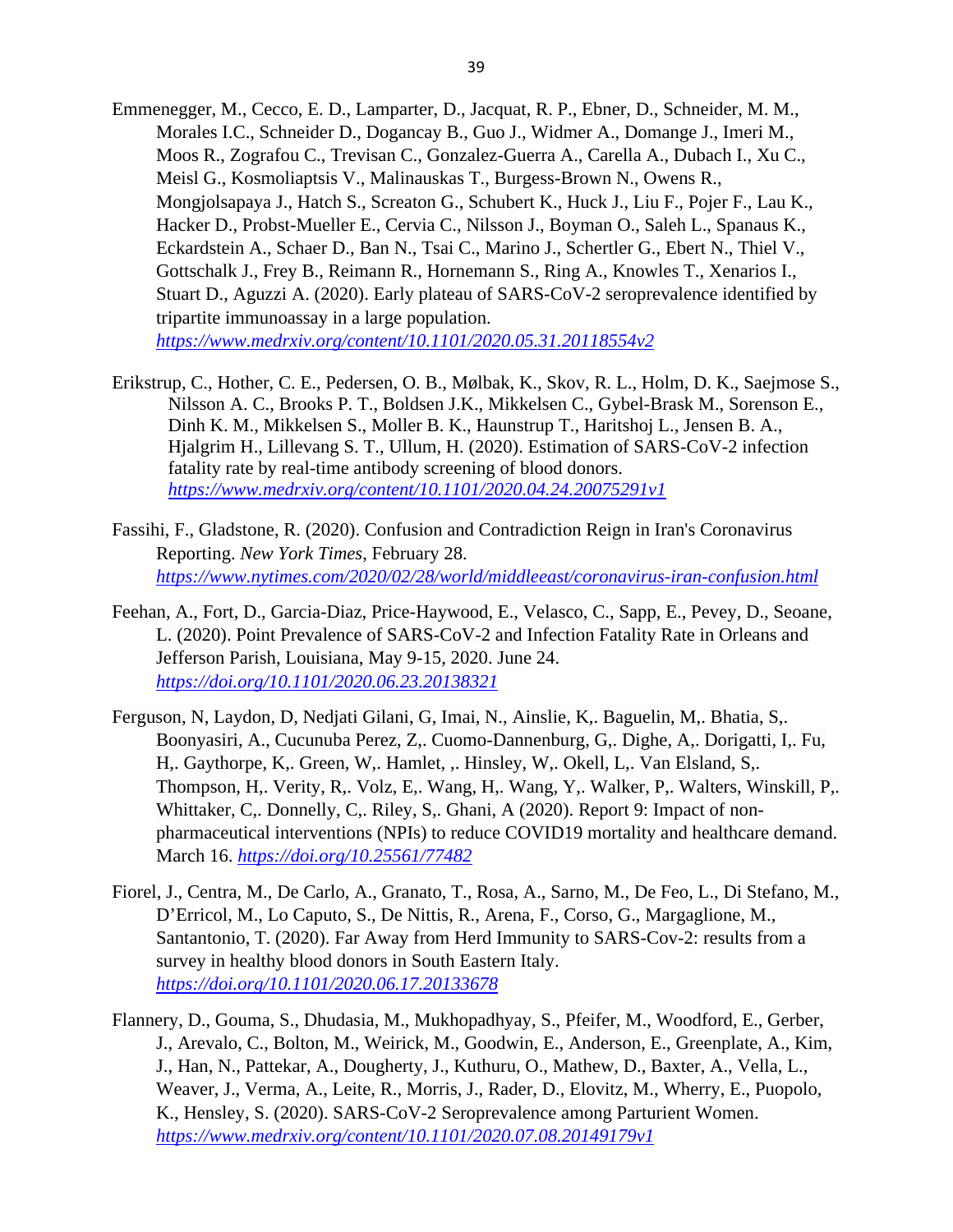- Florida Department of Health (2020). Florida COVID-19 Case Line Data. *[https://open](https://open-fdoh.hub.arcgis.com/datasets/florida-covid19-case-line-data/data)[fdoh.hub.arcgis.com/datasets/florida-covid19-case-line-data/data.](https://open-fdoh.hub.arcgis.com/datasets/florida-covid19-case-line-data/data)*
- Fontanet, A., Tondeur, L., Madec, Y., Grant, R., Besombes, C., Jolly, N., Pellerin S.F., Ungeheuer M. N., Cailleau I., Kuhmel L., Temmam S., Huon C. Chen K. Y., Crescenzo B., Munier S., Demeret C., Grzelek L., Staropoli I., Bruel T., Gallian P., Cauchemez., Werf S., Schwartz O., Eliot M., Hoen, B. (2020). Cluster of COVID-19 in northern France: A retrospective closed cohort study. *<https://www.medrxiv.org/content/10.1101/2020.04.18.20071134v1>*
- Glaeser, D., Gorback, C., Redding, S. (2020). How much does COVID-19 Increase with Mobility? Evidence from New York and Four Other U.S. Cities. July. NBER Working Paper 27519. *<https://www.nber.org/papers/w27519>*
- Gudbjartsson, D., Helgason, A., Jonsson, H., Magnusson, O., Melsted, P., Norddahl, G., Saemundsdottir, J., Sigurdsson, A., Sulem, P., Agustsdottir, A., Eiriksdottir, B., Fridriksdottir, R., Gardarsdottir, E., Georgsson, G., Gretarsdottir, O., Gudmundsson, K., Gunnarsdottir, T., Gylfason, A., Holm, H., Jensson, B., Jonasdottir, A., Jonsson, F., Josefsdottir, K., Kristjansson, T., Magnusdottir, D., le Roux, L., Sigmundsdottir, G., Sveinbjornsson, G., Sveinsdottir, K., Sveinsdottir, M., Thorarensen, E., Thorbjornsson, B., Love, A., Masson, G., Jonsdottir, I., Moller, A., Gudnason, T., Kristinsson, K., Thorsteinsdottir, U., Stefansson, K. (2020). Spread of SARS-Cov-2 in the Icelandic Population. *New England Journal of Medicine*. June 11. *<https://www.nejm.org/doi/full/10.1056/NEJMoa2006100>*
- Grewelle, R., Leo, G. (2020). Estimating the Global Infection Fatality Rate of COVID-19. *<https://www.medrxiv.org/content/10.1101/2020.05.11.20098780v1>*
- Hall, R., Jones, C., Klenow, P. (2020). Trading Off Consumption and COVID-19 Deaths. June. NBER Working Paper 27340. *<https://www.nber.org/papers/w27340>*
- Harris, J. (2020). Data from the COVID-19 epidemic in Florida suggest that younger cohorts have been transmitting their infections to less socially mobile older adults. July 5. *<https://doi.org/10.1101/2020.06.30.20143842>*
- Havers, F. P., Reed, C., Lim, T. W., Montgomery, J. M., Klena, J. D., Hall, A. J., Fry A. M., Cannon D. L., Chiang C. F., Gibbons A., Krapiunya I., Morales-Betoulle M., Roguski K., Rasheed M., Freeman B., Lester S., Mills L., Carroll D. S., Owen S. M., Johnson J. A., Semenova V. A., Group S. G., Schiffer J., Thornburg, N. P. (2020). Seroprevalence of Antibodies to SARS-CoV-2 in Six Sites in the United States, March 23-May 3, 2020. *<https://www.medrxiv.org/content/10.1101/2020.06.25.20140384v1>*
- Herzog, S., Bie, J. D., Abrams, S., Wouters, I., Ekinci, E., Patteet, L., Coppens, A., Spiegeleer, D., Beutels P., Van Damme P., Hens N., Theeten, H. (2020). Seroprevalence of IgG antibodies against SARS coronavirus 2 in Belgium: A prospective cross-sectional study of residual samples. *<https://www.medrxiv.org/content/10.1101/2020.06.08.20125179v1>*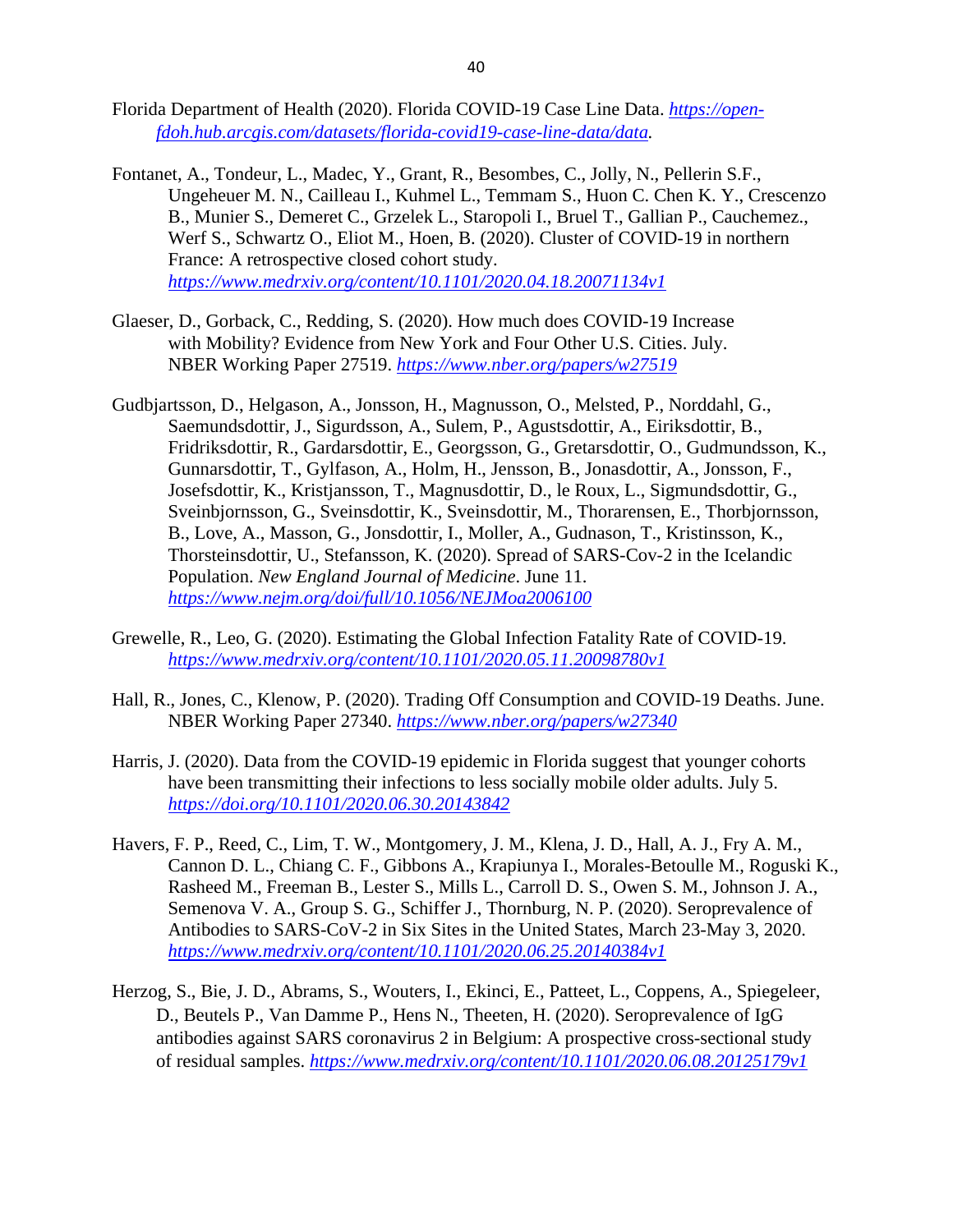- Higgins, J., Thompson, S., Spiegelhalter, D. (2009). A Re-Evaluation of Random-Effects Meta-Analysis. *Journal of the Royal Statistical Society A*, 172:137-159. *<https://www.ncbi.nlm.nih.gov/pmc/articles/PMC2667312/>*
- Iceland Directorate of Health (2020). COVID-19 in Iceland: Statistics for 28 February to 14 June 2020 - Not Updated after 14 June. *<https://www.covid.is/data-old>*
- Indiana State Department of Health (2020). IUPUI, ISDH release findings from Phase 2 of COVID-19 Testing in Indiana. June 17. *[https://news.iu.edu/stories/2020/06/iupui/releases/17-fairbanks-isdh-second-phase-covid-](https://news.iu.edu/stories/2020/06/iupui/releases/17-fairbanks-isdh-second-phase-covid-19-testing-indiana-research.html)[19-testing-indiana-research.html](https://news.iu.edu/stories/2020/06/iupui/releases/17-fairbanks-isdh-second-phase-covid-19-testing-indiana-research.html)*
- Ioannidis, J. (2020). The infection fatality rate of COVID-19 inferred from seroprevalence data. June 8. *<https://doi:10.1101/2020.05.13.20101253>*
- IPRO End-Stage Renal Disease Network of New York (2014). Annual Report. *<https://esrd.ipro.org/wp-content/uploads/2016/01/Network-2-2014-Annual-Report.pdf>*
- Italy National Institute of Statistics (2020a). Resident Population by Age on January 1, 2020. *<http://demo.istat.it/pop2020/index.html>*
- Italy National Institute of Statistics (2020b). Mortality Trend for January 1 to May 31 for the Years 2015-2020, with Preliminary data for 2020 using the ANPR System - L'andamento dei decessi nel periodo 1 gennaio - 31 maggio per gli anni 2015-2020, dati anticipatori per l'anno 2020 sulla base del sistema ANPR. *[https://public.tableau.com/views/Mortalit\\_15858412215300/Mortalit](https://public.tableau.com/views/Mortalit_15858412215300/Mortalit)*
- Japan National Institute for Infectious Diseases (2020). Field Briefing: Diamond Princess COVID-19 Cases, 20 February Update. *[https://www.niid.go.jp/niid/en/2019-ncov-e/9407](https://www.niid.go.jp/niid/en/2019-ncov-e/9407-covid-dp-fe-01.html) [covid-dp-fe-01.html](https://www.niid.go.jp/niid/en/2019-ncov-e/9407-covid-dp-fe-01.html)*
- Jerkovic, I., Ljubic, T., Basic, Z., Kruzic, I., Kunac, N., Bezic, J., Vuko A., Markotic A., Andjelinovic, S. (2020). SARS-CoV-2 antibody seroprevalence in industry workers in Split-Dalmatia and Sibenik-Knin County, Croatia. *<https://www.medrxiv.org/content/10.1101/2020.05.11.20095158v1>*
- Jersey (U.K.) Health & Community Services (2020a). Coronavirus (COVID-19) Tests and Cases in Jersey. *<https://www.gov.je/Health/Coronavirus/Pages/CoronavirusCases.aspx>*
- Jersey (U.K.) Health & Community Services (2020b). Prevalence of Antibodies Community Survey Round 2. June 9. *[https://www.gov.je/SiteCollectionDocuments/Government%20and%20administration/R%2](https://www.gov.je/SiteCollectionDocuments/Government%20and%20administration/R%20Prevalence%20of%20antibodies%2020200609%20SJ.pdf) [0Prevalence%20of%20antibodies%2020200609%20SJ.pdf](https://www.gov.je/SiteCollectionDocuments/Government%20and%20administration/R%20Prevalence%20of%20antibodies%2020200609%20SJ.pdf)*
- Kempen, J., Abashawl, A., Kinfemichael, H., Difabachew, M., Kempen, C., Debele, M., Menkir A., Assefa, M., Asfaw, E., Habtegabriel, L., Addisie, Y., Nilles E., Longenecker, J. (2020). SARS CoV-2 Serosurvey in Addis Adaba, Ethopia. *<https://www.medrxiv.org/content/10.1101/2020.06.23.20137521v1.full.pdf>*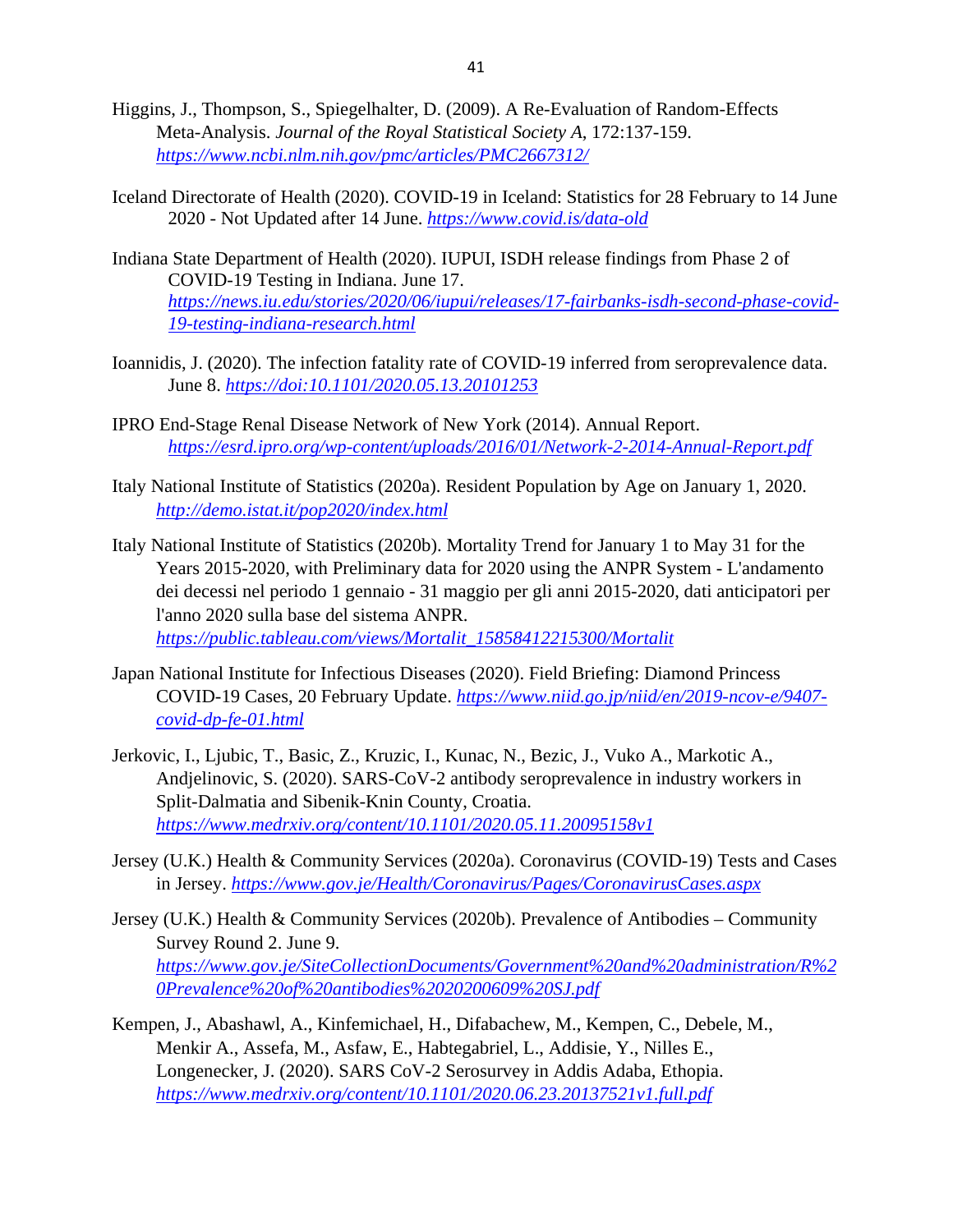- Khalili, M., Karamouzian, M., Nasiri, N., Javadi, S., Mirzazadeh, A., & Sharifi, H. (2020). Epidemiological Characteristics of COVID-19: A Systemic Review and Meta-Analysis. *<https://www.medrxiv.org/content/10.1101/2020.04.01.20050138v1>*
- Knittel C. R., Ozaltun B. (2020). What Does and Does Not Correlate with COVID-19 Death Rates. *NBER*, June 2020. *<https://www.nber.org/papers/w27391>*
- Kotchen T. (2010). Obesity-Related Hypertension: Epidemiology, Pathophysiology, and Clinical Management. *American Journal of Hypertension*. *<https://doi.org/10.1038/ajh.2010.172>*
- Kraehling, V., Kern, M., Halwe, S., Mueller, H., Rohde, C., Savini, M., Schmidt M., Wilhelm J., Becker S., Ciesek S., Gottschalk, R. (2020). Epidemiological study to detect active SARS-CoV-2 infections and seropositive persons in a selected cohort of employees in the Frankfurt am Main metropolitan area. *<https://www.medrxiv.org/content/10.1101/2020.05.20.20107730v1>*
- Kreis Heinsberg District Administration (2020). Coronavirus in Kreis Heinsberg Current Information. *<https://www.kreis-heinsberg.de/aktuelles/aktuelles/?pid=5149>*
- Korea Center for Disease Control (2020). Weekly Report on the COVID-19 Situation in the Republic of Korea as of July 11, 2020. *[https://www.cdc.go.kr/board/board.es?mid=a30501000000&bid=0031&list\\_no=367822](https://www.cdc.go.kr/board/board.es?mid=a30501000000&bid=0031&list_no=367822&act=view) [&act=view](https://www.cdc.go.kr/board/board.es?mid=a30501000000&bid=0031&list_no=367822&act=view)*
- Krähling, V., Kern, M., Halwe, S., Muller, H., Rohde, C., Savini, M., Schmidt, M., Wilhelm, J., Becker, S., Ciesek, S., Gottschalk, R. (2020). Epidemiological study to detect active SARS-CoV-2 infections and seropositive persons in a selected cohort of employees in the Frankfurt am Main metropolitan area. *<https://doi.org/10.1101/2020.05.20.20107730>*
- Larremore, D., Fosdick, B., Bubar, K., Zhang, S., Kissler, S., Metcalf, C., Buckee, C., Grad, Y. (2020). Estimating SARS-CoV-2 seroprevalence and epidemiological parameters with uncertainty from serological surveys. *<https://doi.org/10.1101/2020.04.15.20067066>*
- Lavezzo, E., Franchin, E., Ciavarella, C., Cuomo-Dannenburg, G., Barzon, L., Vecchio, C. D., Rossi L., Manganelli R., Loregian A., Navarin N., Abate D., Sciro M., Merigliano S., Decanale E., Vanuzzo M. C., Saluzzo F., Onelia F., Pacenti M., Parisi S., Carretta G., Donato D., Flor L., Cocchio S., Masi G., Sperduti A., Cattarino L., Salvador R., Gaythorpe K. A. M, Imperial College London COVID-19 Response Team, Brazzale A. R., Toppo S., Trevisan M., Baldo V., Donnelly C. A., Ferguson N. M., Dorigatti I., Crisanti, A. (2020). Suppression of COVID-19 outbreak in the municipality of Vo, Italy *<https://www.medrxiv.org/content/10.1101/2020.04.17.20053157v1>*
- Leffler, C., Hogan, M. (2020). Age-dependence of mortality from novel coronavirus disease (COVID-19) in highly exposed populations: New York transit workers and residents and Diamond Princess passengers. *<https://doi.org/10.1101/2020.05.14.20094847>*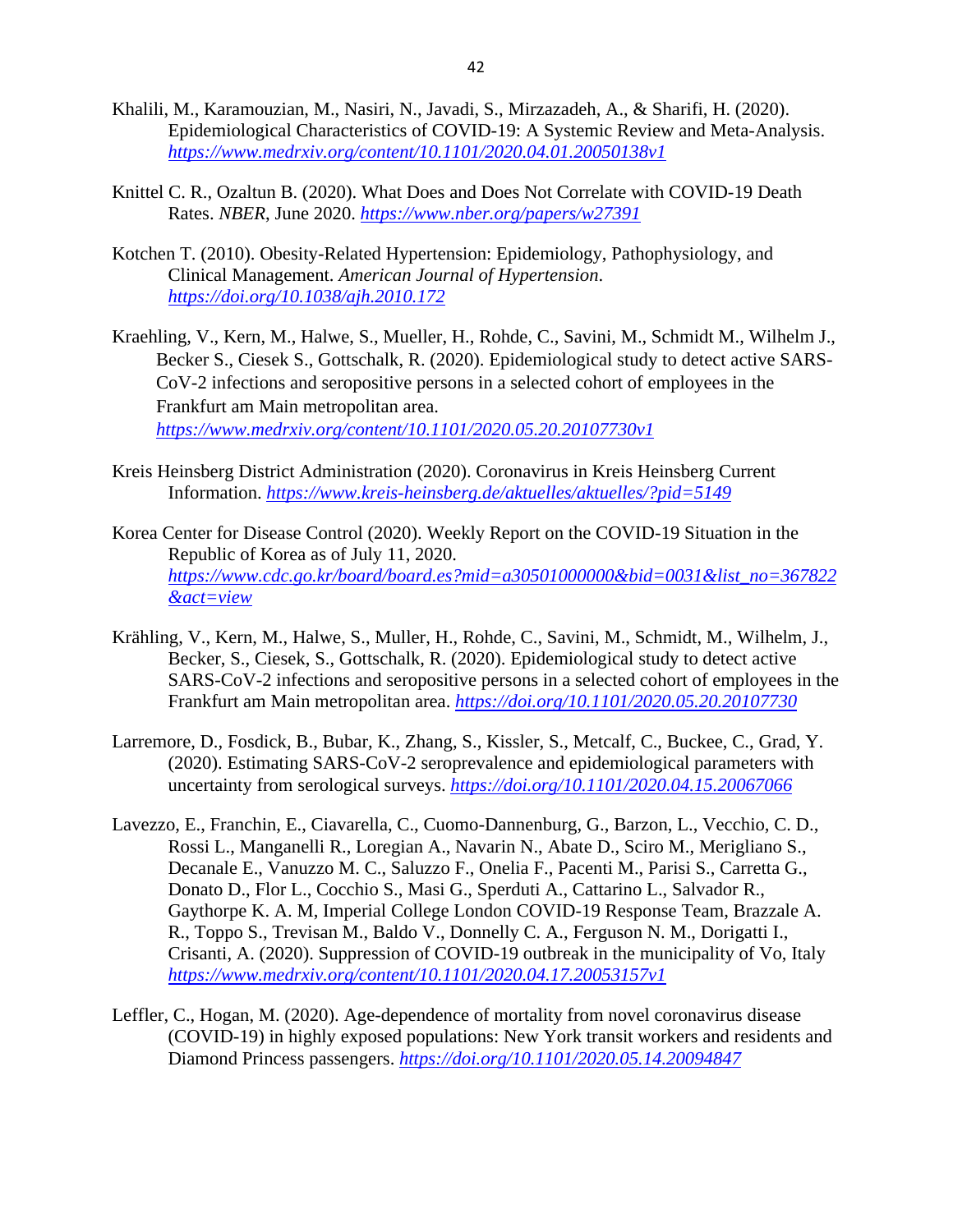- Malani, A., Soman, S., Ahser, S., Novosad, P., Imbert, C., Tandel, V., Agarwal, A., Alomar, A., Sarker, A., Shah, D., Shen, D., Gruber, J., Sachdeva, S., Kaiser, D., Bettencourt, L. (2020). Adaptive Control of COVID-19 Outbreaks in India: Local, Gradual, and Trigger-Based Exit Paths from Lockdown. July. NBER Working Paper 27532. *<https://www.nber.org/papers/w27532>*
- Manski, C., Molinari, F. (2020). Estimating the COVID-19 Infection Rate: Anatomy of an inference problem. *Journal of Econometrics*. April 15. *<https://www.sciencedirect.com/science/article/pii/S0304407620301676>*
- McAloon, C., Collins, A., Hunt, K., Barber, A., Byrne, A., Butler, F., Casey, M., Griffin, J., Lane, E., McEvoy, D., Wall, P. (2020). The incubation period of COVID-19: A rapid systematic review and meta-analysisof observational research. *<https://www.medrxiv.org/content/10.1101/2020.04.24.20073957v1>*
- McLaren J. (2020). Racial Disparity in COVID-19 Deaths: Seeking Economic Roots with Census Data. *NBER*, June 2020. *<https://www.nber.org/papers/w27407>*
- Meyerowitz-Katz, G., & Merone, L. (2020). A systematic review and meta-analysis of published research data on COVID-19 infection-fatality rates. July 7. *<https://www.medrxiv.org/content/10.1101/2020.05.03.20089854v4>*
- Millett G. A., Jones A. T., Benkeser D., Baral S., Mercer L., Beyrer C., Honermann B., Lankiewicz E., Mena L., Crowley J. S., Sherwood J., Sullivan P. (2020). Assessing Differential Impacts of COVID-19 on Black Communities. *<https://doi.org/10.1016/j.annepidem.2020.05.003>*
- Missouri Department of Health & Senior Services (2020). Missouri COVID-19 Dashboard. *[http://mophep.maps.arcgis.com/apps/MapSeries/index.html?appid=8e01a5d8d8bd4b4f85a](http://mophep.maps.arcgis.com/apps/MapSeries/index.html?appid=8e01a5d8d8bd4b4f85add006f9e14a9d) [dd006f9e14a9d.](http://mophep.maps.arcgis.com/apps/MapSeries/index.html?appid=8e01a5d8d8bd4b4f85add006f9e14a9d)* Reported fatalities as of May 23 obtained using *https://archive.org*.
- Modi, C., Boehm, V., Ferraro, S., Stein, G., Seljak, U. (2020). How deadly is COVID-19? A rigorous analysis of excess mortality and age-dependent fatality rates in Italy. *<https://www.medrxiv.org/content/10.1101/2020.04.15.20067074v3>*
- Moon A., Singal, A., Tapper, E. (2019). Contemporary Epidemiology of Chronic Liver Disease and Cirrhosis. *Journal of Clinical and Gastroenterology and Hepatology*. *[https://www.cghjournal.org/article/S1542-3565\(19\)30849-3/abstract](https://www.cghjournal.org/article/S1542-3565(19)30849-3/abstract)*
- Moritsugu, K. (2020). How accurate are China's virus numbers? April 1. *<https://www.pbs.org/newshour/world/how-accurate-are-chinas-virus-numbers>*
- Mizumoto, K., Kagaya, K., Zarebski, A., Chowell, G. (2020). Estimating the Asymptomatic Proportion of Coronavirus Disease 2019 (COVID-19) Cases on Board the Diamond Princess cruise ship, Yokohama, Japan, 2020. *Euro Surveillance*, March 12. *<https://www.eurosurveillance.org/content/10.2807/1560-7917.ES.2020.25.10.2000180>*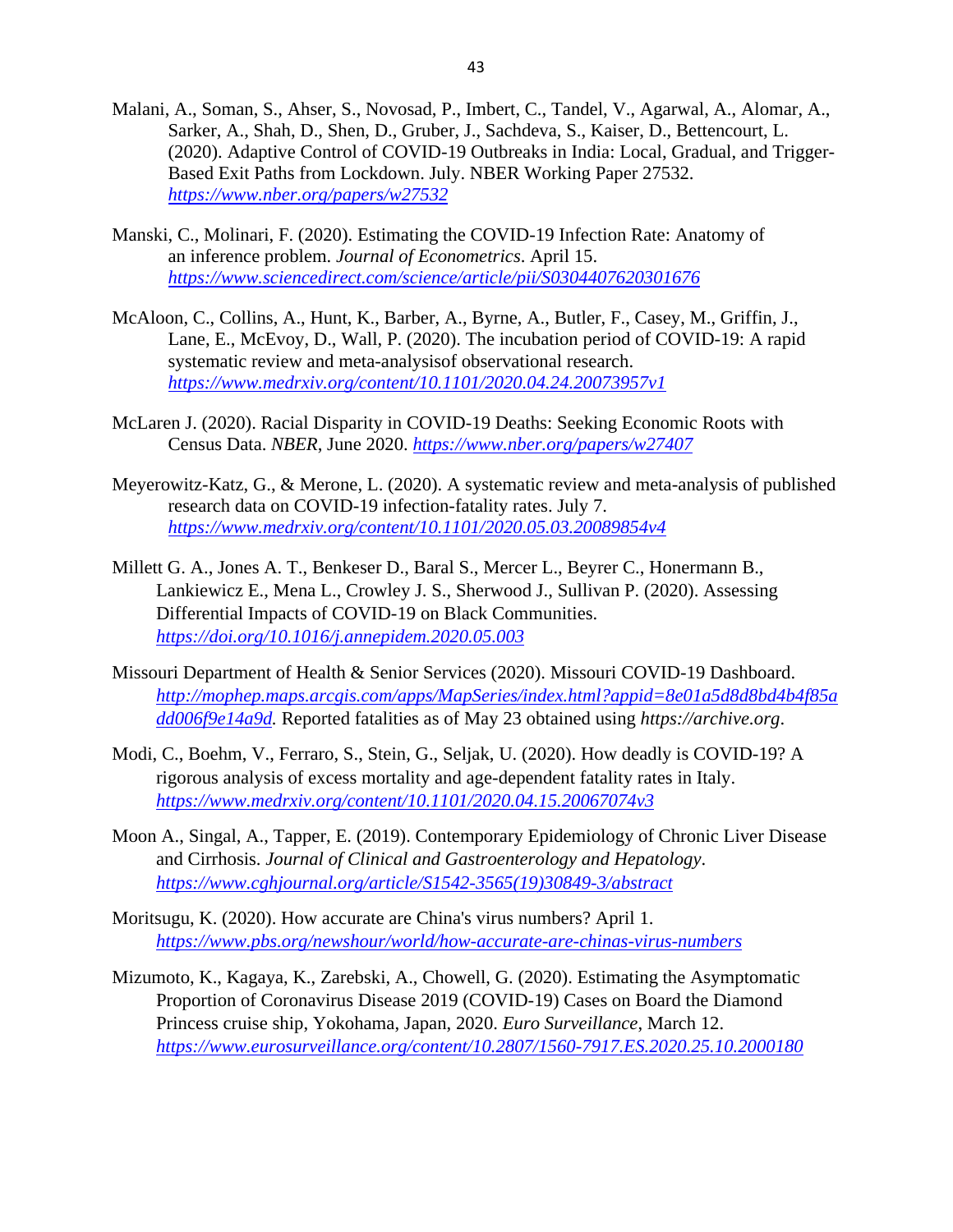- Molenberghs, G., Faes, C., Aerts, J., Theeten, H., Devleesschauwer, B., Sierra, N., Braeye, T., Renard, F., Herzog, S., Lysyne, P., Van der Heyden, J., Van Oyen, H., Van Damme, P., and Hens, N. (2020). "Belgian Covid-19 Mortality, Excess Deaths, Number of Deaths per Million, and Infection Fatality Rates (8 March - 9 May 2020)." *<https://doi.org/10.1101/2020.06.20.20136234>*
- Moritsugu, K. (2020). How accurate are China's virus numbers? April 1. *<https://www.pbs.org/newshour/world/how-accurate-are-chinas-virus-numbers>*
- Must A., Spadano J., Coakley E., Field A., Golditz, G., Dietz W. (1999). The Disease Burden Associated with Overweight and Obesity. *Journal of the American Medical Association*. *<https://jamanetwork.com/journals/jama/fullarticle/192030>*
- Ng, D., Goldgof, G., Shy, B., Levine, A., Balcerek, J., Bapat, S. P., Prostko J., Rodgers M., Coller K., Pearce S., Franz S., Du L., Stone M., Pillai S., Sotomayor-Gonzalez A., Servellita V., Martin C., Granados A., Glasner D. N., Han L. H., Truong K., Qazi D., Hsu E., Gu W., Santos Y. A., Custer B., Green V., Williamson P., Hills N. K., Lu C. M., Reyes K., Hakim J., Sujishi K., Alazzeh F., Pharm L., Oon C., Miller S., Kurtz T., Hakkett J., Simmons G., Busch M. P., Chiu, C. (2020). SARS-CoV-2 seroprevalence and neutralizing activity in donor and patient blood from the San Francisco Bay Area. *<https://www.medrxiv.org/content/10.1101/2020.05.19.20107482v2>*
- New York City Department of Health (2018). HIV/AIDS Annual Surveillance Report. *[https://www1.nyc.gov/assets/doh/downloads/pdf/dires/hiv-surveillance-annualreport-](https://www1.nyc.gov/assets/doh/downloads/pdf/dires/hiv-surveillance-annualreport-2018.pdf)[2018.pdf](https://www1.nyc.gov/assets/doh/downloads/pdf/dires/hiv-surveillance-annualreport-2018.pdf)*
- New York City Department of Health (2019). Health of Older Adults in New York City. *<https://www1.nyc.gov/site/doh/about/press/pr2019/health-of-older-adults-in-new-york-city>*
- New York City Department of Health. (2020). COVID-19 Data. Downloaded on July 16 from: *[https://www1.nyc.gov/site/doh/covid/covid-19-data.page.](https://www1.nyc.gov/site/doh/covid/covid-19-data.page)*
- New York Department of Health (2018). Information for Action Report. *[https://www.health.ny.gov/statistics/prevention/injury\\_prevention/information\\_for\\_action/](https://www.health.ny.gov/statistics/prevention/injury_prevention/information_for_action/docs/2018-08_ifa_report.pdf) [docs/2018-08\\_ifa\\_report.pdf](https://www.health.ny.gov/statistics/prevention/injury_prevention/information_for_action/docs/2018-08_ifa_report.pdf)*
- New York Department of Health (2020a). COVID-19 Tracker Fatalities by Age Group. *[https://covid19tracker.health.ny.gov/views/NYS-COVID19-Tracker/NYSDOHCOVID-](https://covid19tracker.health.ny.gov/views/NYS-COVID19-Tracker/NYSDOHCOVID-19Tracker-Fatalities)[19Tracker-Fatalities](https://covid19tracker.health.ny.gov/views/NYS-COVID19-Tracker/NYSDOHCOVID-19Tracker-Fatalities)*.
- New York Department of Health (2020b). BRFSS Cardiovascular Disease Brief. *[https://www.health.ny.gov/statistics/brfss/reports/docs/2004\\_brfss\\_cardiovascular\\_disease](https://www.health.ny.gov/statistics/brfss/reports/docs/2004_brfss_cardiovascular_disease.pdf) [.pdf](https://www.health.ny.gov/statistics/brfss/reports/docs/2004_brfss_cardiovascular_disease.pdf)*
- New York State Cancer Registry (2019). *Cancer Incidence and Mortality in New York State, 1976 – 2016.<https://www.health.ny.gov/statistics/cancer/registry/>*
- New York State Comptroller (2015). Diabetes in New York State. *[https://www.osc.state.ny.us/sites/default/files/reports/documents/pdf/2018-12/health](https://www.osc.state.ny.us/sites/default/files/reports/documents/pdf/2018-12/health-diabetes-2015.pdf)[diabetes-2015.pdf](https://www.osc.state.ny.us/sites/default/files/reports/documents/pdf/2018-12/health-diabetes-2015.pdf)*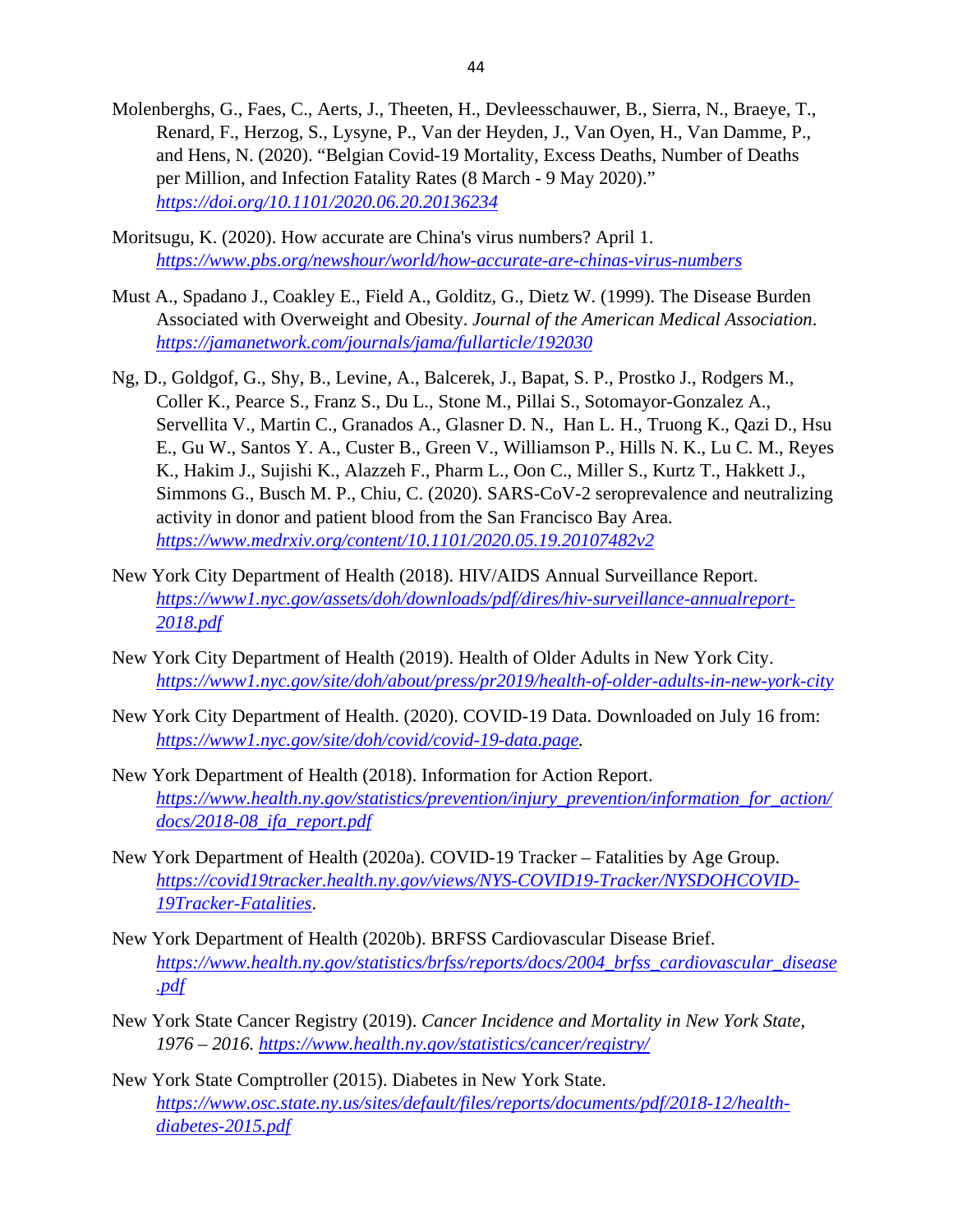- New Zealand Ministry of Health (2020). COVID-19 Current Cases. Downloaded on July 9. *[https://www.health.govt.nz/our-work/diseases-and-conditions/covid-19-novel](https://www.health.govt.nz/our-work/diseases-and-conditions/covid-19-novel-coronavirus/covid-19-current-situation/covid-19-current-cases#age)[coronavirus/covid-19-current-situation/covid-19-current-cases#age](https://www.health.govt.nz/our-work/diseases-and-conditions/covid-19-novel-coronavirus/covid-19-current-situation/covid-19-current-cases#age)*
- Nishiura, H., Kobayashi, T., Miyama, T., Suzuki, A., Jung, S., Hayashi, K., Kinoshita R., Yang Y., Yuan B., Akhmetzhanov A. R., Linton, N. M. (2020a). Estimation of the asymptomatic ratio of novel coronavirus infections (COVID-19). *International Journal of Infectious Diseases, 94*, 154-155. *[https://www.ijidonline.com/article/S1201-9712\(20\)30139-9/pdf](https://www.ijidonline.com/article/S1201-9712(20)30139-9/pdf)*
- Nishiura, H., Kobayashi, T., Yang, Y., Hayashi, K., Miyama, T., Kinoshita, R., Linton N. M., Jung S., Yuan B., Suzuki A., Akhmetzhanov, A. R. (2020b). The Rate of Underascertainment of Novel Coronavirus (2019-nCoV) Infection: Estimation Using Japanese Passengers Data on Evacuation Flights. *Journal of Clinical Medicine, 9*(2), 419. *<https://www.ncbi.nlm.nih.gov/pmc/articles/PMC7074297/>*
- Nopsopon, T. (2020). COVID-19 Antibody in Thai Community Hospitals. *<https://www.medrxiv.org/content/10.1101/2020.06.24.20139188v3>*
- Perez-Saez, F. J., Lauer, S. A., Kaiser, L., Regard, S., Delaporte, E., Guessous, I., Stringhini S., Azman, A. (2020). Serology-informed estimates of SARS-COV-2 infection fatality risk in Geneva, Switzerland. *<https://www.medrxiv.org/content/10.1101/2020.06.10.20127423v1>*
- Pollán, M., Perez-Gomez, B., Pastor-Barriso, R., Oteo, J. Hernan, M., Perez-Olmeda, M., Sanmartin, J., Fernandez-Garcia, A., Cruz, I., Fernandez de Larrea, N., Molina, M., Rodriguez, Cabrera, F., Martin, M., Merino-Amador, P., Leon Paniagua, J., Munoz-Montalvo, J., Blanco, F., Yotti, R. (2020). Prevalence of SARS-COV-2 in Spain (ENE-COVID): A nationwide, population-based seroepidemiological study. *Lancet*. *[https://doi.org/10.1016/S0140-6736\(20\)31483-5](https://doi.org/10.1016/S0140-6736(20)31483-5)*
- Reifer, J., Hayum, N., Heszkel, B., Klagsbald, I., Streva, V. A. (2020). SARS-CoV-2 IgG Antibody Responses in New York City. *<https://www.medrxiv.org/content/10.1101/2020.05.23.20111427v2>*
- Rinaldi, G., Paradisi, M. (2020). An empirical estimate of the infection fatality rate of COVID-19 from the first Italian outbreak. *<https://www.medrxiv.org/content/10.1101/2020.04.18.20070912v2>*
- Rosenberg, E., Tesoriero, J., Rosenthal, E., Chung, R., Barranco, M., Styer, L., Parker, M., Leung, S., Morne, J., Greene, D., Holtgrave, D., Hoefer, D., Kumar, J., Udo., T., Hutton, B., Zucker, H. (2020). Cumulative incidence and diagnosis of SARS-CoV-2 infection in New York. *Annals of Epidemiology*. *<https://www.ncbi.nlm.nih.gov/pmc/articles/PMC7297691/>*
- Russell, T., Hellewell, J., Jarvis., C., van Zandvoort, K., Abbott, S., Ratnayake, R., CMMID COVID-19 working group, Flasche, S., Eggo, R., Edmunds, W., Kucharski, A. (2020). Estimating the Infection and Case Fatality Ratio for Coronavirus Disease (COVID-19) using Age-Adjusted Data from the Outbreak on the Diamond Princess Cruise Ship, February 2020. *Euro Surveillance*, March 26. *<https://www.eurosurveillance.org/content/10.2807/1560-7917.ES.2020.25.12.2000256>*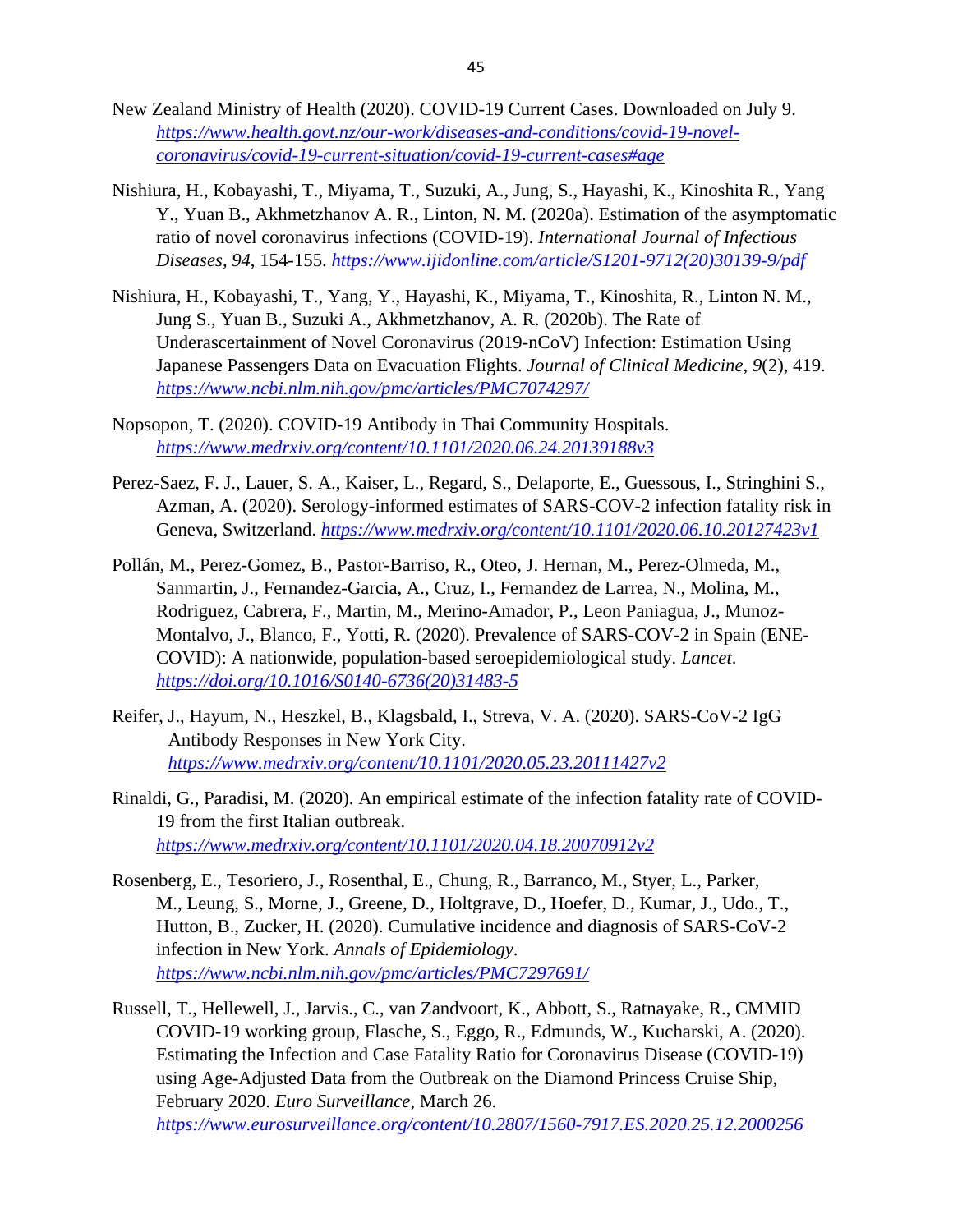- Salje, H., Kiem, C., Lefrancz, N., Courtejoie, N., Bosetti, P., Paireau, J., Andronico, A., Hoze, N., Richet, J., Dubost, C.-L., Le Strat, Y., Lessler, J., Levy-Bruhl, D., Fontanet, A., Opatowski, L., Boelle, P.-Y., Cauchemez, S. (2020a). Estimating the Burden of SARS-Cov-2 in France. *Science*, June 26. *<https://doi.org/10.1126/science.abc3517>*
- Salje, H., Kiem, C., Lefrancz, N., Courtejoie, N., Bosetti, P., Paireau, J., Andronico, A., Hoze, N., Richet, J., Dubost, C.-L., Le Strat, Y., Lessler, J., Levy-Bruhl, D., Fontanet, A., Opatowski, L., Boelle, P.-Y., Cauchemez, S. (2020b). Erratum for the Report: Estimating the Burden of SARS-Cov-2 in France. *Science*, June 26. *<https://doi.org/10.1126/science.abd4246>*
- Saltzman, J. (2020). Nearly a third of 200 blood samples taken in Chelsea show exposure to coronavirus. *Boston Globe*, April 17. *[https://www.bostonglobe.com/2020/04/17/business/nearly-third-200-blood-samples-taken](https://www.bostonglobe.com/2020/04/17/business/nearly-third-200-blood-samples-taken-chelsea-show-exposure-coronavirus/)[chelsea-show-exposure-coronavirus/](https://www.bostonglobe.com/2020/04/17/business/nearly-third-200-blood-samples-taken-chelsea-show-exposure-coronavirus/)*
- San Miguel County Department of Health & Environment (2020). IgG Antibody Tests: Statistics and Demographics. *<https://www.sanmiguelcountyco.gov/590/Coronavirus>*
- Sethuraman, N., Jeremiah, S., Ryo, A. (2020). Interpreting Diagnostic Tests for SARS-CoV-2. *Journal of the American Medical Association*. *<https://jamanetwork.com/journals/jama/fullarticle/2765837>*
- Silveira, M., Barros, A., Horta, B., Pellanda, L., Victora, G., Dellagostin, O., Struchiner C., Burattini M., Valim A., Berlezi E., Mesa J., Ikeda M. K., Mesenburg M., Mantesso M., Dall'Agnol M., Bittencourt R., Hartwig F. P., Menezes A. M., Barros F. C., Hallal P., Victora, C. G. (2020). Repeated population-based surveys of antibodies against SARS-CoV-2 in Southern Brazil. <https://www.medrxiv.org/content/10.1101/2020.05.01.20087205v2>
- Shakiba M, Nazari S, Mehrabian F, et al. Seroprevalence of COVID-19 virus infection in Guilan province, Iran. medRxiv doi: *<https://doi.org/10.1101/2020.04.26.20079244>*
- Skowronski, D., Sekirv, I., Sabaiduc, S., Zou, M., Morshed, M., Lawrence, D., Smolina, K., Ahmed, M., Galanis, E., Fraser, M., Singali, M., Naus, M., Patrick, D., Kaweski, S., Mills, C., Reyes, R., Kelly, M., Levett, P., Petric, M., Henry, B., Krajden, M. (2020). Low SARS-CoV-2 seroprevalence based on anonymized residual sero-survey before and after first-wave measures in British Columbia, Canada, March-May 2020. July 13. *<https://www.medrxiv.org/content/10.1101/2020.07.13.20153148v1>*
- Slot, E., Hogema, B. M., Reusken, C. B., Reimerink, J. H., Molier, M., Karregat, J. H., Ijlst J., Novotny V. M. J., Lier R. A. W., Zaaijer, H. L. (2020). Herd immunity is not a realistic exit strategy during a COVID-19 outbreak. [https://www.researchsquare.com/article/rs-](https://www.researchsquare.com/article/rs-25862/v1)[25862/v1](https://www.researchsquare.com/article/rs-25862/v1)
- Slovenia Government Communication Office. (2020). First study carried out on herd immunity of the population in the whole territory of Slovenia. May 6. Downloaded on July 4 from: *[https://www.gov.si/en/news/2020-05-06-first-study-carried-out-on-herd-immunity-of-the](https://www.gov.si/en/news/2020-05-06-first-study-carried-out-on-herd-immunity-of-the-population-in-the-whole-territory-of-slovenia/)[population-in-the-whole-territory-of-slovenia/](https://www.gov.si/en/news/2020-05-06-first-study-carried-out-on-herd-immunity-of-the-population-in-the-whole-territory-of-slovenia/)*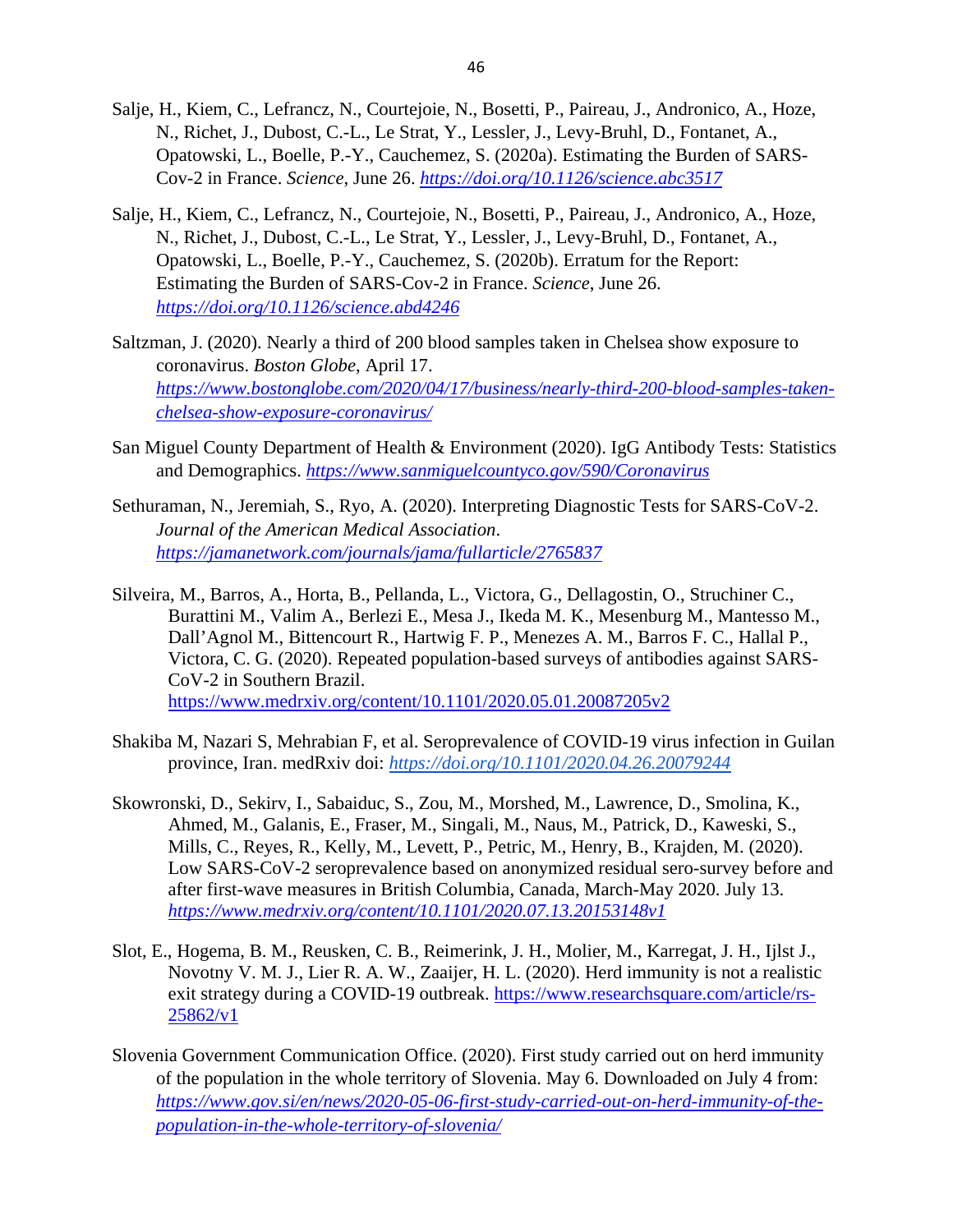- Snoeck, C. J., Vaillant, M., Abdelrahman, T., Satagopam, V. P., Turner, J. D., Beaumont, K., Gomes C. P. C., Fritz J. V., Schroder V. E., Kaysen A., Pavelka L., Stute L., Meyers G. R., Pauly L., Hansen M., Pauly C., Aguayo G. A., Perquin M., Hanff A. M., Ghosh S., Gantenbein M., Huiart L., Ollert M., Krüger, R. (2020). Prevalence of SARS-CoV-2 infection in the Luxembourgish population: The CON-VINCE study. *<https://www.medrxiv.org/content/10.1101/2020.05.11.20092916v1>*
- Sood, N., Simon, P., Ebner, P., Eichner, D., Reynolds, J., Bendavid, E., Bhattacharya, J. (2020). Seroprevalence of SARS-CoV-2–Specific Antibodies Among Adults in Los Angeles County, California, on April 10-11, 2020. *JAMA-Journal of the American Medical Association*. *<https://jamanetwork.com/journals/jama/fullarticle/2766367>*
- Spain National Institute of Statistics Instituto Nacional de Estadistica (2020). Estimación del Número de Defunciones Semanales durante el Brote de Covid-19: diferencia absoluto del acumulado en lo que va de año. Downloaded on July 1 from: *<https://www.ine.es/jaxiT3/Tabla.htm?t=35179>*.
- Stadlbauer, D., Tan, J., Jiang, K., Hernandez, M., Fabre, S., Amanat, F., Teo, C., Arunkumar, G., McMahon, M., Jhang, J., Nowak, M., Simon, V., Sordillo, E., van Bakel, H., Krammer, F. (2020). Seroconversion of a City: Longitudinal monitoring of SARS-CoV-2 seroprevalence in New York City. June 29. *<https://doi.org/10.1101/2020.06.28.20142190>*
- Streeck, H., Schulte, B., Kümmerer, B., Richter, E., Höller, T., Fuhrmann, C., Bartok, E., Dolscheid, R., Berger, M., Wessendorf, L., Eschbach-Bludau, M., Kellings, A., Schwaiger, A., Coenen, M., Hoffmann, P., Stoffel-Wagner, B., Nöthen, M., Eis-Hübinger, A., Exner, M., Schmithausen, R., Schmid, M, Hartmann, G. (2020). Infection fatality rate of SARS-CoV-2 infection in a German community with a super-spreading event. June 2. *<https://doi.org/10.1101/2020.05.04.20090076>*
- Stringhini S, Wisniak A, Piumatti G, Azman AS, Lauer SA, Baysson H, et al. Repeated seroprevalence of anti 1 -SARS-CoV-2 IgG antibodies in a population-based sample. *<https://doi.org/10.1101/2020.05.02.20088898>*
- Sweden Public Health Authority Sveriges Folkhälsomyndighetens (2020a). Study Plan for Assessing the Spread of COVID-19 by Measuring SARS-COV-2 Seroprevalence in a Demographic Cross-Section - Studieupplägg för Folkhälsomyndighetens undersökning av seroprevalens mot SARS-CoV-2 för skattning av genomgången covid-19 i ett tvärsnitts av befolkningen. June 13.

*[https://www.folkhalsomyndigheten.se/contentassets/6561cbb8fcb8435788fb69f5fd1b4356/studieu](https://www.folkhalsomyndigheten.se/contentassets/6561cbb8fcb8435788fb69f5fd1b4356/studieupplagg-seroprevalens-covid-19.pdf) [pplagg-seroprevalens-covid-19.pdf](https://www.folkhalsomyndigheten.se/contentassets/6561cbb8fcb8435788fb69f5fd1b4356/studieupplagg-seroprevalens-covid-19.pdf)*

Sweden Public Health Authority – Sveriges Folkhälsomyndighetens (2020b). Guidance for Antibody Testing - Vägledning för antikroppspåvisning. Version 3, June 30. *[https://www.folkhalsomyndigheten.se/contentassets/2c3d8e40926e4bcc942aa640922bb758/v](https://www.folkhalsomyndigheten.se/contentassets/2c3d8e40926e4bcc942aa640922bb758/vagledning-antikroppspavisning.pdf) [agledning-antikroppspavisning.pdf](https://www.folkhalsomyndigheten.se/contentassets/2c3d8e40926e4bcc942aa640922bb758/vagledning-antikroppspavisning.pdf)*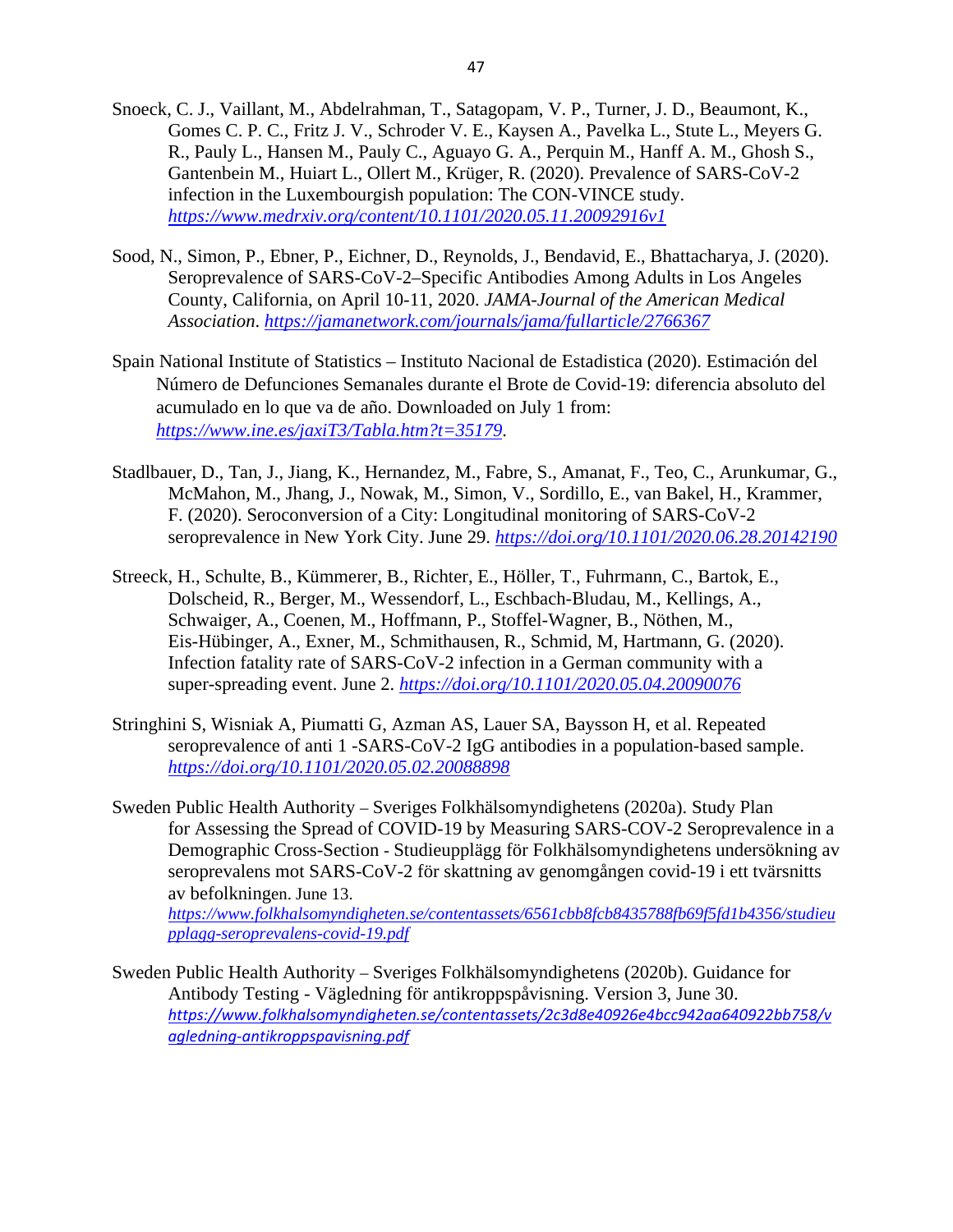Sweden Public Health Authority – Sveriges Folkhälsomyndighetens (2020c). Seroprevalence of Antibodies following COVID-19 Infection in Blood Samples from Outpatient Care, Interim report 1, updated on June 18 using data thru week 21 - Påvisning av antikroppar efter genomgången covid-19 i blodprov från öppenvården, delrapport 1 - uppdaterad 2020-06-18 med data för prover insamlade vecka 21. June 18. *[https://www.folkhalsomyndigheten.se/publicerat-material/publikationsarkiv/p/pavisning](https://www.folkhalsomyndigheten.se/publicerat-material/publikationsarkiv/p/pavisning-av-antikroppar-efter-genomgangen-covid-19-hos-blodgivare-delrapport-2/)[av-antikroppar-efter-genomgangen-covid-19-hos-blodgivare-delrapport-2/.](https://www.folkhalsomyndigheten.se/publicerat-material/publikationsarkiv/p/pavisning-av-antikroppar-efter-genomgangen-covid-19-hos-blodgivare-delrapport-2/)*

- Sweden Public Health Authority Sveriges Folkhälsomyndighetens (2020d). COVID-19 Report for Week 24 - COVID-19 veckorapport vecka 24. June 18. *[https://www.folkhalsomyndigheten.se/globalassets/statistik-uppfoljning/smittsamma](https://www.folkhalsomyndigheten.se/globalassets/statistik-uppfoljning/smittsamma-sjukdomar/veckorapporter-covid-19/2020/covid-19-veckorapport-vecka-24_final.pdf)[sjukdomar/veckorapporter-covid-19/2020/covid-19-veckorapport-vecka-24\\_final.pdf](https://www.folkhalsomyndigheten.se/globalassets/statistik-uppfoljning/smittsamma-sjukdomar/veckorapporter-covid-19/2020/covid-19-veckorapport-vecka-24_final.pdf)* .
- Sweden Public Health Authority Sveriges Folkhälsomyndighetens (2020e). COVID-19 Analytical Statistics. Excel spreadsheet downloaded on June 19 from: *[https://www.folkhalsomyndigheten.se/smittskydd-beredskap/utbrott/aktuella-utbrott/covid-](https://www.folkhalsomyndigheten.se/smittskydd-beredskap/utbrott/aktuella-utbrott/covid-19/statistik-och-analyser/bekraftade-fall-i-sverige/)[19/statistik-och-analyser/bekraftade-fall-i-sverige/](https://www.folkhalsomyndigheten.se/smittskydd-beredskap/utbrott/aktuella-utbrott/covid-19/statistik-och-analyser/bekraftade-fall-i-sverige/)*.
- Sweden Public Health Authority Sveriges Folkhälsomyndighetens (2020e). The Infection Fatality Rate of COVID-19 in Stockholm – Technical Report. *[https://www.folkhalsomyndigheten.se/publicerat-material/publikationsarkiv/t/the-infection](https://www.folkhalsomyndigheten.se/publicerat-material/publikationsarkiv/t/the-infection-fatality-rate-of-covid-19-in-stockholm-technical-report/)[fatality-rate-of-covid-19-in-stockholm-technical-report/](https://www.folkhalsomyndigheten.se/publicerat-material/publikationsarkiv/t/the-infection-fatality-rate-of-covid-19-in-stockholm-technical-report/)*
- Takita, M., Matsumura, T., Yamamoto, K., Yamashita, E., Hosoda, K., Hamaki, T., Kusumi, E. (2020a). Challenges of community point-of-care antibody testing for COVID-19 herdimmunity in Japan. *QJM: An International Journal of Medicine*. *<https://academic.oup.com/qjmed/article/doi/10.1093/qjmed/hcaa182/5848417>*
- Takita, M., Matsumura, T., Yamamoto, K., Yamashita, E., Hosoda, K., Hamaki, T., Kusumi, E. (2020b). Regional Difference in Seroprevalence of SARS-CoV-2 in Tokyo: Results from community point-of-care antibody testing. *<https://journals.sagepub.com/doi/10.1177/2150132720942695>*
- Thompson, C., Grayson, N., Paton, R., Lourenço, J., Penman, B., Lee, L. N., Odon V., Mongkolsapaya J., Chinnakannan S., Dejnirattisai W., Edmans M., Fyfe A., Imlach C., Kooblall K., Lim N., Liu C., Lopez-Camacho C., McInally C. A., Ramamurthy N., Ratcliff J., Supasa P., Wang B., Mentzer A. J., Turner M., Semple C., Baillie J. K., ISARIC4C Investigators., Harvala H., Screaton G., Tempterton N., Klenerman P., Jarvis L. Gupta S., Simmonds, P. (2020). Neutralising antibodies to SARS coronavirus 2 in Scottish blood donors - a pilot study of the value of serology to determine population exposure. *<https://www.medrxiv.org/content/10.1101/2020.04.13.20060467v1>*
- U.K. Parliament Office (2020). Antibody Tests for COVID-19. June 16. *<https://post.parliament.uk/analysis/antibody-tests-for-covid-19/>*
- U.S. Food & Drug Administration (2020). EUA Authorized Serology Test Performance. July 1. *[https://www.fda.gov/medical-devices/emergency-situations-medical-devices/eua](https://www.fda.gov/medical-devices/emergency-situations-medical-devices/eua-authorized-serology-test-performance)[authorized-serology-test-performance](https://www.fda.gov/medical-devices/emergency-situations-medical-devices/eua-authorized-serology-test-performance)*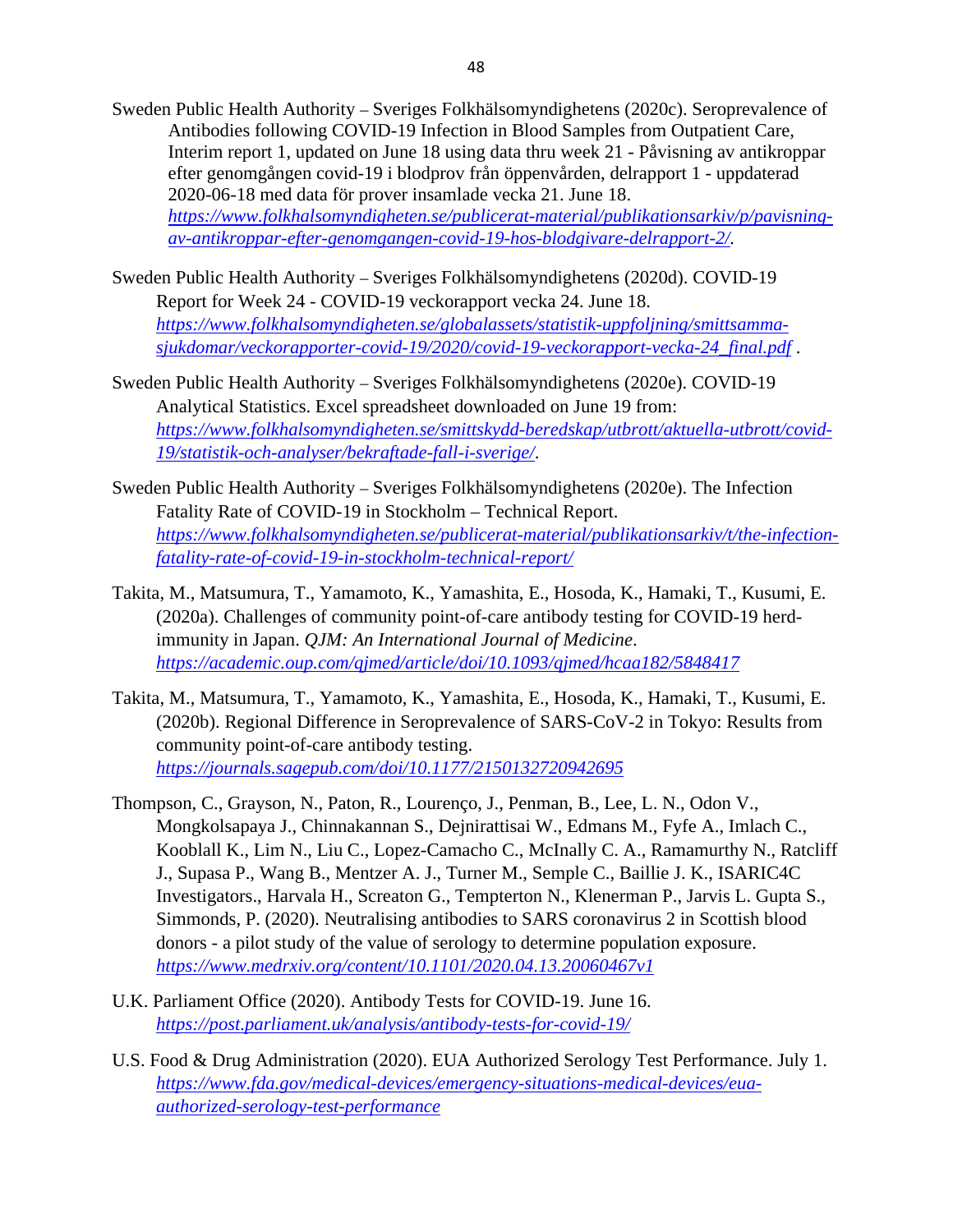- U.S. Center for Disease Control and Prevention (2018). Asthma Data by State or Territory. *[https://www.cdc.gov/asthma/most\\_recent\\_data\\_states.htm](https://www.cdc.gov/asthma/most_recent_data_states.htm)*
- U.S. Center for Disease Control and Prevention (2020a). Interim Guidelines for COVID-19 Antibody Testing. May 23. *[https://www.cdc.gov/coronavirus/2019](https://www.cdc.gov/coronavirus/2019-ncov/lab/resources/antibody-tests-guidelines.html) [ncov/lab/resources/antibody-tests-guidelines.html](https://www.cdc.gov/coronavirus/2019-ncov/lab/resources/antibody-tests-guidelines.html)*
- U.S. Center for Disease Control and Prevention (2020b). COVID-19 in Racial and Ethnic Minority Groups. July 18. *[https://www.cdc.gov/coronavirus/2019-ncov/need-extra](https://www.cdc.gov/coronavirus/2019-ncov/need-extra-precautions/racial-ethnic-minorities.html)[precautions/racial-ethnic-minorities.html](https://www.cdc.gov/coronavirus/2019-ncov/need-extra-precautions/racial-ethnic-minorities.html)*
- U.S. Center for Disease Control and Prevention (2020c). COVID-19 Case Updates. *<https://www.cdc.gov/coronavirus/2019-ncov/cases-updates/cases-in-us.html>*
- U.S. Center for Disease Control and Prevention (2020d). COVIDView Weekly Report: U.S. Virologic Surveillance - Public Health Laboratories. *<https://www.cdc.gov/coronavirus/2019-ncov/covid-data/covidview/index.html>*
- U.S. Center for Disease Control and Prevention (2020e). COVID-19 Pandemic Planning Scenarios. Updated July 10. *[https://www.cdc.gov/coronavirus/2019-ncov/hcp/planning](https://www.cdc.gov/coronavirus/2019-ncov/hcp/planning-scenarios.html)[scenarios.html](https://www.cdc.gov/coronavirus/2019-ncov/hcp/planning-scenarios.html)*
- U.S. National Vital Statistics System (2020). Bridge-Race Population Estimates Data Files and Documentation. *[https://www.cdc.gov/nchs/nvss/bridged\\_race/data\\_documentation.htm](https://www.cdc.gov/nchs/nvss/bridged_race/data_documentation.htm)*
- Utah Department of Health (2020). COVID-19 Surveillance. *[https://coronavirus](https://coronavirus-dashboard.utah.gov/#demographics)[dashboard.utah.gov/#demographics](https://coronavirus-dashboard.utah.gov/#demographics)*.
- Valenti, L., Bergna, A., Pelusi, S., Facciotti, F., Lai, A., Tarkowski, M., Berzuini A., Caprioli F., Santoro L., Baselli G., Ventura C. D., Erba E., Bosari S., Galli M., Zehender G., Prati, D. (2020). SARS-CoV-2 seroprevalence trends in healthy blood donors during the COVID-19 Milan outbreak. *<https://www.medrxiv.org/content/10.1101/2020.05.11.20098442v2>*
- Verity, R., Okell, L. C., Dorigatti, I., Winskill, P., Whittaker, C., Imai, N., Cuomo-Dannenburg G., Thompson H., Walker P., Fu H., Dighe A., Griffin J., Cori A., Baguelin M., Bhatia S., Boonyasiri A., Cucuniba Z. M., Fitzjohn R., Gaythorpe K. A. M., Green W., Hamlet A., Hinsley W., Laydon D., Nedjati-Gilani G., Riley S., van-Elsand S., Volz E., Wang H., Wang Y., Xi X., Donnelly C., Ghani A., Ferguson, N. (2020). Estimates of the severity of COVID-19 disease. *<https://www.medrxiv.org/content/10.1101/2020.03.09.20033357v1>*
- Washington Department of Health (2020). 2019 Novel Coronavirus Outbreak (COVID-19) Cases and Deaths by Week of Illness Onset, County, and Age. *[https://www.doh.wa.gov/Portals/1/Documents/1600/coronavirus/data](https://www.doh.wa.gov/Portals/1/Documents/1600/coronavirus/data-tables/PUBLIC_CDC_Event_Date_SARS.xlsx?ver=20200719021459)[tables/PUBLIC\\_CDC\\_Event\\_Date\\_SARS.xlsx](https://www.doh.wa.gov/Portals/1/Documents/1600/coronavirus/data-tables/PUBLIC_CDC_Event_Date_SARS.xlsx?ver=20200719021459)*